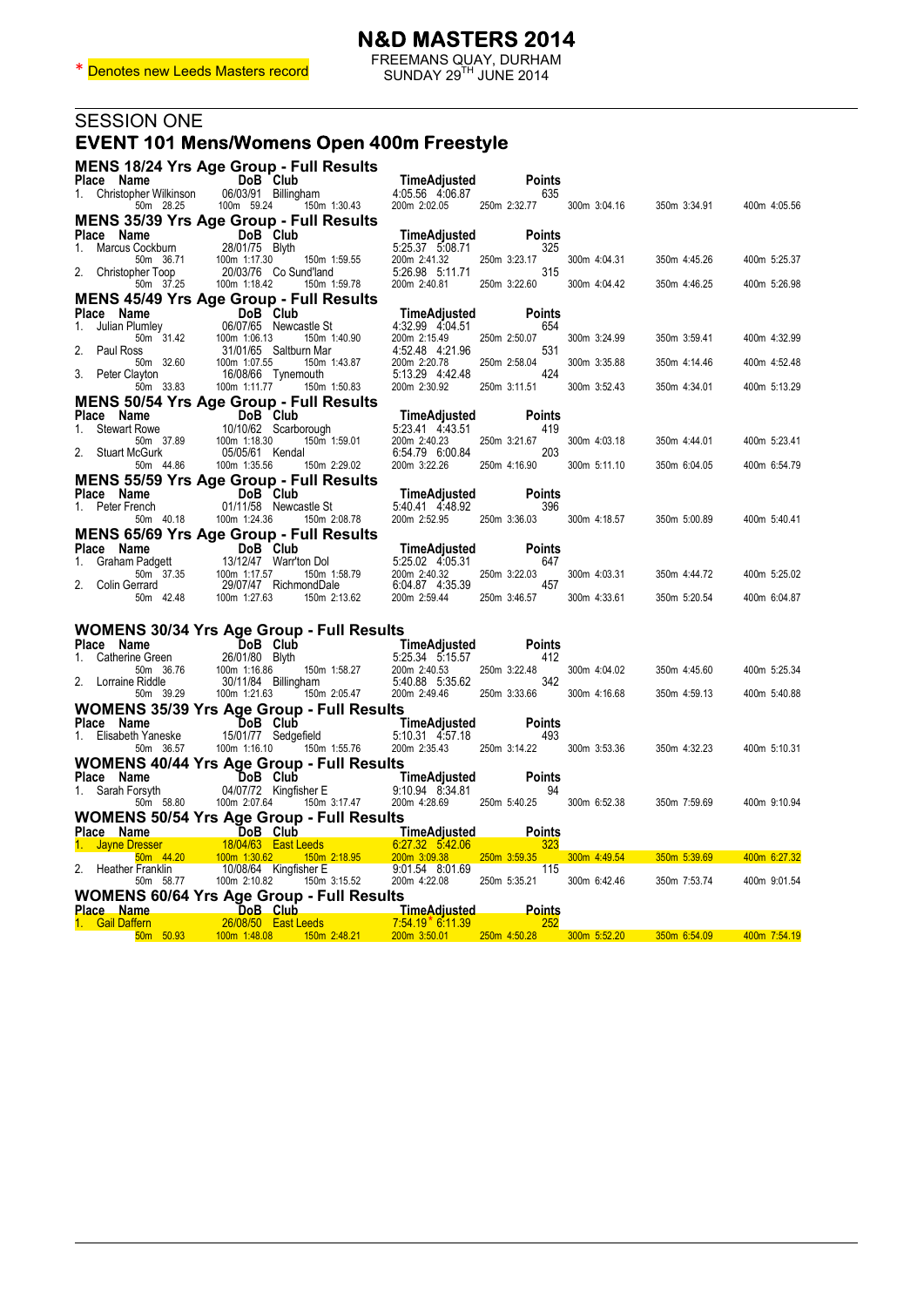FREEMANS QUAY, DURHAM  $SUNDAY 29<sup>TH</sup> JUNE 2014$ 

# **EVENT 102 Mens Open 50m Breaststroke**

| 18/24 Yrs Age Group - Full Results       |                                                                                          |                      |                                      |
|------------------------------------------|------------------------------------------------------------------------------------------|----------------------|--------------------------------------|
| <b>Name</b><br><b>Place</b>              | DoB                                                                                      | Club                 | <b>Points</b><br><b>TimeAdjusted</b> |
| Conor Crozier<br>1.                      | 15/06/92 Co Sund'land                                                                    |                      | 360<br>35.20<br>35.48                |
| 25/29 Yrs Age Group - Full Results       |                                                                                          |                      |                                      |
| Place                                    | <b>DoB</b>                                                                               | Club                 | TimeAdjusted<br><b>Points</b>        |
| <b>ce Name</b><br>Paul Love<br>1.        | 20/05/88                                                                                 | Darlington M         | 35.86 35.76<br>352                   |
| 30/34 Yrs Age Group - Full Results       |                                                                                          |                      |                                      |
| Place Name                               | DoB Club                                                                                 |                      | TimeAdjusted<br><b>Points</b>        |
| 1. Graham Kennedy                        | 15/05/84 Boldon                                                                          |                      | 34.31<br>398<br>34.85                |
|                                          |                                                                                          |                      |                                      |
| 35/39 Yrs Age Group - Full Results       |                                                                                          |                      |                                      |
| Place<br>Name                            | <b>DoB</b> Club<br>18/05/78 Middlesboro<br>16/02/78 Bo Kirklees<br>30/10/76 Co Sund'land |                      | TimeAdjusted<br><b>Points</b>        |
| 1.<br>Marc Best                          |                                                                                          |                      | 32.60<br>521<br>31.36                |
| Stewart Worthy<br>Neil Shutt<br>2.<br>3. |                                                                                          |                      | 34.65 33.33<br>37.06 35.33<br>434    |
| Neil Shutt<br>4.                         |                                                                                          |                      | 365<br>38.75<br>323<br>36.77         |
|                                          | Christopher Williams  03/01/75  Billingham                                               |                      |                                      |
| 40/44 Yrs Age Group - Full Results       |                                                                                          |                      |                                      |
| Place Name                               | DoB Club<br><b>DoB</b> Club<br>16/03/72 Tynemouth                                        |                      | TimeAdjusted<br><b>Points</b>        |
| 1.<br>Alan Weddell                       |                                                                                          |                      | 387<br>37.07 34.64                   |
| 2.<br><b>Justin Ross</b>                 | 26/02/71                                                                                 | Tynemouth            | 39.55<br>324<br>36.76                |
| 3. Lawrence Savage 03/07/72 Bo Barnsley  |                                                                                          |                      | 43.52<br>239<br>40.67                |
| 45/49 Yrs Age Group - Full Results       |                                                                                          |                      |                                      |
| Place Name                               | DoB Club<br><b>DoB Club</b><br>09/09/66 Darlington M                                     |                      | <b>TimeAdjusted</b><br><b>Points</b> |
| 1.<br>John Boyer                         |                                                                                          |                      | 34.34<br>397<br>38.09                |
| 2.                                       | Andrew Cornforth 11/12/67 Kingfisher E                                                   |                      | 42.10<br>288<br>38.21                |
| 3.<br><b>Richard Witty</b>               | 25/09/69                                                                                 | Kingfisher E         | 43.84<br>40.28<br>246                |
| 50/54 Yrs Age Group - Full Results       |                                                                                          |                      |                                      |
| Place                                    | DoB Club                                                                                 |                      | TimeAdjusted<br><b>Points</b>        |
| 1.                                       |                                                                                          |                      | 35.52 31.14<br>533                   |
| Stewart Rowe<br>2.                       |                                                                                          | 10/10/62 Scarborough | 43.84<br>283<br>38.43                |
| 3.<br>Stuart McGurk                      | 05/05/61                                                                                 | Kendal               | 53.98<br>46.96<br>155                |
| 65/69 Yrs Age Group - Full Results       |                                                                                          |                      |                                      |
| Place                                    |                                                                                          |                      | TimeAdjusted<br><b>Points</b>        |
| 1.                                       |                                                                                          |                      | 32.76<br>43.40<br>457                |
| 2.                                       |                                                                                          |                      | 51.58<br>253<br>39.92                |
| 70/74 Yrs Age Group - Full Results       |                                                                                          |                      |                                      |
| Place<br>Name                            | DoB Club<br>$\mathcal{L} = \mathcal{L} \mathcal{L}$                                      |                      | TimeAdjusted<br><b>Points</b>        |
| $1_{-}$<br>Norman Stephenson             | 10/07/44                                                                                 | Co Sund'land         | 43.75<br>31.67<br>506                |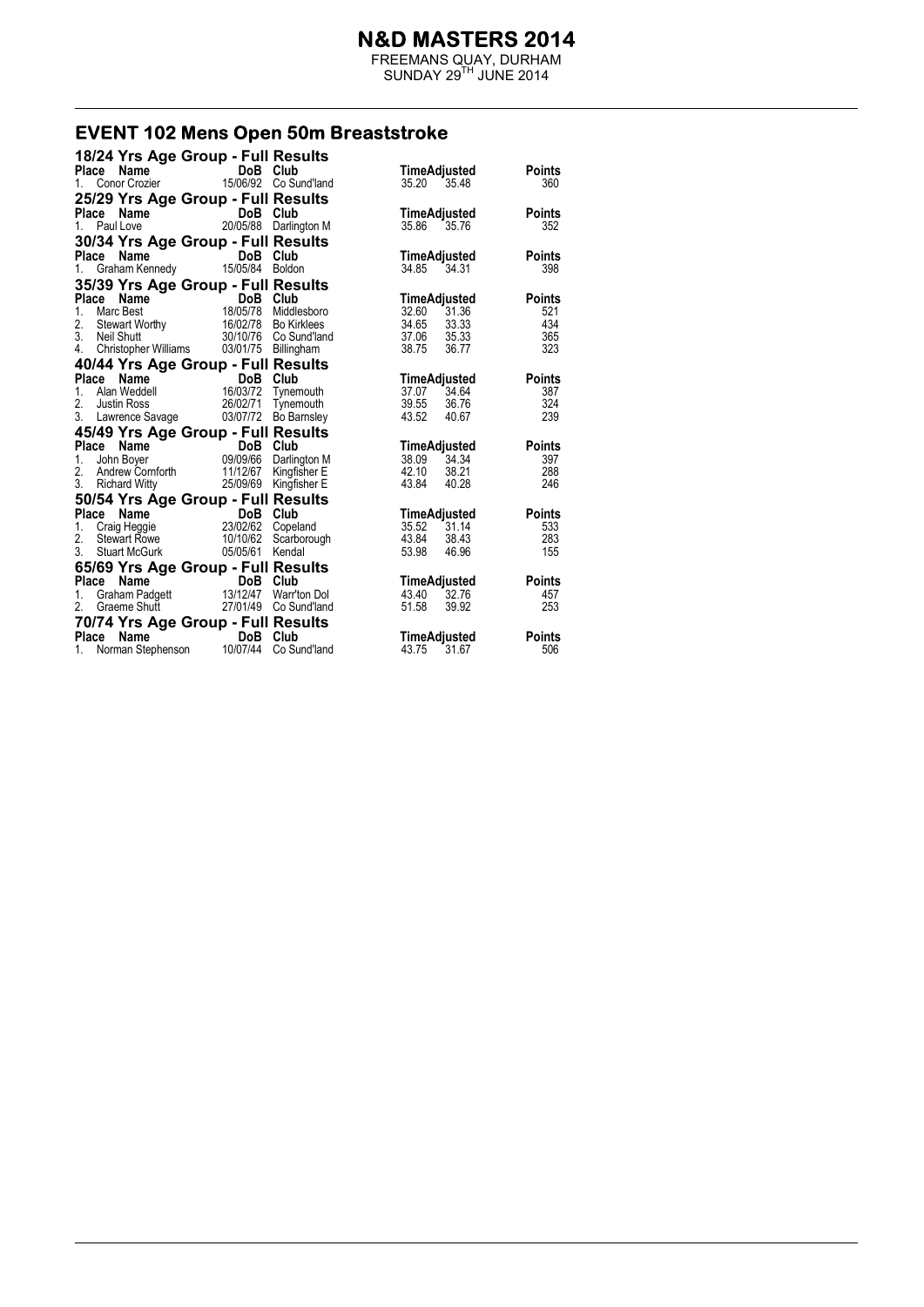FREEMANS QUAY, DURHAM  $SUNDAY 29<sup>TH</sup> JUNE 2014$ 

# **EVENT 103 Womens Open 50m Breaststroke**

| 30/34 Yrs Age Group - Full Results |                       |                   |                     |               |
|------------------------------------|-----------------------|-------------------|---------------------|---------------|
| Place Name                         | DoB Club              |                   | TimeAdjusted        | <b>Points</b> |
| 1. Jennifer Dobson 10/08/83        |                       | Blyth             | 43.66 42.84         | 303           |
| 35/39 Yrs Age Group - Full Results |                       |                   |                     |               |
| Place Name                         | <b>Example 19 DoB</b> | Club              | TimeAdjusted        | <b>Points</b> |
| 1. Gillian Hook                    | 13/03/75              | Sedgefield        | 40.53<br>38.45      | 420           |
| 2. Emma Watson                     | 21/06/76              | Blyth             | 41.81<br>39.86      | 377           |
| 40/44 Yrs Age Group - Full Results |                       |                   |                     |               |
| Place Name                         | DoB                   | Club              | TimeAdjusted        | <b>Points</b> |
| 1. Sarah Forsyth                   | 04/07/72              | Kingfisher E      | 1:01.36 57.34       | 126           |
| 50/54 Yrs Age Group - Full Results |                       |                   |                     |               |
| Place Name                         | DoB                   | Club              | TimeAdjusted        | <b>Points</b> |
| Joanne Bullock<br>$1_{-}$          | 09/10/62 Tranent      |                   | 44.43<br>38.95      | 404           |
| 2. Kath Minghella                  | 22/09/64              | Kingfisher E      | 45.25<br>40.25      | 366           |
| 3. Heather Franklin                | 10/08/64              | Kingfisher E      | 54.29<br>48.29      | 212           |
| 60/64 Yrs Age Group - Full Results |                       |                   |                     |               |
| Place Name                         | DoB                   | Club              | <u>TimeAdjusted</u> | <b>Points</b> |
| 1. Gail Daffern                    | 26/08/50              | <b>East Leeds</b> | 52.05<br>40.77      | 352           |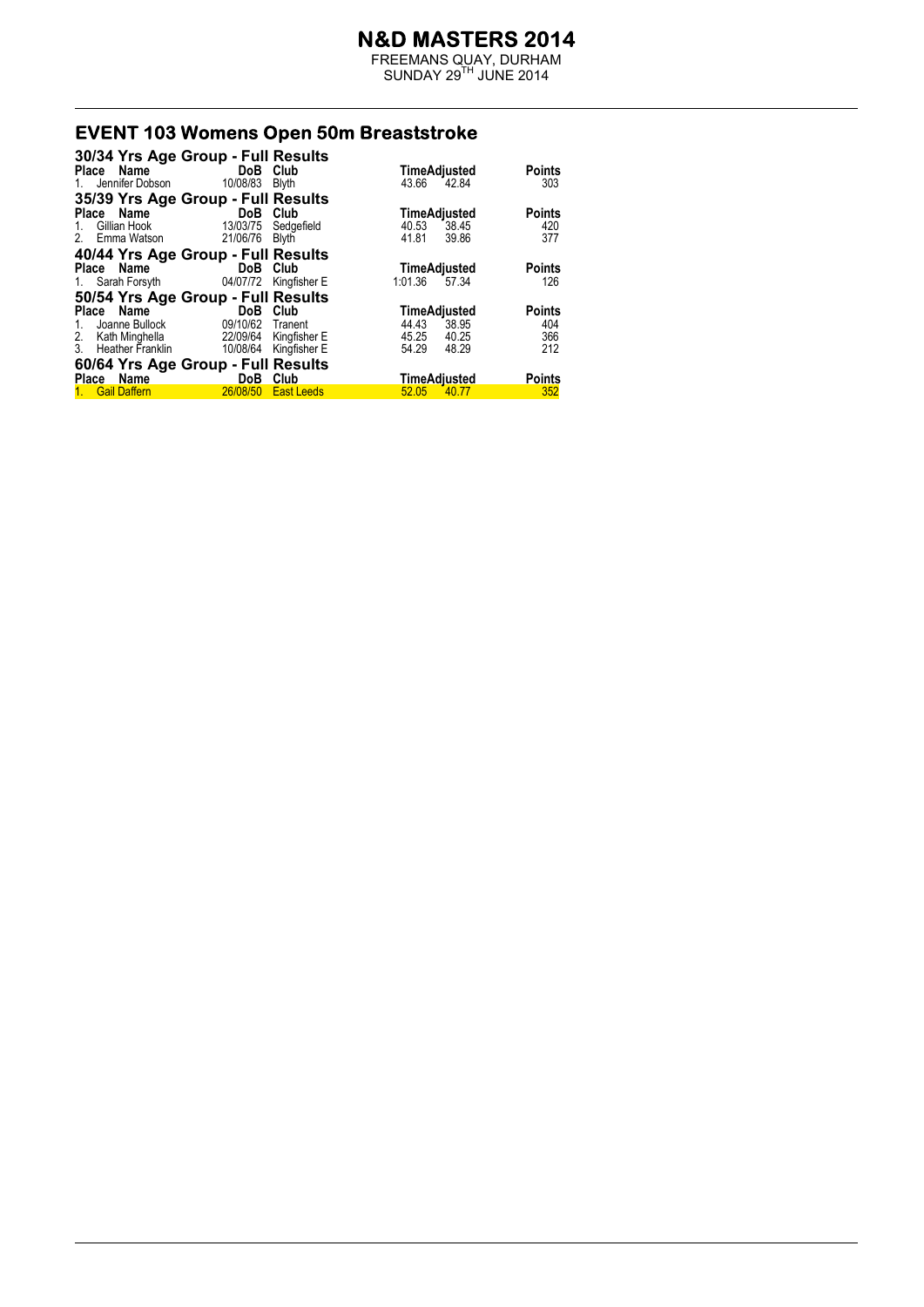FREEMANS QUAY, DURHAM  $SUNDAY 29<sup>TH</sup> JUNE 2014$ 

# **EVENT 104 Mens Open 100m Butterfly**<br>30/34 Yrs Age Group - Full Results

| 30/34 Yrs Age Group - Full Results |                       |                        |                     |               |       |
|------------------------------------|-----------------------|------------------------|---------------------|---------------|-------|
| Place Name                         | DoB Club              |                        | TimeAdjusted        | <b>Points</b> | 50    |
| Nick Valentine                     |                       | 06/02/81 Gates & Whick | 1:02.60 1:00.96     | 502           | 29.29 |
| 35/39 Yrs Age Group - Full Results |                       |                        |                     |               |       |
| Name<br>Place                      | DoB Club              |                        | TimeAdjusted        | <b>Points</b> | 50    |
| Ben Harkin<br>1.                   | 05/12/78              | Chesterfield           | 58.33 56.11         | 645           | 27.54 |
| 2. Christopher Toop                | 20/03/76 Co Sund'land |                        | 1:18.54 1:14.87     | 271           | 37.62 |
| 45/49 Yrs Age Group - Full Results |                       |                        |                     |               |       |
| Place Name                         | DoB Club              |                        | <b>TimeAdjusted</b> | <b>Points</b> | 50    |
| John Boyer<br>1.                   | 09/09/66              | Darlington M           | 1:15.19 1:07.80     | 365           | 33.77 |
| 2. Andrew Cornforth                | 11/12/67 Kingfisher E |                        | 1:31.53 1:23.07     | 198           | 40.65 |
| 50/54 Yrs Age Group - Full Results |                       |                        |                     |               |       |
| Place Name                         | DoB Club              |                        | TimeAdjusted        | <b>Points</b> | 50    |
| Stewart Rowe                       | 10/10/62 Scarborough  |                        | <b>DNF</b>          |               |       |
| 55/59 Yrs Age Group - Full Results |                       |                        |                     |               |       |
| Place Name                         | DoB Club              |                        | TimeAdjusted        | <b>Points</b> | 50    |
| Leslie Fawkes<br>$1_{-}$           | 27/10/59              | Billingham             | 1:16.94 1:05.86     | 398           | 35.90 |
| Dewi Williams                      | 07/06/59 Unattached   |                        | <b>DNF</b>          |               |       |
| 70/74 Yrs Age Group - Full Results |                       |                        |                     |               |       |
| Place Name                         | DoB Club              |                        | TimeAdjusted        | <b>Points</b> | 50    |
| 1. Norman Stephenson 10/07/44      |                       | Co Sund'land           | 1:39.65<br>1:12.13  | 303           | 46.77 |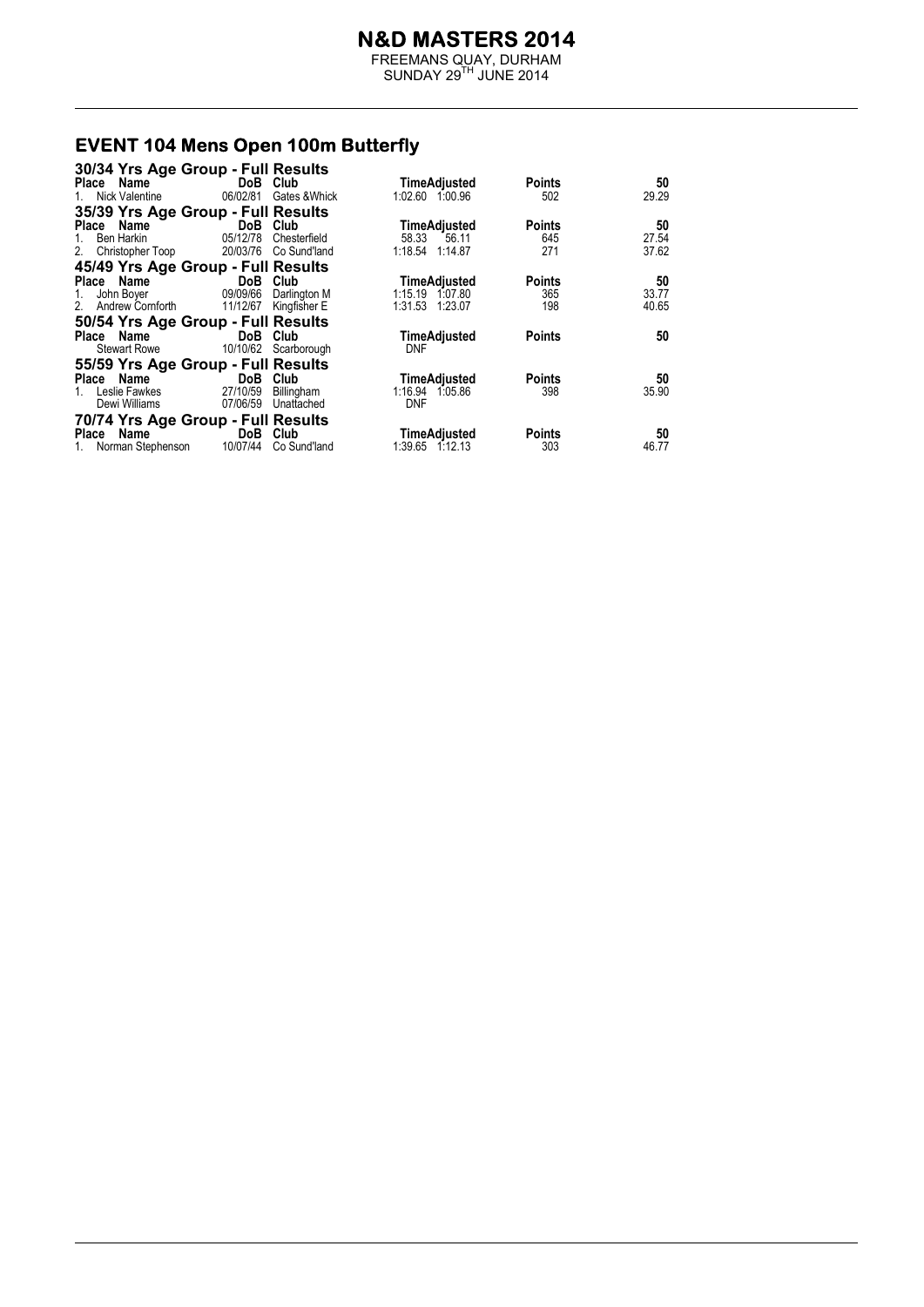FREEMANS QUAY, DURHAM  $SUNDAY 29<sup>TH</sup> JUNE 2014$ 

# **EVENT 105 Womens Open 100m Butterfly**<br>50/54 Yrs Age Group - Full Results

|                      | 50/54 Yrs Age Group - Full Results |                 |               |         |
|----------------------|------------------------------------|-----------------|---------------|---------|
| Place<br>Name        | Club<br>DoB                        | TimeAdiusted    | <b>Points</b> | 50      |
| 1. Jeanette Richards | 15/09/61 Kingfisher E              | 2:11.57 1:54.46 | 111           | 1:00.02 |
|                      | 65/69 Yrs Age Group - Full Results |                 |               |         |
| Place Name           | DoB Club                           | TimeAdjusted    | <b>Points</b> | 50      |
| 1. Patricia Jackson  | 04/03/47 East Anglian              | 3:46.22 2:50.74 | 33            | -       |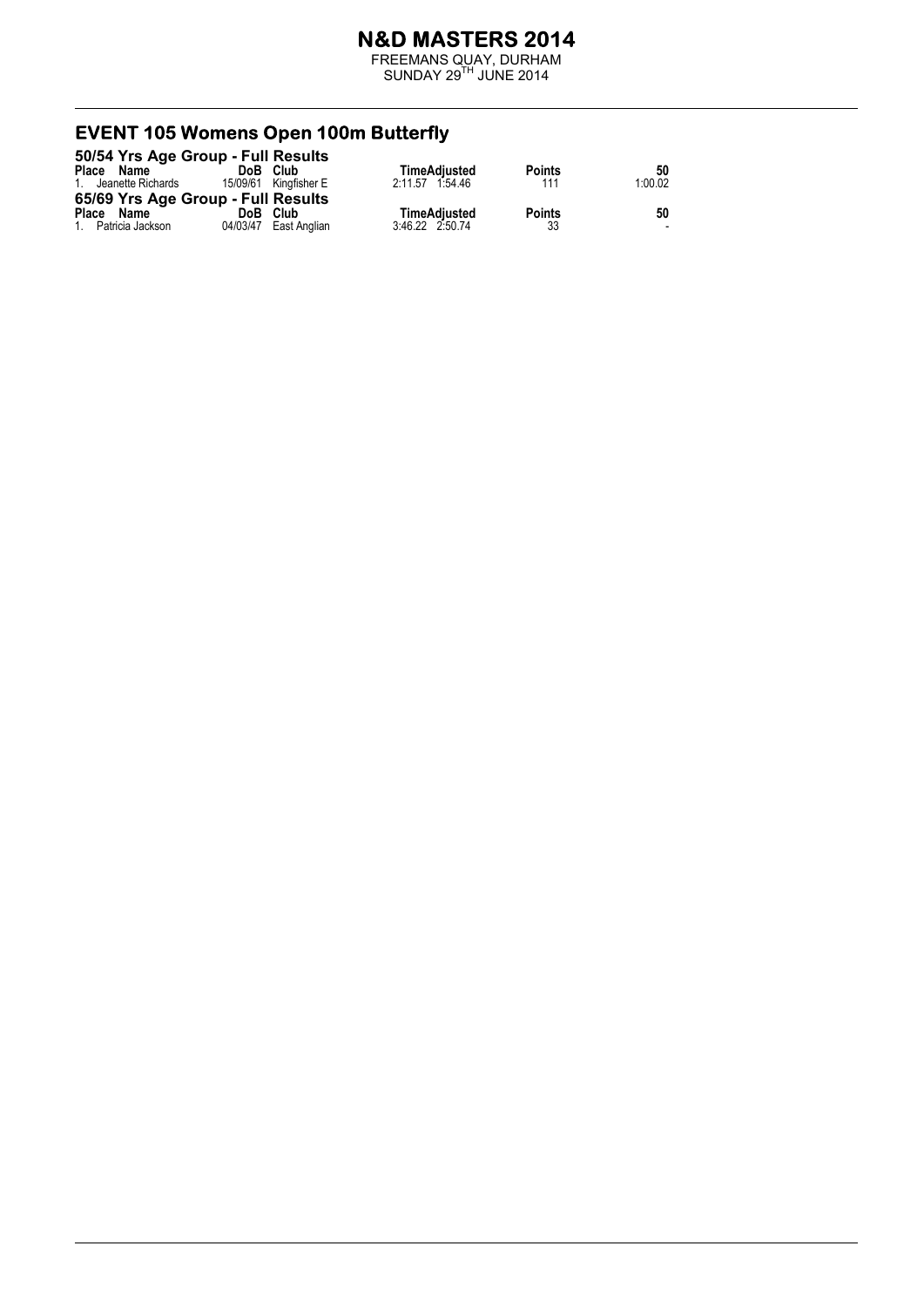FREEMANS QUAY, DURHAM  $SUNDAY 29<sup>TH</sup> JUNE 2014$ 

#### **EVENT 106 Mens Open 25m Backstroke**

| 18/24 Yrs Age Group - Full Results                      |                            |                          |                                |               |
|---------------------------------------------------------|----------------------------|--------------------------|--------------------------------|---------------|
| Place Name                                              | <b>Example 19 DoB</b> Club |                          | TimeAdjusted                   | <b>Points</b> |
| 1. Conor Crozier                                        |                            | 15/06/92 Co Sund'land    | 14.71 14.83                    |               |
| 40/44 Yrs Age Group - Full Results                      |                            |                          |                                |               |
| Place Name                                              | <b>Example 19 DoB</b> Club |                          | TimeAdjusted                   | <b>Points</b> |
| 1. Alister Wrigley                                      | 06/06/70 Billingham        |                          | 18.70<br>17.28                 |               |
| 45/49 Yrs Age Group - Full Results                      |                            |                          |                                |               |
| Place Name                                              | <b>Example 19 DoB</b> Club |                          | TimeAdjusted                   | <b>Points</b> |
| 1. Richard Witty 25/09/69 Kingfisher E                  |                            |                          | 17.87 16.42                    |               |
| Mark Dale<br>2.                                         |                            | 12/05/68 Saltburn Mar    | 17.23<br>18.87                 |               |
| 50/54 Yrs Age Group - Full Results                      |                            |                          |                                |               |
| Place Name                                              | DoB Club                   |                          | <b>TimeAdjusted</b>            | <b>Points</b> |
| 1. Stewart Rowe 10/10/62 Scarborough                    |                            |                          | 18.86 16.53                    |               |
| 65/69 Yrs Age Group - Full Results                      |                            |                          |                                |               |
| Place Name                                              | DoB Club                   |                          | <b>TimeAdjusted</b>            | <b>Points</b> |
| 1. Graeme Shutt                                         |                            | 27/01/49    Co Sund'land | 21.54<br>16.67                 |               |
| 70/74 Yrs Age Group - Full Results                      |                            |                          |                                |               |
|                                                         |                            |                          |                                |               |
|                                                         |                            |                          |                                | <b>Points</b> |
| Place Name DoB Club<br>Norman Stephenson 10/07/44<br>1. |                            | Co Sund'land             | TimeAdjusted<br>22.96<br>16.62 |               |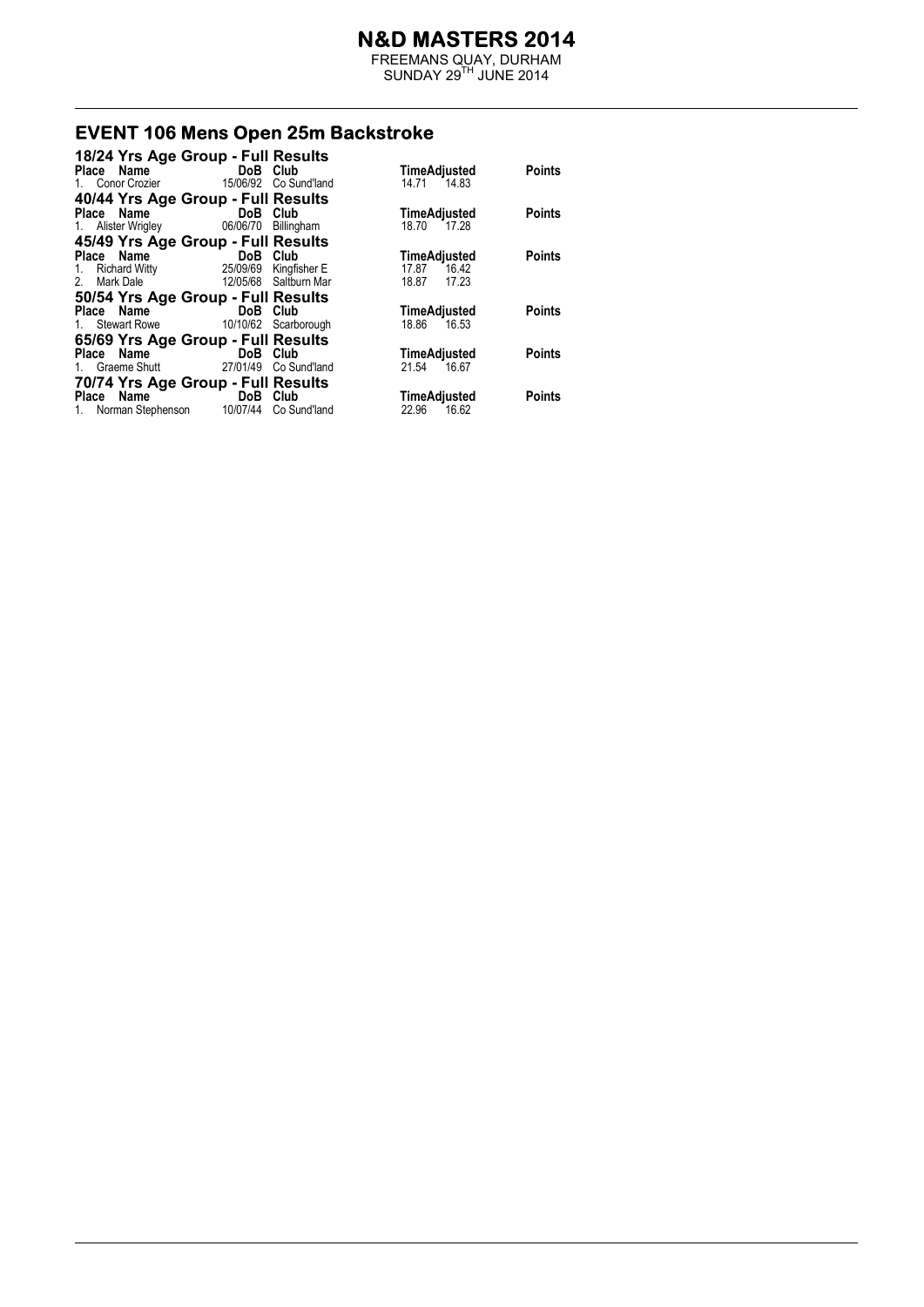FREEMANS QUAY, DURHAM  $SUNDAY 29<sup>TH</sup> JUNE 2014$ 

#### **EVENT 107 Womens Open 25m Backstroke**

| 18/24 Yrs Age Group - Full Results                                                                                        |                     |                       |                     |               |
|---------------------------------------------------------------------------------------------------------------------------|---------------------|-----------------------|---------------------|---------------|
| Place Name                                                                                                                | DoB Club            |                       | TimeAdjusted        | Points        |
| 1. Hayley Bradley                                                                                                         | 14/03/95 Sedgefield |                       | 16.73 16.97         |               |
| 25/29 Yrs Age Group - Full Results                                                                                        |                     |                       |                     |               |
| Place Name                                                                                                                | DoB Club            |                       | TimeAdjusted        | Points        |
| 1. Hannah Phillips                                                                                                        | 01/06/89            | <b>Blyth</b>          | 18.21<br>18.21      |               |
| 35/39 Yrs Age Group - Full Results                                                                                        |                     |                       |                     |               |
| Place Name                                                                                                                | <b>DoB</b> Club     |                       | TimeAdjusted        | <b>Points</b> |
| Gillian Hook<br>1.                                                                                                        | 13/03/75 Sedgefield |                       | 18.79<br>17.83      |               |
| 2. Elisabeth Yaneske 15/01/77 Sedgefield                                                                                  |                     |                       | 21.28<br>20.38      |               |
| 3. Carly Atkinson 17/09/79 Kingfisher E                                                                                   |                     |                       | 23.34<br>22.55      |               |
| 40/44 Yrs Age Group - Full Results                                                                                        |                     |                       |                     |               |
| Place Name                                                                                                                | DoB Club            |                       | TimeAdjusted        | Points        |
| 1. Sarah Forsyth                                                                                                          | 04/07/72            | Kingfisher E          | 27.41<br>25.61      |               |
| 50/54 Yrs Age Group - Full Results                                                                                        |                     |                       |                     |               |
| Place Name                                                                                                                | DoB Club            |                       | TimeAdjusted        | Points        |
| Joanne Bullock <b>Communist Communist Communist Communist Communist Communist Communist Communist Communist Communist</b> | 09/10/62 Tranent    |                       | 18.82<br>16.50      |               |
| 2. Jayne Dresser<br>3. Heather Franklin                                                                                   |                     | 18/04/63 East Leeds   | 23.01<br>20.32      |               |
|                                                                                                                           |                     | 10/08/64 Kingfisher E | 29.97<br>26.66      |               |
| 55/59 Yrs Age Group - Full Results                                                                                        |                     |                       |                     |               |
| Place Name                                                                                                                | DoB                 | Club                  | TimeAdjusted        | <b>Points</b> |
| Mary Purvis<br>1.                                                                                                         | 10/10/55            | Alnwick Dol           | 20.25<br>16.72      |               |
| 60/64 Yrs Age Group - Full Results                                                                                        |                     |                       |                     |               |
| Place Name                                                                                                                | DoB                 | Club                  | <u>TimeAdjusted</u> | <b>Points</b> |
| <b>Gail Daffern</b>                                                                                                       | 26/08/50            | <b>East Leeds</b>     | 25.99<br>20.36      |               |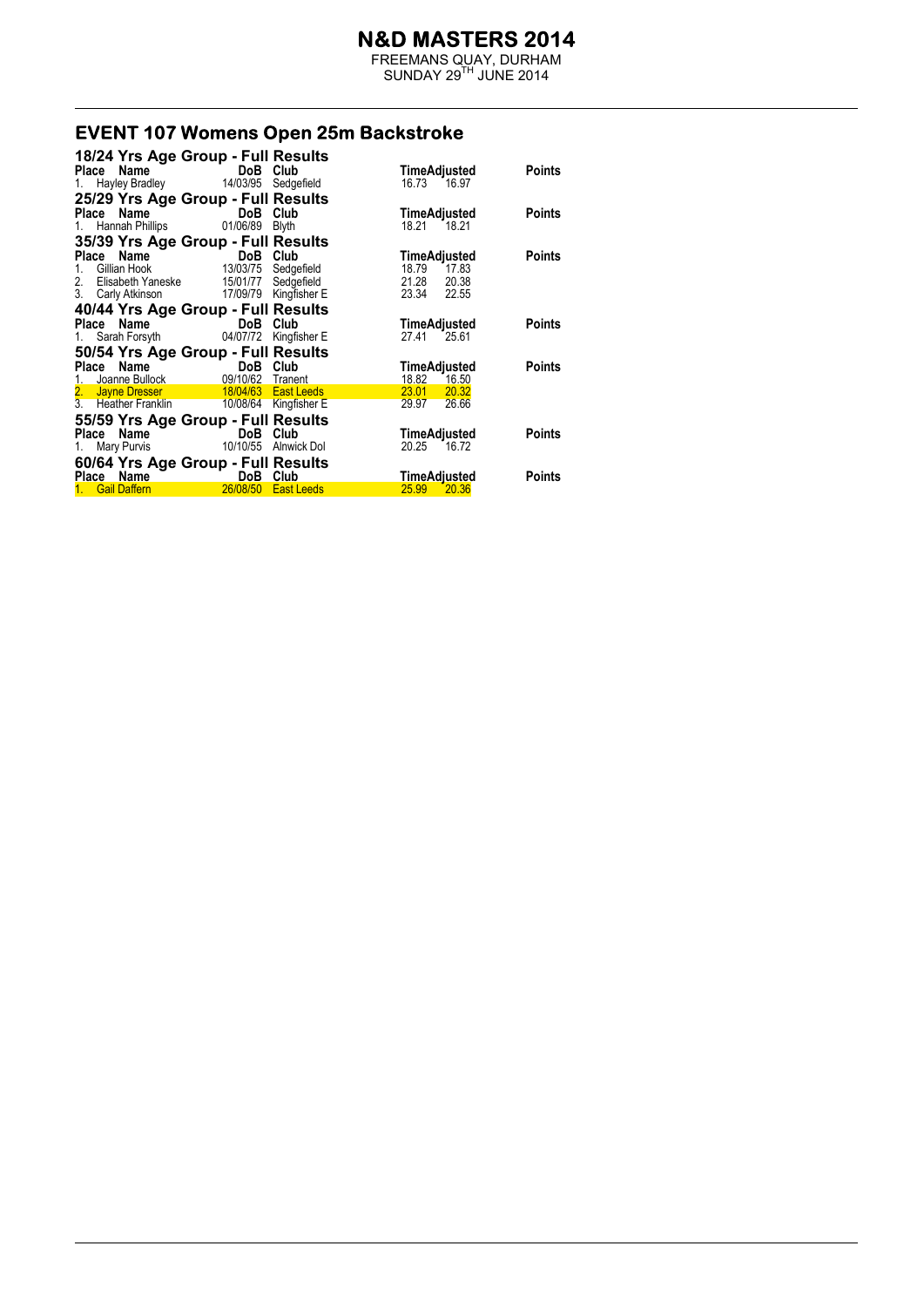FREEMANS QUAY, DURHAM  $SUNDAY 29<sup>TH</sup> JUNE 2014$ 

#### EVENT 108 Mens Open 50m Freestyle

| 18/24 Yrs Age Group - Full Results                                                                            |                                                                                                                                                                                                                                          |                       |                                       |                      |
|---------------------------------------------------------------------------------------------------------------|------------------------------------------------------------------------------------------------------------------------------------------------------------------------------------------------------------------------------------------|-----------------------|---------------------------------------|----------------------|
| Place<br>Name                                                                                                 | 15/06/92 Co Sun<br>15/06/92 Co Sun<br>17/01/93 Boldon                                                                                                                                                                                    |                       | TimeAdjusted                          | Points               |
| Conor Crozier<br>1.                                                                                           |                                                                                                                                                                                                                                          | Co Sund'land          | 26.32<br>26.12                        | 458                  |
| 2.<br>Anthony Simpson                                                                                         |                                                                                                                                                                                                                                          |                       | 27.32<br>27.60                        | 397                  |
| 3.<br>Stephen Betterton                                                                                       | 21/02/92 Saltburn Mar                                                                                                                                                                                                                    |                       | 28.58<br>28.80                        | 350                  |
| 25/29 Yrs Age Group - Full Results                                                                            |                                                                                                                                                                                                                                          |                       |                                       |                      |
| Place Name                                                                                                    | DoB Club                                                                                                                                                                                                                                 |                       | TimeAdjusted                          | Points               |
| Paul Love<br>1.                                                                                               |                                                                                                                                                                                                                                          | 20/05/88 Darlington M | 26.83<br>26.75                        | 437                  |
| 30/34 Yrs Age Group - Full Results                                                                            |                                                                                                                                                                                                                                          |                       |                                       |                      |
| Place<br>Name                                                                                                 | DoB Club                                                                                                                                                                                                                                 |                       | <b>TimeAdjusted</b>                   | <b>Points</b>        |
| 1.                                                                                                            | Graham Kennedy 15/05/84 Boldon                                                                                                                                                                                                           |                       | 27.63<br>27.20                        | 415                  |
| 35/39 Yrs Age Group - Full Results                                                                            |                                                                                                                                                                                                                                          |                       |                                       |                      |
| Place                                                                                                         | Compared to the Marine Compared to the Captive Chapter of the Chapter School Chapter Neil Shutter Neil Shutter<br>Sen Harkin String 14/04/78 Tynem<br>Neil Shutt<br>Daniel Hill 30/10/76 Co Sun<br>Daniel Hill 11/10/75 Salyth<br>Marcus |                       |                                       | <b>Points</b>        |
| 1.                                                                                                            |                                                                                                                                                                                                                                          | Chesterfield          | <b>TimeAdjusted</b><br>23.43<br>24.36 | 650                  |
| 2.                                                                                                            |                                                                                                                                                                                                                                          | Tynemouth             | 26.21<br>25.21                        | 522                  |
| 3.                                                                                                            |                                                                                                                                                                                                                                          | Co Sund'Iand          | 28.64<br>27.30                        | 411                  |
| 4.                                                                                                            |                                                                                                                                                                                                                                          | Saltburn Mar          | 28.78<br>27.31                        | 410                  |
| 5.                                                                                                            |                                                                                                                                                                                                                                          |                       | 30.94<br>29.36                        | 330                  |
| 6.<br>Christopher Toop                                                                                        | 20/03/76                                                                                                                                                                                                                                 | Co Sund'Iand          | 31.26<br>29.80                        | 316                  |
| 7.                                                                                                            | Christopher Toop 20/03/76 Co Sund'la<br>Christopher Williams 03/01/75 Billingham                                                                                                                                                         |                       | 33.71<br>31.98                        | 255                  |
| 40/44 Yrs Age Group - Full Results                                                                            |                                                                                                                                                                                                                                          |                       |                                       |                      |
|                                                                                                               |                                                                                                                                                                                                                                          |                       | <b>TimeAdjusted</b>                   | Points               |
| <b>Place Name Car COOB Club</b><br>1. Paul Clemence 19/06/70 East Leeds<br>2. Alan Woddell 16/03/72 Typemouth |                                                                                                                                                                                                                                          |                       | <u>a je predsjednj</u><br>24.43 22.58 | 726                  |
| $\overline{2}$ .<br>Alan Weddell                                                                              | 16/03/72                                                                                                                                                                                                                                 | Tynemouth             | 29.88<br>27.92                        | 384                  |
| 3.<br><b>Justin Ross</b>                                                                                      |                                                                                                                                                                                                                                          | Tynemouth             | 31.35<br>29.13                        | 338                  |
| 4.<br>Alister Wrigley                                                                                         | 26/02/71<br>06/06/70                                                                                                                                                                                                                     | Billingham            | 33.00<br>35.71                        | 232                  |
| 5.<br>Lawrence Savage 03/07/72 Bo Barnsley                                                                    |                                                                                                                                                                                                                                          |                       | 37.12<br>34.69                        | 200                  |
|                                                                                                               |                                                                                                                                                                                                                                          |                       |                                       |                      |
|                                                                                                               |                                                                                                                                                                                                                                          |                       |                                       |                      |
| 45/49 Yrs Age Group - Full Results                                                                            |                                                                                                                                                                                                                                          |                       |                                       |                      |
| Place<br>Name                                                                                                 |                                                                                                                                                                                                                                          |                       | TimeAdjusted                          | Points               |
| 1.<br><b>Richard Witty</b>                                                                                    |                                                                                                                                                                                                                                          |                       | 28.27<br>30.77                        | 370                  |
| 2.<br>Andrew Cornforth                                                                                        | DoB Club<br>25/09/69 Kingfisher E<br>11/12/67 Kingfisher E                                                                                                                                                                               |                       | 32.19<br>29.21                        | 335                  |
| 50/54 Yrs Age Group - Full Results                                                                            |                                                                                                                                                                                                                                          |                       |                                       |                      |
| Place Name                                                                                                    |                                                                                                                                                                                                                                          |                       | TimeAdjusted                          | <b>Points</b>        |
| 1.<br><b>Stewart Rowe</b>                                                                                     |                                                                                                                                                                                                                                          |                       | 25.26<br>28.82                        | 519                  |
| 2.<br>David Lewis                                                                                             | DoB Club<br>10/10/62 Scarborough<br>18/11/61 Melton Mibro<br>18/11/61                                                                                                                                                                    | Melton M'bry          | 30.37<br>26.42                        | 453                  |
| 3.<br>Glenn Proffitt                                                                                          |                                                                                                                                                                                                                                          | 13/05/63 Saltburn Mar | 31.17<br>27.53                        | 400                  |
| 55/59 Yrs Age Group - Full Results                                                                            |                                                                                                                                                                                                                                          |                       |                                       |                      |
| Place Name                                                                                                    | DoB Club                                                                                                                                                                                                                                 |                       | TimeAdjusted                          | Points               |
| 1.<br>Peter French                                                                                            |                                                                                                                                                                                                                                          | 01/11/58 Newcastle St | 31.31<br>26.57                        | 445                  |
| 2.<br>lan Longster                                                                                            | 15/11/58 Billingham                                                                                                                                                                                                                      |                       | 37.02<br>31.42                        | 269                  |
| 3.<br><b>Stuart Downie</b>                                                                                    | 17/01/55                                                                                                                                                                                                                                 | Blyth                 | 37.11<br>30.64                        | 290                  |
| 4.<br>lan Muscroft                                                                                            | 06/08/58 Billingham                                                                                                                                                                                                                      |                       | 39.41<br>33.45                        | 223                  |
| 65/69 Yrs Age Group - Full Results                                                                            |                                                                                                                                                                                                                                          |                       |                                       |                      |
| Place Name                                                                                                    | DoB Club                                                                                                                                                                                                                                 |                       | TimeAdjusted                          | Points               |
| Graham Padgett<br>1.                                                                                          | 13/12/47                                                                                                                                                                                                                                 | Warr'ton Dol          | 33.57<br>25.34                        | 514                  |
| 2.<br>Colin Gerrard                                                                                           |                                                                                                                                                                                                                                          | 29/07/47 RichmondDale | 45.63<br>34.44                        | 204                  |
| 70/74 Yrs Age Group - Full Results                                                                            |                                                                                                                                                                                                                                          |                       |                                       |                      |
| Place Name                                                                                                    | DoB Club                                                                                                                                                                                                                                 |                       | TimeAdjusted                          | Points               |
| Derek Robinson<br>1.                                                                                          | 19/03/44                                                                                                                                                                                                                                 | <b>Blyth</b>          | 34.25<br>24.79                        | 549                  |
| 2.<br>Alex Brown                                                                                              | 08/09/44                                                                                                                                                                                                                                 | Blyth                 | 35.14<br>25.43                        | 508                  |
| 80/84 Yrs Age Group - Full Results                                                                            |                                                                                                                                                                                                                                          |                       |                                       |                      |
| Place Name<br>Roger Burrell                                                                                   | DoB Club<br>19/12/31                                                                                                                                                                                                                     | Gates & Whick         | TimeAdjusted<br>39.72<br>21.84        | <b>Points</b><br>803 |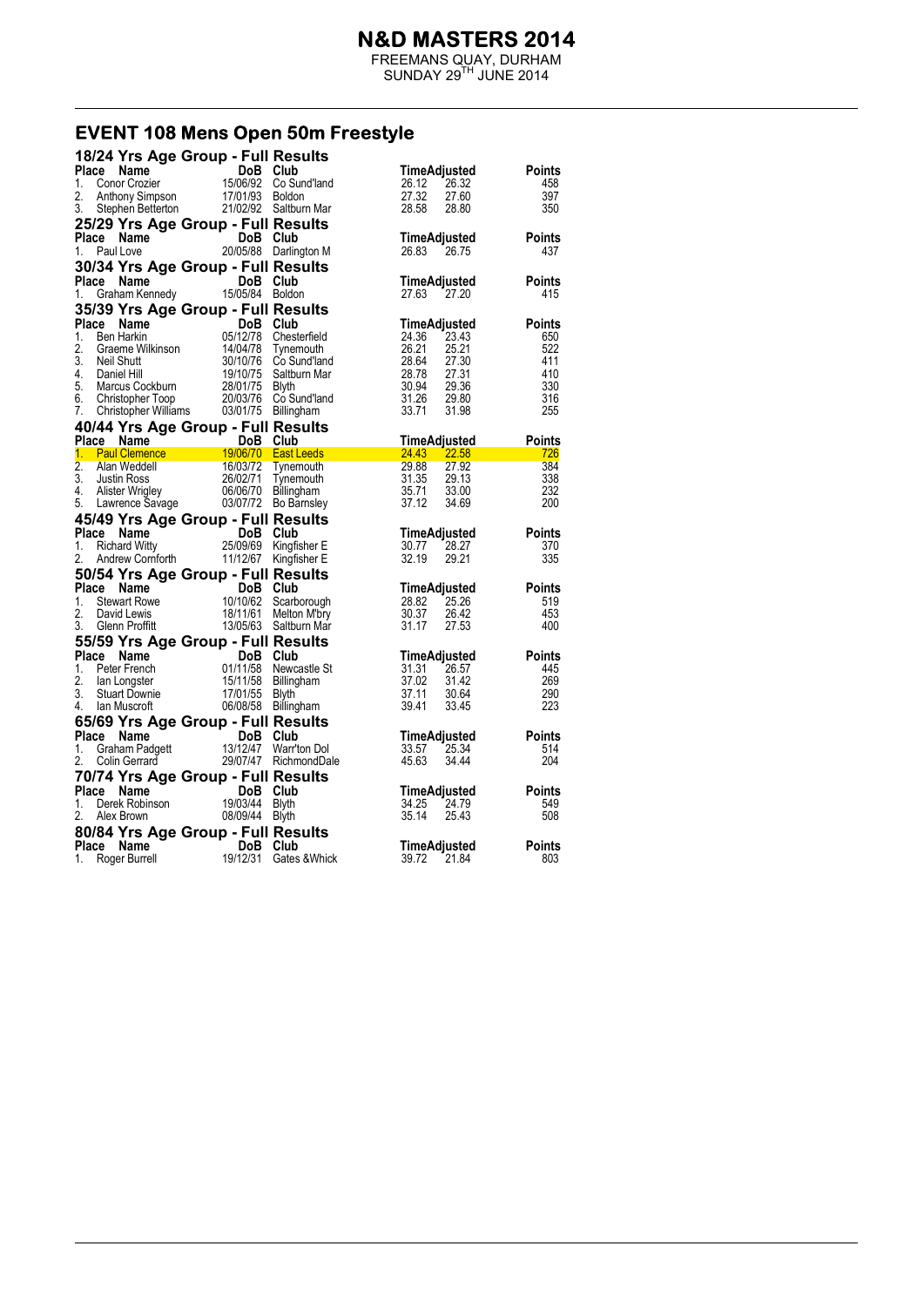FREEMANS QUAY, DURHAM  $SUNDAY 29<sup>TH</sup> JUNE 2014$ 

# EVENT 109 Womens Open 50m Freestyle

|                                                      | 18/24 Yrs Age Group - Full Results                       |                       |                                     |                      |
|------------------------------------------------------|----------------------------------------------------------|-----------------------|-------------------------------------|----------------------|
| <b>Name</b><br>Place                                 | DoB Club<br>25/01/94 Billingham                          |                       | TimeAdjusted                        | <b>Points</b>        |
| 1.<br>Kate Williams                                  |                                                          |                       | 29.97<br>29.60                      | 466                  |
| 2.<br>Hayley Bradley                                 | 14/03/95                                                 | Sedgefield            | 29.61<br>30.04                      | 463                  |
| 3. Amy Roberts                                       |                                                          | 13/05/92 Saltburn Mar | 30.76<br>31.00                      | 421                  |
| 4. Hannah Robson                                     | 23/03/91 Boldon                                          |                       | 31.38<br>31.55                      | 400                  |
| 25/29 Yrs Age Group - Full Results                   |                                                          |                       |                                     |                      |
| Place Name                                           | DoB Club                                                 |                       | <b>TimeAdjusted</b>                 | <b>Points</b>        |
| Emma Shepherd 10/08/88 Billingham<br>1.              |                                                          |                       | 34.15 34.05                         | 318                  |
| 30/34 Yrs Age Group - Full Results                   |                                                          |                       |                                     |                      |
| Place Name                                           | DoB Club                                                 |                       | TimeAdjusted                        | <b>Points</b>        |
| <b>ce Name DoB</b><br>Jennifer Dobson 10/08/83<br>1. |                                                          | Blvth                 | 31.46<br>30.87                      | 427                  |
| 2.<br>Lorraine Riddle                                | 30/11/84                                                 | Billingham            | 37.40<br>36.82                      | 251                  |
| 35/39 Yrs Age Group - Full Results                   |                                                          |                       |                                     |                      |
| <b>Place</b><br>Name                                 | <b>DoB Club</b><br>13/03/75 Sedgefield<br>19/03/79 Blyth |                       | TimeAdjusted                        | <b>Points</b>        |
| Gillian Hook<br>1.                                   |                                                          |                       | 30.83<br>29.25                      | 502                  |
| 2.<br>Karen Watson                                   |                                                          |                       | 33.42<br>32.28                      | 373                  |
| 3. Elisabeth Yaneske 15/01/77                        |                                                          | Sedgefield            | 33.95 32.51                         | 365                  |
| 4.<br>Emma Watson                                    | 21/06/76                                                 | Blyth                 | 34.75 33.13                         | 345                  |
| 5. Carly Atkinson                                    |                                                          | 17/09/79 Kingfisher E | 37.55<br>36.27                      | 263                  |
|                                                      |                                                          |                       |                                     |                      |
|                                                      |                                                          |                       |                                     |                      |
| 40/44 Yrs Age Group - Full Results<br>Place          |                                                          |                       | TimeAdjusted                        | <b>Points</b>        |
| 1.                                                   |                                                          |                       | 51.95 48.54                         | 109                  |
|                                                      |                                                          |                       |                                     |                      |
| 45/49 Yrs Age Group - Full Results<br>Place Name     | DoB Club                                                 |                       |                                     | <b>Points</b>        |
| 1.                                                   |                                                          | <b>Boldon</b>         | TimeAdjusted<br>31.57<br>28.65      | 534                  |
| Jayne Simpson                                        | $\overline{C}$ DoB<br>n 21/07/67                         |                       |                                     |                      |
| 50/54 Yrs Age Group - Full Results                   |                                                          |                       |                                     |                      |
| Place Name<br>1.                                     | DoB Club                                                 |                       | TimeAdjusted<br>32.73<br>28.69      | <b>Points</b><br>532 |
|                                                      |                                                          |                       | 35.40<br>31.49                      | 402                  |
|                                                      |                                                          |                       | 39.82<br>35.17                      | 288                  |
|                                                      |                                                          |                       | 39.65                               | 201                  |
| 5.<br>Heather Franklin                               |                                                          | 10/08/64 Kingfisher E | $\frac{45.58}{1}$<br>54.92<br>48.85 | 107                  |
|                                                      |                                                          |                       |                                     |                      |
| 55/59 Yrs Age Group - Full Results<br>Place<br>Name  |                                                          |                       | TimeAdjusted                        | <b>Points</b>        |
| Mary Purvis<br>1.                                    | DoB Club<br>10/10/55 Alnwick Dol                         |                       | 34.12<br>28.18                      | 561                  |
| 2. Ursula Betterton                                  |                                                          | 27/04/57 Saltburn Mar | 45.49<br>38.27                      | 224                  |
|                                                      |                                                          |                       |                                     |                      |
| 60/64 Yrs Age Group - Full Results<br>Place Name     | <b>DoB</b> Club<br>26/08/50                              |                       | <u>TimeAdjusted</u>                 | Points               |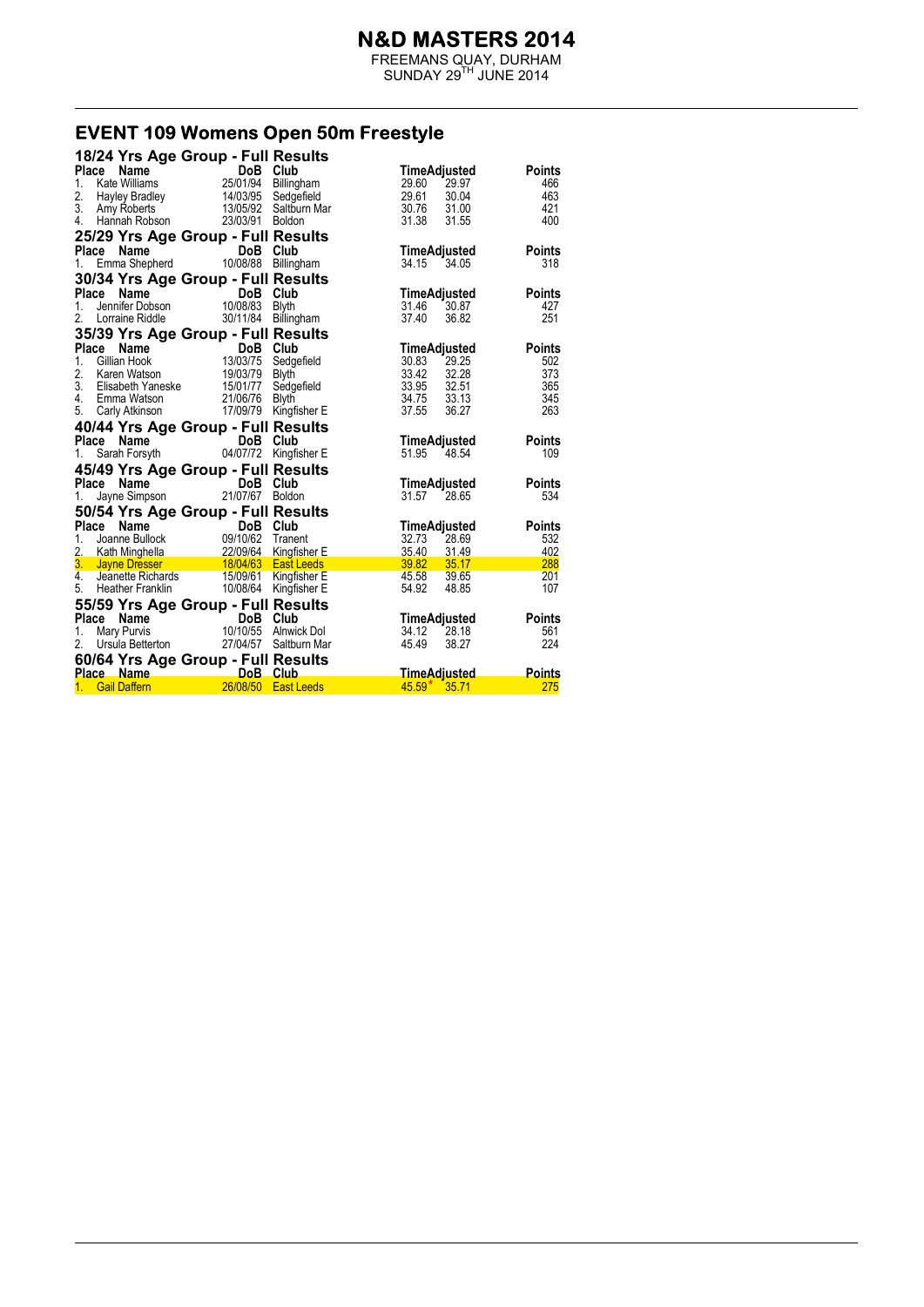FREEMANS QUAY, DURHAM  $SUNDAY 29<sup>TH</sup> JUNE 2014$ 

#### **EVENT 110 Mens/Womens Open 200m IM**

| <b>MENS 18/24 Yrs Age Group - Full Results</b> |                 |                       |                     |               |       |         |         |
|------------------------------------------------|-----------------|-----------------------|---------------------|---------------|-------|---------|---------|
| Place Name                                     |                 | DoB Club              | TimeAdjusted        | <b>Points</b> | 50    | 100     | 150     |
| 1. Christopher Wilkinson                       |                 | 06/03/91 Billingham   | 2:11.29 2:11.99     | 573           | 28.70 | 1:02.65 | 1:41.77 |
| MENS 35/39 Yrs Age Group - Full Results        |                 |                       |                     |               |       |         |         |
| Place Name                                     | DoB Club        |                       | TimeAdjusted        | <b>Points</b> | 50    | 100     | 150     |
| 1. Stewart Worthy                              |                 | 16/02/78 Bo Kirklees  | 2:28.74 2:23.07     | 449           | 31.77 | 1:11.12 | 1:53.92 |
| 2. Christopher Toop                            |                 | 20/03/76 Co Sund'land | 2:57.07 2:48.80     | 273           | 36.85 | 1:22.12 | 2:15.45 |
| <b>MENS 45/49 Yrs Age Group - Full Results</b> |                 |                       |                     |               |       |         |         |
| Place Name                                     | DoB Club        |                       | TimeAdjusted        | <b>Points</b> | 50    | 100     | 150     |
| 1. Paul Ross                                   |                 | 31/01/65 Saltburn Mar | 2:32.79 2:16.85     | 514           | 32.73 | 1:13.00 | 1:58.29 |
| 2. Peter Clayton                               |                 | 16/08/66 Tynemouth    | 2:52.32 2:35.38     | 351           | 36.96 | 1:20.78 | 2:12.46 |
| <b>MENS 50/54 Yrs Age Group - Full Results</b> |                 |                       |                     |               |       |         |         |
| Place Name                                     |                 | DoB Club              | <b>TimeAdjusted</b> | <b>Points</b> | 50    | 100     | 150     |
| 1. Stewart Rowe                                |                 | 10/10/62 Scarborough  | 3:04.65 2:41.87     | 310           | 39.27 | 1:30.36 | 2:25.32 |
| 2. Arthur Aplin                                |                 | 28/05/63 Newcastle St | 3:18.87 2:55.63     | 243           | 40.24 | 1:31.65 | 2:33.39 |
| 3. Stuart McGurk                               | 05/05/61 Kendal |                       | 3:40.04 3:11.42     | 187           | 46.22 | 1:46.31 | 2:51.45 |
| <b>MENS 55/59 Yrs Age Group - Full Results</b> |                 |                       |                     |               |       |         |         |
| Place Name                                     | DoB Club        |                       | TimeAdjusted        | <b>Points</b> | 50    | 100     | 150     |
| 1. Leslie Fawkes                               |                 | 27/10/59 Billingham   | 2:54.66 2:29.51     | 394           | 35.57 | 1:26.99 | 2:15.96 |
| <b>MENS 65/69 Yrs Age Group - Full Results</b> |                 |                       |                     |               |       |         |         |
| Place Name                                     |                 | DoB Club              | TimeAdjusted        | <b>Points</b> | 50    | 100     | 150     |
| 1. Graham Padgett                              |                 | 13/12/47 Warr'ton Dol | 3:02.77 2:17.95     | 501           | 40.30 | 1:28.55 | 2:22.45 |
| <b>MENS 70/74 Yrs Age Group - Full Results</b> |                 |                       |                     |               |       |         |         |
| Place Name                                     |                 | DoB Club              | TimeAdjusted        | <b>Points</b> | 50    | 100     | 150     |
| 1. Norman Stephenson                           |                 | 10/07/44 Co Sund'land | 3:25.30 2:28.60     | 401           | 46.17 | 1:42.06 | 2:39.70 |
| 2. Alex Brown                                  | 08/09/44 Blyth  |                       | 3:26.32 2:29.33     | 395           | 41.71 | 1:39.48 | 2:41.62 |
|                                                |                 |                       |                     |               |       |         |         |

#### **WOMENS 40/44 Yrs Age Group - Full Results**

|                | <b>Place</b><br><b>Name</b> |          | DoB Club                   | <u>TimeAdiusted</u>   | Points |       | 100     | 150        |
|----------------|-----------------------------|----------|----------------------------|-----------------------|--------|-------|---------|------------|
|                | 1. Philippa Rickard         |          | <b>14/01/71</b> East Leeds | $2.40.96$ $*$ 2.29.59 |        |       | 1:12.83 | $-2:03.86$ |
| 2 <sub>1</sub> | Gillian Van Der Merwe       | 03/03/72 | Tynemouth                  | 2:57.22 2:45.60       | 425    | 38.46 | 1.25.37 | 2:15.50    |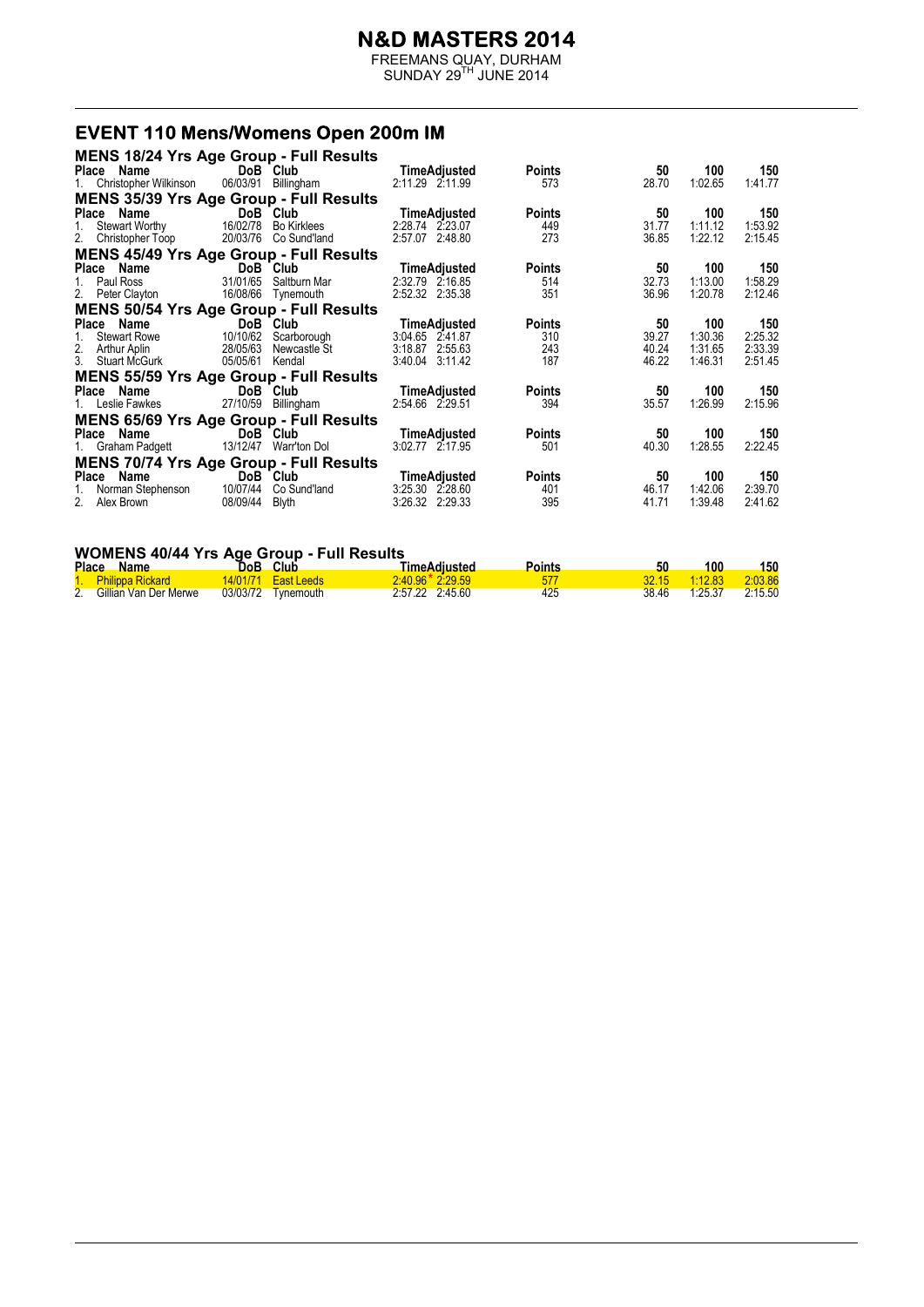FREEMANS QUAY, DURHAM  $SUNDAY 29<sup>TH</sup> JUNE 2014$ 

#### **EVENT 112 Mens Open 100m Breaststroke**

| 30/34 Yrs Age Group - Full Results         |                    |                        |                 |               |       |
|--------------------------------------------|--------------------|------------------------|-----------------|---------------|-------|
| Name<br>Place                              | DoB Club           |                        | TimeAdjusted    | <b>Points</b> | 50    |
| Nick Valentine                             |                    | 06/02/81 Gates & Whick | 1:13.17 1:11.25 | 475           | 35.07 |
| 35/39 Yrs Age Group - Full Results         |                    |                        |                 |               |       |
| Name<br>Place                              | DoB Club           |                        | TimeAdjusted    | <b>Points</b> | 50    |
| Ben Harkin                                 | 05/12/78           | Chesterfield           | 1:08.71 1:06.09 | 595           | 33.83 |
| Marc Best<br>2.                            |                    | 18/05/78 Middlesboro   | 1:10.92 1:08.22 | 541           | 33.56 |
| 40/44 Yrs Age Group - Full Results         |                    |                        |                 |               |       |
| Place Name                                 | <b>DoB</b> Club    |                        | TimeAdjusted    | <b>Points</b> | 50    |
| Alan Weddell<br>1.                         | 16/03/72 Tynemouth |                        | 1:21.55 1.16.20 | 388           | 38.58 |
| 2.<br>Justin Ross                          | 26/02/71           | Tynemouth              | 1:33.69 1:27.07 | 260           | 45.78 |
| 3. Lawrence Savage 03/07/72                |                    | <b>Bo Barnsley</b>     | 1:44.27 1:37.43 | 185           | 48.95 |
| 45/49 Yrs Age Group - Full Results         |                    |                        |                 |               |       |
| Place Name                                 | DoB Club           |                        | TimeAdjusted    | <b>Points</b> | 50    |
| John Boyer<br>1.                           | 09/09/66           | Darlington M           | 1:23.20 1:15.02 | 407           | 39.16 |
| 2. Andrew Cornforth                        | 11/12/67           | Kingfisher E           | 1:36.91 1:27.95 | 252           | 47.52 |
| 50/54 Yrs Age Group - Full Results         |                    |                        |                 |               |       |
| Place Name                                 | DoB Club           |                        | TimeAdjusted    | <b>Points</b> | 50    |
| Craig Heggie<br>1.                         | 23/02/62 Copeland  |                        | 1:16.22 1:06.82 | 576           | 36.33 |
| 2.<br>Stewart Rowe                         |                    | 10/10/62 Scarborough   | 1:36.72 1:24.79 | 282           |       |
| 65/69 Yrs Age Group - Full Results         |                    |                        |                 |               |       |
| Place Name                                 | DoB Club           |                        | TimeAdjusted    | <b>Points</b> | 50    |
| Graham Padgett<br>1.                       | 13/12/47           | Warr'ton Dol           | 1:39.72 1:15.26 | 403           | 46.60 |
| 70/74 Yrs Age Group - Full Results         |                    |                        |                 |               |       |
| Place Name                                 | DoB Club           |                        | TimeAdjusted    | <b>Points</b> | 50    |
| 1. Norman Stephenson 10/07/44 Co Sund'land |                    |                        | 1:42.92 1:14.49 | 416           | 48.06 |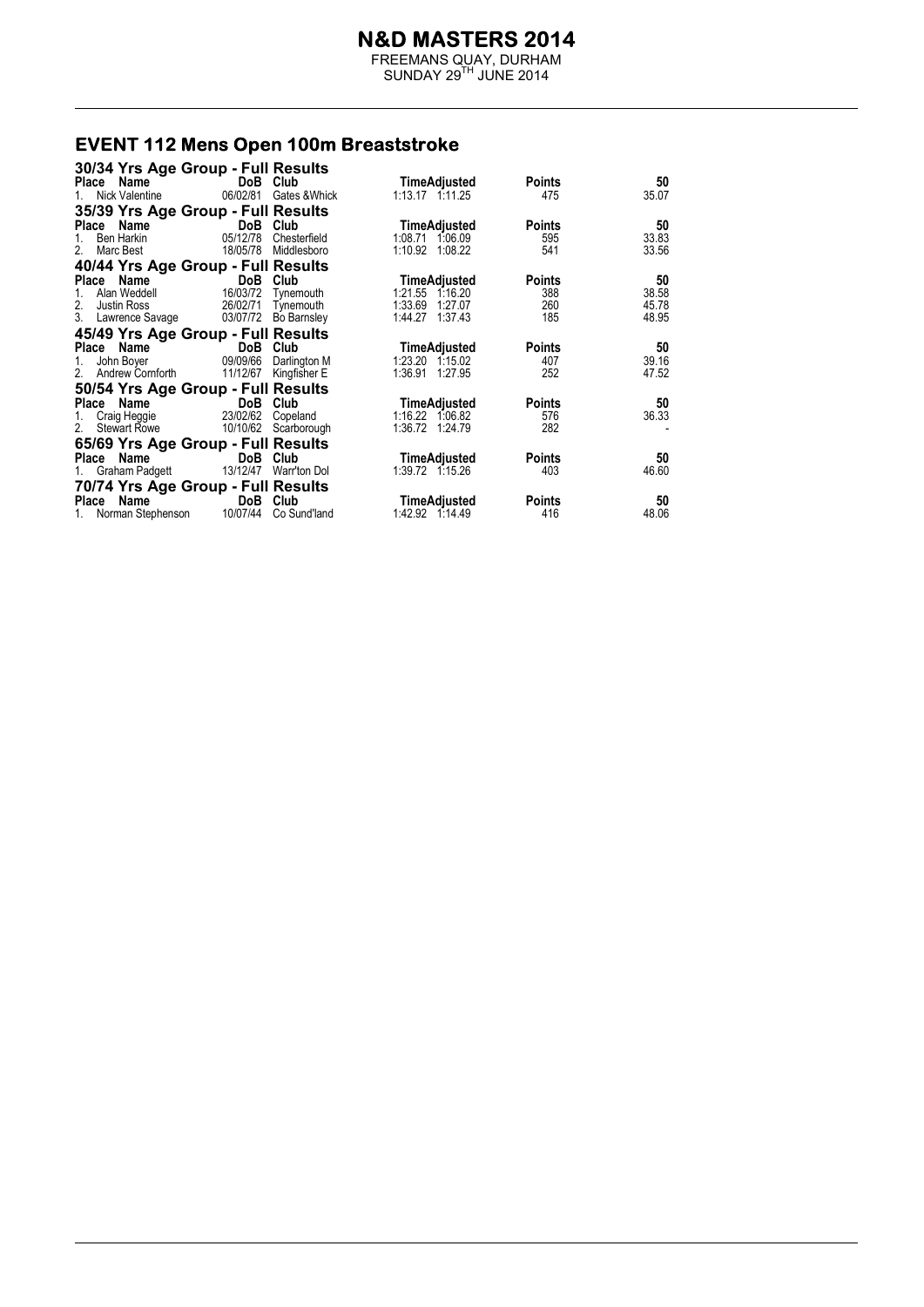FREEMANS QUAY, DURHAM  $SUNDAY 29<sup>TH</sup> JUNE 2014$ 

# **EVENT 113 Womens Open 100m Breaststroke**

|                             | 18/24 Yrs Age Group - Full Results        |                     |               |         |
|-----------------------------|-------------------------------------------|---------------------|---------------|---------|
| Place Name                  | <b>Example 19 DoB</b> Club                | TimeAdjusted        | <b>Points</b> | 50      |
|                             | 1. Amy Roberts 13/05/92 Saltburn Mar      | 1:27.00 1:27.68     | 365           | 41.58   |
|                             | 30/34 Yrs Age Group - Full Results        |                     |               |         |
|                             | Place Name DoB Club                       | TimeAdjusted        | <b>Points</b> | 50      |
| 1. Jennifer Dobson 10/08/83 | Blyth                                     | 1:35.87 1:34.06     | 296           | 46.13   |
|                             | 35/39 Yrs Age Group - Full Results        |                     |               |         |
| Place Name                  | <b>Example 19 DoB</b> Club                | <b>TimeAdjusted</b> | <b>Points</b> | 50      |
| 1. Emma Watson              | 21/06/76 Blyth                            | 1:28.74 1:24.60     | 407           | 42.51   |
|                             | 40/44 Yrs Age Group - Full Results        |                     |               |         |
| Place Name                  | <b>Example 19 DoB</b> Club                | <b>TimeAdjusted</b> | <b>Points</b> | 50      |
|                             | 1. Sarah Forsyth 04/07/72 Kingfisher E    | 2:12.66 2:03.96     | 129           | 1:02.68 |
|                             | 50/54 Yrs Age Group - Full Results        |                     |               |         |
|                             | Place Name DoB Club                       | <b>TimeAdjusted</b> | <b>Points</b> | 50      |
|                             | 1. Heather Franklin 10/08/64 Kingfisher E | 1:55.15 1:42.42     | 229           | 56.23   |
|                             | 60/64 Yrs Age Group - Full Results        |                     |               |         |
| Place Name                  | DoB Club                                  | <b>TimeAdjusted</b> | <b>Points</b> | 50      |
| 1. Gail Daffern             | 26/08/50 East Leeds                       | 1:52.58 1:28.17     | 359           | 54.51   |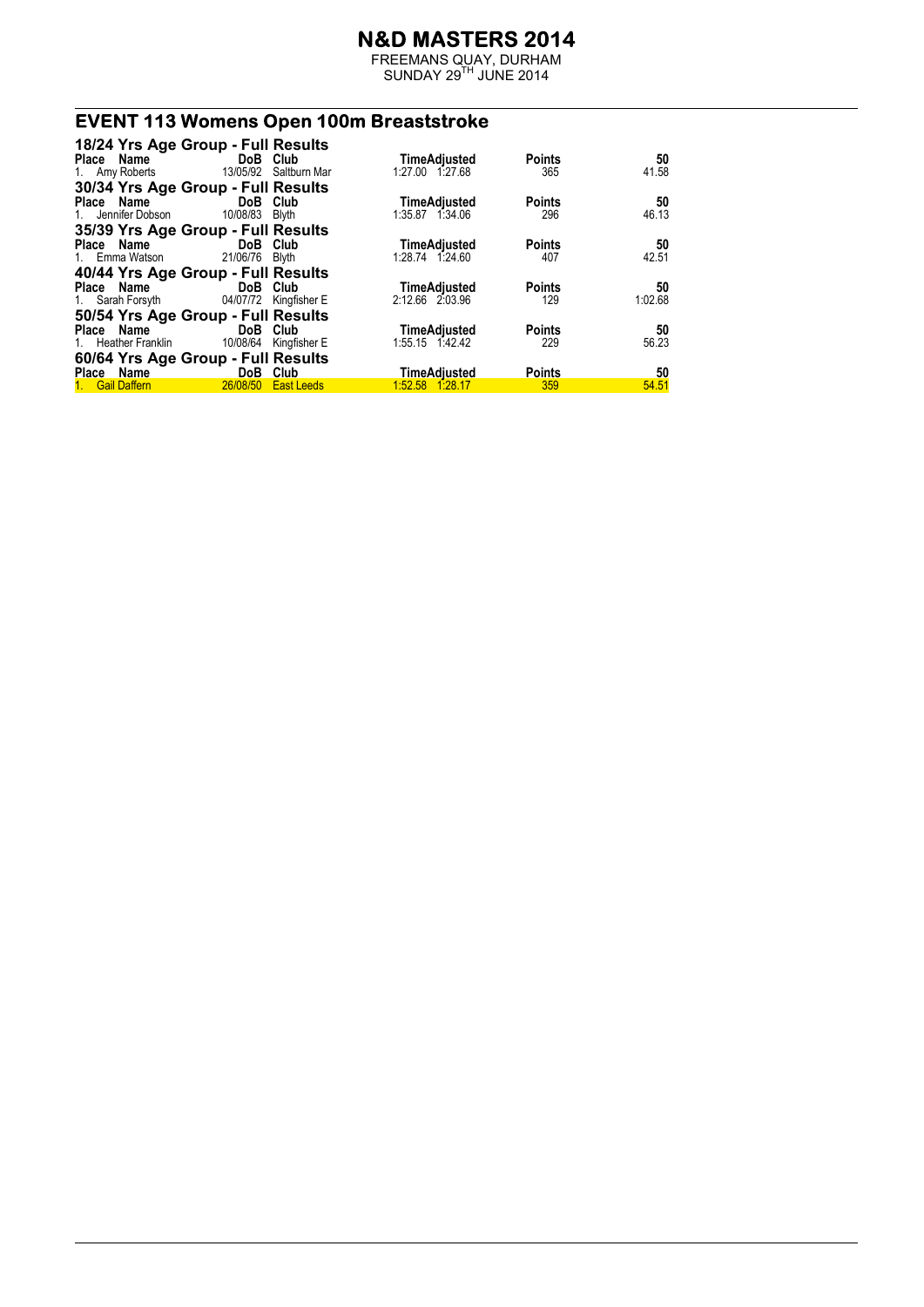FREEMANS QUAY, DURHAM  $SUNDAY 29<sup>TH</sup> JUNE 2014$ 

#### **EVENT 114 Mens Open 25m Butterfly**

| 18/24 Yrs Age Group - Full Results                |                                    |                              |                                  |               |
|---------------------------------------------------|------------------------------------|------------------------------|----------------------------------|---------------|
| Name<br><b>Place</b>                              | DoB Club                           |                              | TimeAdjusted                     | Points        |
| Christopher Wilkinson 06/03/91 Billingham<br>1.   |                                    |                              | 12.98 13.05                      |               |
| 35/39 Yrs Age Group - Full Results                |                                    |                              |                                  |               |
| Place<br>Name                                     | DoB Club                           |                              | TimeAdjusted                     | Points        |
| $1_{-}$<br>Marc Best                              | <b>DoB</b><br>18/05/78             | Middlesboro                  | 14.13<br>13.59                   |               |
| 2.<br>Christopher Toop                            | 20/03/76                           | Co Sund'land                 | 16.10<br>15.35                   |               |
| 3.<br>Marcus Cockburn                             | 28/01/75                           | <b>Blyth</b>                 | 16.12<br>15.29                   |               |
| 40/44 Yrs Age Group - Full Results                |                                    |                              |                                  |               |
| Place Name                                        | DoB Club<br><b>DoB</b><br>06/06/70 |                              | TimeAdjusted                     | <b>Points</b> |
| Alister Wrigley<br>1.                             |                                    | Billingham                   | 16.23<br>15.00                   |               |
| 2.<br>Justin Ross                                 | 26/02/71                           | Tynemouth                    | 19.31<br>17.95                   |               |
| 45/49 Yrs Age Group - Full Results                |                                    |                              |                                  |               |
| Place<br>Name                                     | DoB                                | Club                         | TimeAdjusted                     | <b>Points</b> |
| 1.<br>John Boyer                                  | 09/09/66                           | Darlington M                 | 14.94<br>13.47                   |               |
| 2.<br>Andrew Cornforth<br>3.<br>Mark Dale         | 11/12/67<br>12/05/68               | Kingfisher E<br>Saltburn Mar | 15.78<br>14.32<br>16.70<br>15.25 |               |
| 4.<br>Richard Witty                               | 25/09/69                           | Kingfisher E                 | 17.04<br>15.66                   |               |
|                                                   |                                    |                              |                                  |               |
|                                                   |                                    |                              |                                  |               |
| 50/54 Yrs Age Group - Full Results                |                                    |                              |                                  |               |
| Place<br>Name                                     | DoB Club                           |                              | TimeAdjusted                     | <b>Points</b> |
| $1_{-}$<br><b>Stewart Rowe</b>                    | 10/10/62                           | Scarborough                  | 15.59<br>13.67                   |               |
| 2.<br>David Lewis                                 | 18/11/61                           | Melton M'bry                 | 17.46<br>15.19                   |               |
| 3.<br><b>Stuart McGurk</b>                        | 05/05/61                           | Kendal                       | 17.90<br>15.57                   |               |
| 55/59 Yrs Age Group - Full Results                |                                    |                              |                                  |               |
| Place<br>Name                                     | DoB Club                           |                              | TimeAdjusted                     | <b>Points</b> |
| Dewi Williams<br>1.<br>2.<br><b>Stuart Downie</b> | 07/06/59<br>17/01/55               | Unattached                   | 17.89<br>15.31<br>19.03<br>15.71 |               |
| 3.<br>lan Longster                                | 15/11/58                           | <b>Blyth</b><br>Billingham   | 19.22<br>16.31                   |               |
|                                                   |                                    |                              |                                  |               |
| 65/69 Yrs Age Group - Full Results<br>Place       | DoB                                | Club                         |                                  | <b>Points</b> |
| Name<br>Graeme Shutt                              | 27/01/49                           | Co Sund'land                 | TimeAdjusted<br>21.14<br>16.36   |               |
|                                                   |                                    |                              |                                  |               |
| 70/74 Yrs Age Group - Full Results                |                                    |                              |                                  |               |
| Place Name<br>Alex Brown<br>1.                    | DoB Club<br>08/09/44               | <b>Blyth</b>                 | TimeAdjusted<br>18.05<br>13.06   | <b>Points</b> |
| 2.<br>Norman Stephenson<br>3.                     | 10/07/44<br>19/03/44               | Co Sund'land                 | 19.48<br>14.10                   |               |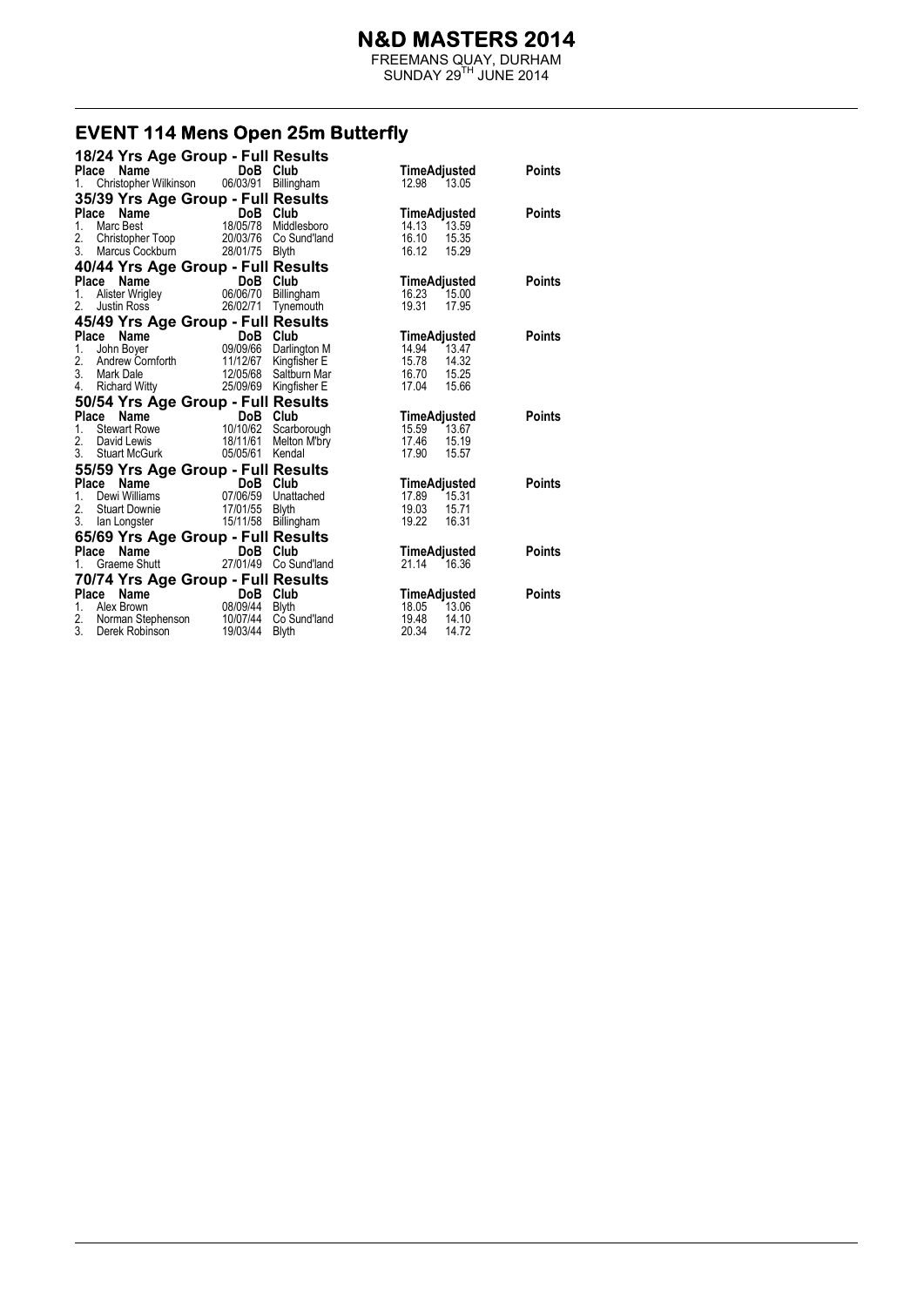FREEMANS QUAY, DURHAM  $SUNDAY 29<sup>TH</sup> JUNE 2014$ 

# **EVENT 115 Womens Open 25m Butterfly**<br>18/24 Yrs Age Group - Full Results

| 18/24 Yrs Age Group - Full Results |          |              |       |              |               |
|------------------------------------|----------|--------------|-------|--------------|---------------|
| <b>Place</b><br>Name               | DoB Club |              |       | TimeAdjusted | <b>Points</b> |
| Hayley Bradley<br>1.               | 14/03/95 | Sedgefield   | 15.54 | 15.77        |               |
| 35/39 Yrs Age Group - Full Results |          |              |       |              |               |
| Name<br>Place                      | DoB      | Club         |       | TimeAdjusted | <b>Points</b> |
| Gillian Hook<br>1.                 | 13/03/75 | Sedgefield   | 16.91 | 16.04        |               |
| Elisabeth Yaneske<br>2.            | 15/01/77 | Sedgefield   | 17.76 | 17.01        |               |
| 3. Carly Atkinson                  | 17/09/79 | Kingfisher E | 19.38 | 18.72        |               |
| 50/54 Yrs Age Group - Full Results |          |              |       |              |               |
| Place Name                         | DoB.     | Club         |       | TimeAdjusted | <b>Points</b> |
| Joanne Bullock<br>1.               | 09/10/62 | Tranent      | 16.06 | 14.08        |               |
| 2. Kath Minghella                  | 22/09/64 | Kingfisher E | 20.78 | 18.48        |               |
| 3. Jeanette Richards               | 15/09/61 | Kingfisher E | 25.46 | 22.15        |               |
| 55/59 Yrs Age Group - Full Results |          |              |       |              |               |
| Name<br><b>Place</b>               | DoB      | Club         |       | TimeAdjusted | <b>Points</b> |
| Mary Purvis<br>1.                  | 10/10/55 | Alnwick Dol  | 17.42 | 14.39        |               |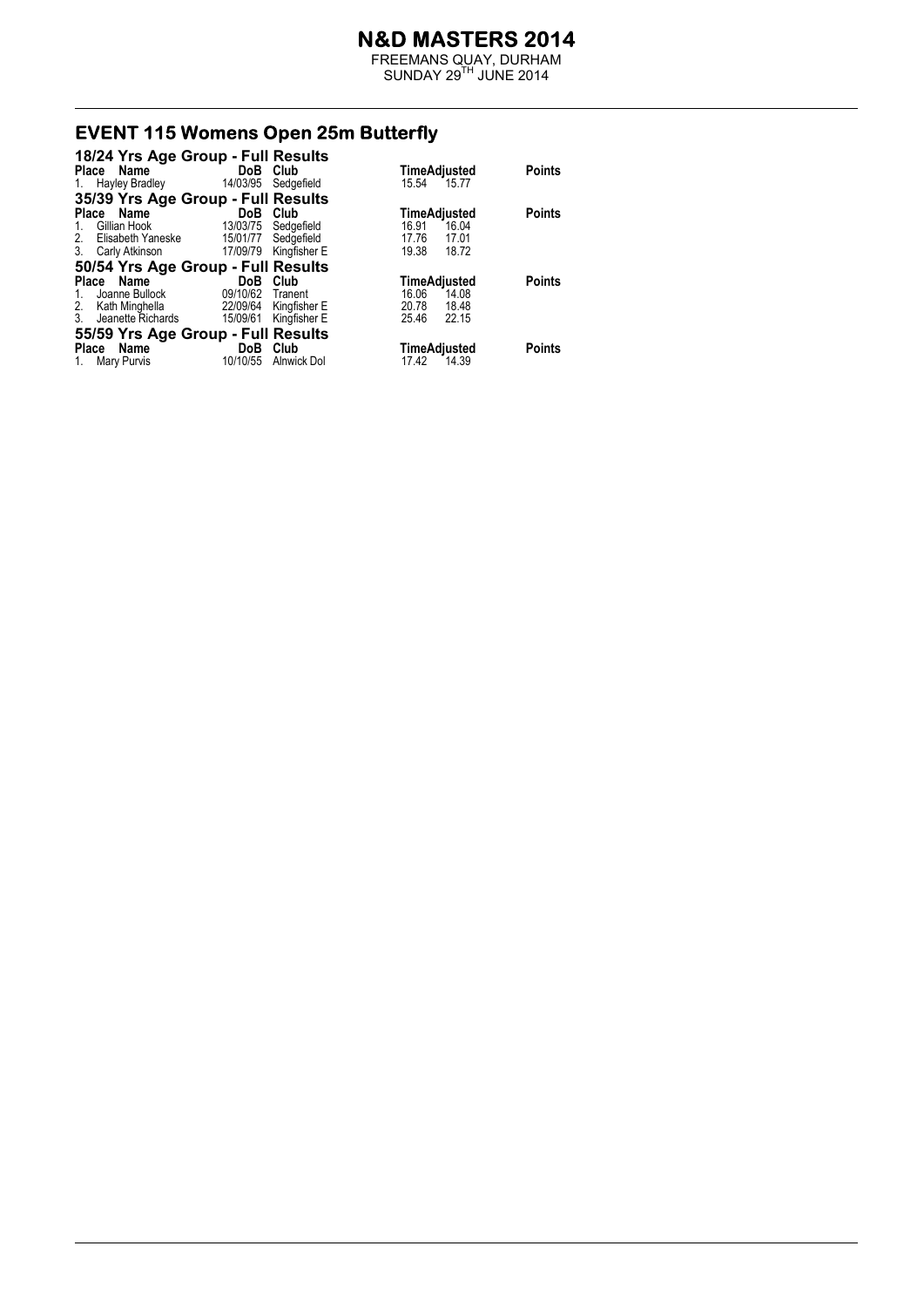FREEMANS QUAY, DURHAM  $SUNDAY 29<sup>TH</sup> JUNE 2014$ 

# **EVENT 116 Mens Open 50m Backstroke**<br>18/24 Yrs Age Group - Full Results

| 18/24 Yrs Age Group - Full Results    |                                         |               |                                      |  |
|---------------------------------------|-----------------------------------------|---------------|--------------------------------------|--|
| Place Name                            | DoB Club                                |               | TimeAdjusted<br>Points               |  |
| 1.                                    | Conor Crozier 15/06/92                  | Co Sund'land  | 29.97 30.20<br>419                   |  |
| 2.                                    | Stephen Betterton 21/02/92 Saltburn Mar |               | 34.60<br>34.87<br>272                |  |
| 35/39 Yrs Age Group - Full Results    |                                         |               |                                      |  |
| Place Name DoB Club                   |                                         |               | <b>Points</b><br><b>TimeAdjusted</b> |  |
| 1. Marcus Cockburn 28/01/75 Blyth     |                                         |               | 215<br>39.75 37.71                   |  |
| 50/54 Yrs Age Group - Full Results    |                                         |               |                                      |  |
| Place Name                            | <b>Example 12 DoB</b> Club              |               | <b>Points</b><br>TimeAdjusted        |  |
| 1. Arthur Aplin 28/05/63 Newcastle St |                                         |               | 39.73 35.09<br>267                   |  |
| 2. Stewart Rowe 10/10/62 Scarborough  |                                         |               | 45.06 39.50<br>187                   |  |
| 3. Stuart McGurk                      | 05/05/61 Kendal                         |               | 134<br>50.75 44.15                   |  |
| 55/59 Yrs Age Group - Full Results    |                                         |               |                                      |  |
| Place Name                            | DoB Club                                |               | TimeAdjusted<br><b>Points</b>        |  |
| 1. Peter French                       | 01/11/58                                | Newcastle St  | 40.75<br>279<br>34.59                |  |
| 65/69 Yrs Age Group - Full Results    |                                         |               |                                      |  |
| Place Name                            | <b>Example 19 DoB</b> Club              |               | <b>Points</b><br>TimeAdjusted        |  |
| 1. Graham Padgett 13/12/47            |                                         | Warr'ton Dol  | 44.98 33.95<br>295                   |  |
| 2. Graeme Shutt 27/01/49 Co Sund'land |                                         |               | 51.73<br>40.04<br>180                |  |
| 80/84 Yrs Age Group - Full Results    |                                         |               |                                      |  |
| Place Name                            | <b>Example 19 DoB</b> Club              |               | <b>Points</b><br>TimeAdjusted        |  |
| 1. Roger Burrell 19/12/31             |                                         | Gates & Whick | 49.60 27.27<br>569                   |  |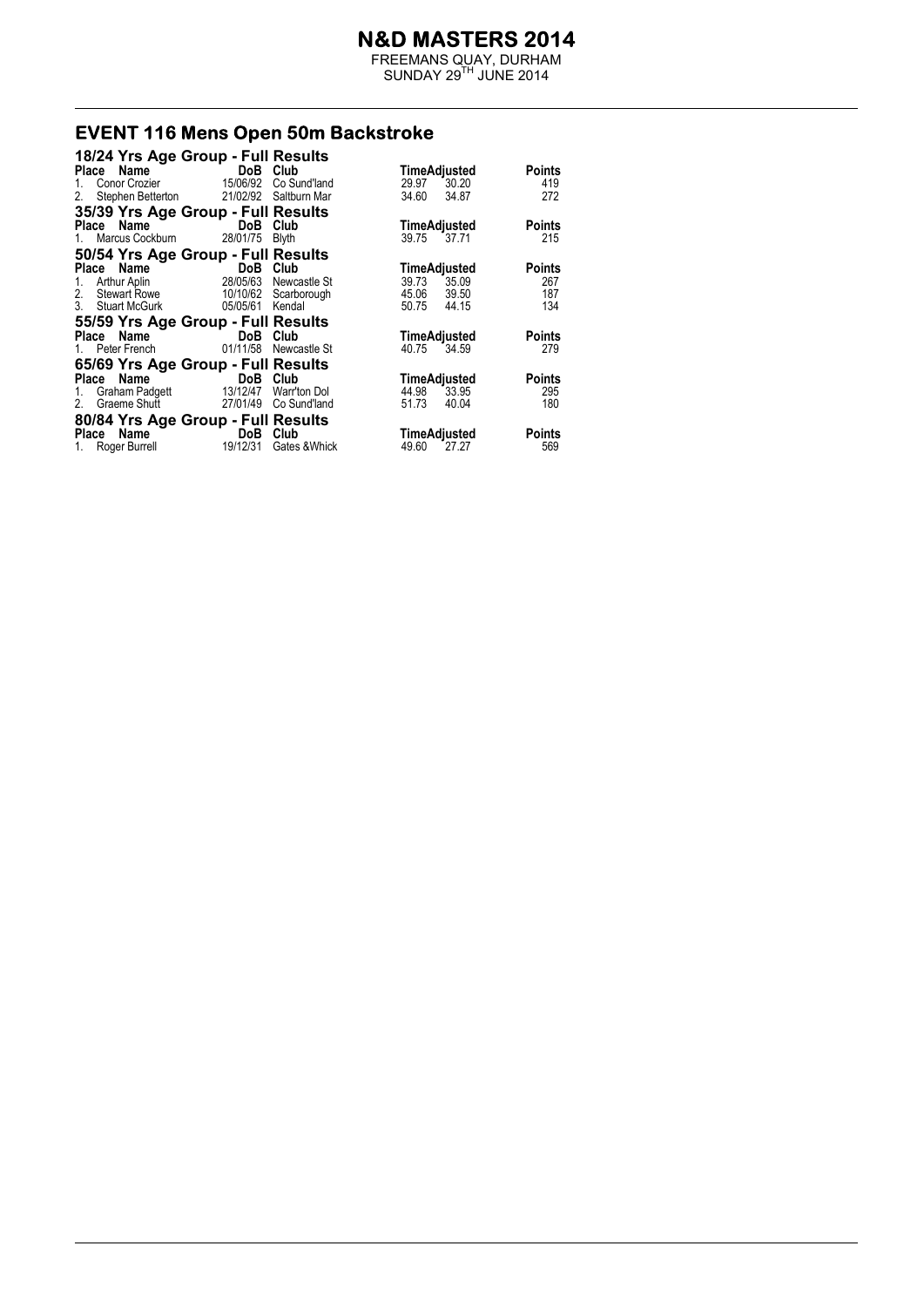FREEMANS QUAY, DURHAM  $SUNDAY 29<sup>TH</sup> JUNE 2014$ 

# **EVENT 117 Womens Open 50m Backstroke**

| 18/24 Yrs Age Group - Full Results                        |                                     |             |                               |
|-----------------------------------------------------------|-------------------------------------|-------------|-------------------------------|
| Place Name                                                | DoB Club                            |             | TimeAdjusted<br><b>Points</b> |
| 1. Hayley Bradley 14/03/95 Sedgefield                     |                                     |             | 34.43 34.93<br>398            |
| 25/29 Yrs Age Group - Full Results                        |                                     |             |                               |
|                                                           |                                     |             | <b>Points</b><br>TimeAdjusted |
|                                                           |                                     |             | 36.75<br>36.75<br>342         |
| 2. Emma Shepherd 10/08/88 Billingham                      |                                     |             | 253<br>40.73<br>40.61         |
| 30/34 Yrs Age Group - Full Results                        |                                     |             |                               |
| <b>Place Name</b><br>1. Catherine Green<br>26/01/80 Blyth |                                     |             | <b>Points</b><br>TimeAdjusted |
|                                                           |                                     |             | 39.01 37.84<br>313            |
| 2.                                                        | Lorraine Riddle 30/11/84 Billingham |             | 223<br>43.01<br>42.35         |
| 35/39 Yrs Age Group - Full Results                        |                                     |             |                               |
| Place Name DoB Club                                       |                                     |             | <b>Points</b><br>TimeAdjusted |
| 1. Carly Atkinson 17/09/79 Kingfisher E                   |                                     |             | 145<br>50.60 48.88            |
| 40/44 Yrs Age Group - Full Results                        |                                     |             |                               |
| Place Name DoB Club                                       |                                     |             | <b>Points</b><br>TimeAdjusted |
| 1. Sarah Forsyth 04/07/72 Kingfisher E                    |                                     |             | 1:00.00 56.07<br>96           |
| 45/49 Yrs Age Group - Full Results                        |                                     |             |                               |
| Place Name DoB Club                                       |                                     |             | <b>Points</b><br>TimeAdjusted |
| 1. Jayne Simpson 21/07/67 Boldon                          |                                     |             | 36.59<br>33.21<br>463         |
| 50/54 Yrs Age Group - Full Results                        |                                     |             |                               |
|                                                           |                                     |             | <b>Points</b><br>TimeAdjusted |
| Place Name<br>1. Joanne Bullock 09/10/62 Traner           |                                     | Tranent     | 41.28<br>358<br>36.19         |
| 2. Heather Franklin 10/08/64 Kingfisher E                 |                                     |             | 1:11.61<br>1:03.70<br>65      |
| 55/59 Yrs Age Group - Full Results                        |                                     |             |                               |
| Place Name DoB Club                                       |                                     |             | <b>Points</b><br>TimeAdjusted |
| 1. Mary Purvis                                            | 10/10/55                            | Alnwick Dol | 44.90<br>37.08<br>332         |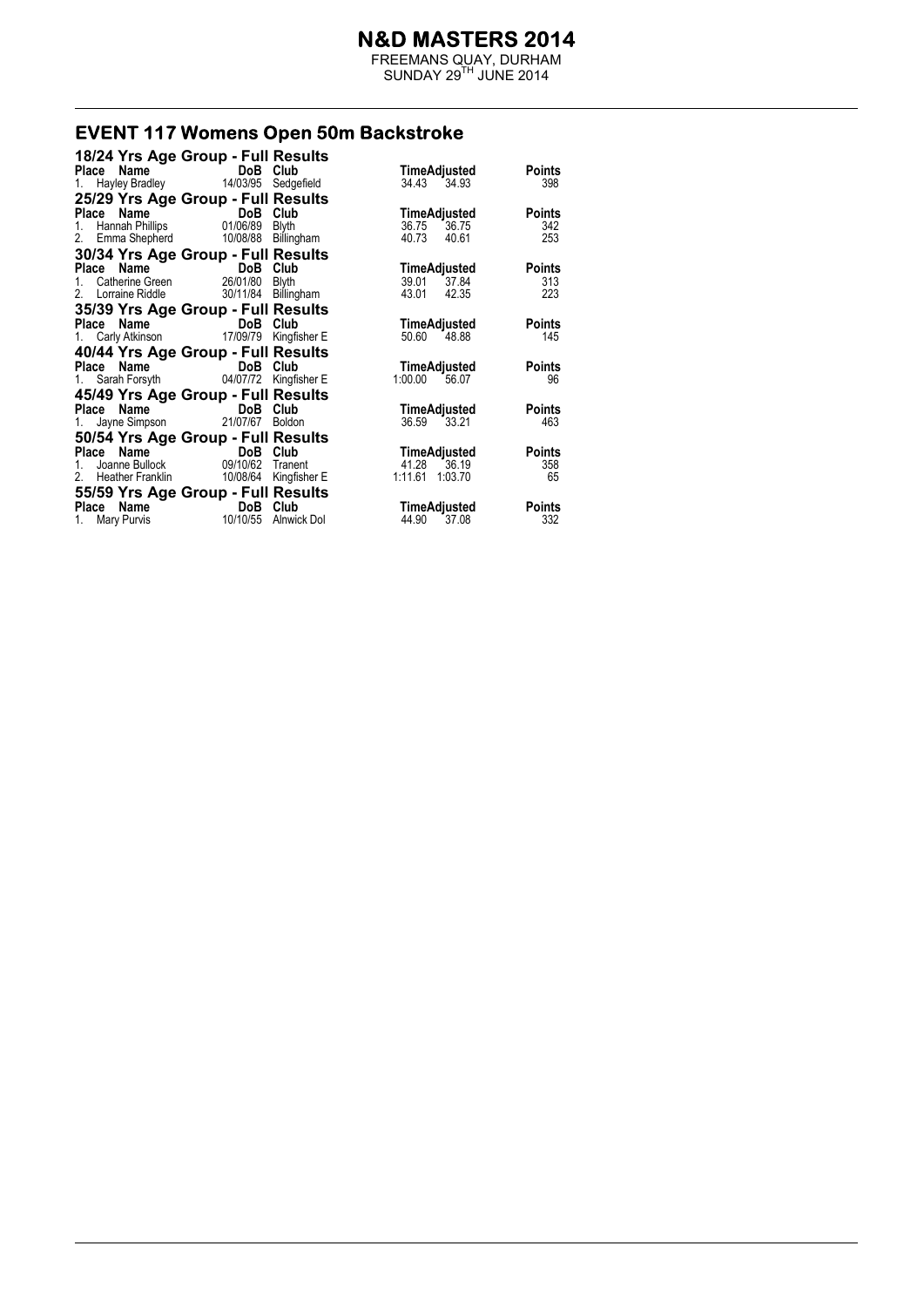FREEMANS QUAY, DURHAM  $SUNDAY 29<sup>TH</sup> JUNE 2014$ 

#### EVENT 118 Mens Open 100m Freestyle

|              | 18/24 Yrs Age Group - Full Results               |                      |                                           |                                      |                      |                |
|--------------|--------------------------------------------------|----------------------|-------------------------------------------|--------------------------------------|----------------------|----------------|
| Place        | Name                                             |                      | DoB Club                                  | TimeAdjusted                         | Points               | 50             |
| 1.           | Christopher Wilkinson                            | 06/03/91             | Billingham                                | 53.81<br>54.10                       | 573                  | 26.41          |
| 2.           | Anthony Simpson                                  | 17/01/93 Boldon      |                                           | 1:01.85 1:02.48                      | 372                  | 28.68          |
| 3.           | Stephen Betterton                                |                      | 21/02/92 Saltburn Mar                     | 1:04.46 1:04.96                      | 331                  | 30.21          |
|              | 25/29 Yrs Age Group - Full Results               |                      |                                           |                                      |                      |                |
|              | Place Name                                       |                      | DoB Club                                  | TimeAdjusted                         | <b>Points</b>        | 50             |
| 1.           | Paul Love                                        |                      | 20/05/88 Darlington M                     | 1:00.03<br>59.86                     | 423                  | 29.04          |
|              | 30/34 Yrs Age Group - Full Results               |                      |                                           |                                      |                      |                |
|              | Place<br>Name                                    |                      | DoB Club                                  | <b>TimeAdjusted</b>                  | <b>Points</b>        | 50             |
| 1.           | Nick Valentine                                   | 06/02/81             | Gates & Whick                             | 57.46<br>59.00                       | 478                  | 29.12          |
| 2.           | Graham Kennedy                                   | 15/05/84 Boldon      |                                           | 1:00.15<br>59.22                     | 437                  | 28.47          |
|              | 35/39 Yrs Age Group - Full Results               |                      |                                           |                                      |                      |                |
|              | Place<br>Name                                    | DoB Club             |                                           | TimeAdjusted                         | <b>Points</b>        | 50             |
| 1.           | Graeme Wilkinson                                 |                      | 14/04/78 Tynemouth                        | 58.64<br>56.41                       | 505                  | 27.47          |
| 2.           | Stewart Worthy                                   |                      | 16/02/78 Bo Kirklees                      | 59.38<br>57.12                       | 487                  | 29.15          |
| 3.           | Daniel Hill                                      | 19/10/75             | Saltburn Mar                              | 1:02.59<br>59.39                     | 433                  | 30.33          |
| 4.           | Neil Shutt                                       |                      | 30/10/76 Co Sund'land                     | 1:04.46 1:01.45                      | 391                  | 30.69          |
| 5.           | Christopher Toop                                 |                      | 20/03/76 Co Sund'land                     | 1:10.48 1:07.19                      | 299                  | 34.26          |
| 6.           | Christopher Williams                             |                      | 03/01/75 Billingham                       | 1:18.24 1:14.23                      | 221                  | 36.12          |
|              | 40/44 Yrs Age Group - Full Results               |                      |                                           |                                      |                      |                |
|              | Place Name                                       |                      | DoB Club                                  | TimeAdjusted                         | <b>Points</b>        | 50             |
| 1.           | <b>Paul Clemence</b>                             |                      | 19/06/70 East Leeds                       | 54.57<br>50.43                       | 707                  | 26.34          |
| 2.           | lan Clarke                                       | 02/06/70 Consett     |                                           | 59.27<br>54.77                       | 552                  | 28.73          |
| 3.           | <b>Justin Ross</b>                               | 26/02/71             | Tynemouth                                 | 1:12.26 1:07.15                      | 299                  | 35.50          |
| 4.<br>5.     | Alister Wrigley<br>Lawrence Savage               | 06/06/70             | <b>Billingham</b><br>03/07/72 Bo Barnsley | 1:17.53 1:11.65<br>1:30.80 1:24.85   | 246<br>148           | 37.75<br>41.73 |
|              |                                                  |                      |                                           |                                      |                      |                |
|              |                                                  |                      |                                           |                                      |                      |                |
|              | 45/49 Yrs Age Group - Full Results               |                      |                                           |                                      |                      |                |
|              | Place Name                                       |                      | DoB Club                                  | TimeAdjusted                         | <b>Points</b>        | 50             |
| 1.           | Julian Plumley                                   |                      | 06/07/65 Newcastle St                     | 58.76<br>52.63                       | 622                  | 28.26          |
| 2.           | Paul Ross                                        | 31/01/65             | Saltburn Mar                              | 59.95<br>53.69                       | 586                  | 29.06          |
| 3.           | Peter Clayton                                    | 16/08/66             | Tynemouth                                 | 1:07.55 1:00.91                      | 401                  | 32.74          |
| 4.           | <b>Richard Witty</b>                             | 25/09/69             | Kingfisher E                              | 1:08.74 1:03.15                      | 360                  | 32.96          |
| 5.<br>6.     | Mark Dale<br>Andrew Cornforth                    | 12/05/68<br>11/12/67 | Saltburn Mar<br>Kingfisher E              | 1:13.34 1:06.97<br>1:18.70 1:11.42   | 302<br>249           | 34.92<br>36.48 |
|              |                                                  |                      |                                           |                                      |                      |                |
|              | 50/54 Yrs Age Group - Full Results               |                      |                                           |                                      |                      |                |
| Place<br>1.  | <b>Name</b><br><b>Stewart Rowe</b>               |                      | DoB Club                                  | TimeAdjusted<br>1:04.78<br>56.79     | <b>Points</b><br>495 | 50             |
| 2.           | David Lewis                                      | 18/11/61             | 10/10/62 Scarborough<br>Melton M'bry      | 1:07.02<br>58.30                     | 458                  | 31.30<br>32.27 |
| 3.           | Glenn Proffitt                                   | 13/05/63             | Saltburn Mar                              | 1:11.51 1:03.15                      | 360                  | 33.10          |
| 4.           | <b>Stuart McGurk</b>                             | 05/05/61 Kendal      |                                           | 1:27.86 1:16.43                      | 203                  | 41.24          |
|              |                                                  |                      |                                           |                                      |                      |                |
|              | 55/59 Yrs Age Group - Full Results<br>Place Name | DoB Club             |                                           | TimeAdjusted                         | <b>Points</b>        | 50             |
| 1.           | Peter French                                     |                      | 01/11/58 Newcastle St                     | 1:10.15<br>59.54                     | 430                  | 33.65          |
| 2.           | Leslie Fawkes                                    | 27/10/59             | <b>Billingham</b>                         | 1:12.11 1:01.73                      | 385                  | 35.05          |
| 3.           | lan Longster                                     |                      | 15/11/58 Billingham                       | 1:23.83 1:11.15                      | 251                  | 40.21          |
| 4.           | <b>Stuart Downie</b>                             | 17/01/55             | Blyth                                     | 1:29.30 1:13.74                      | 226                  | 44.05          |
|              | 65/69 Yrs Age Group - Full Results               |                      |                                           |                                      |                      |                |
| <b>Place</b> | Name                                             |                      | DoB Club                                  | TimeAdjusted                         | <b>Points</b>        | 50             |
| 1.           | Graham Padgett                                   |                      | 13/12/47 Warr'ton Dol                     | 1:16.07<br>57.41                     | 479                  | 35.94          |
|              | 70/74 Yrs Age Group - Full Results               |                      |                                           |                                      |                      |                |
| Place        | <b>Name</b>                                      | DoB.                 | Club                                      | TimeAdjusted                         | Points               | 50             |
| 1.<br>2.     | Derek Robinson                                   | 19/03/44<br>08/09/44 | <b>Blyth</b>                              | 1:18.36<br>56.72<br>1:20.39<br>58.19 | 497<br>460           | 38.31<br>39.56 |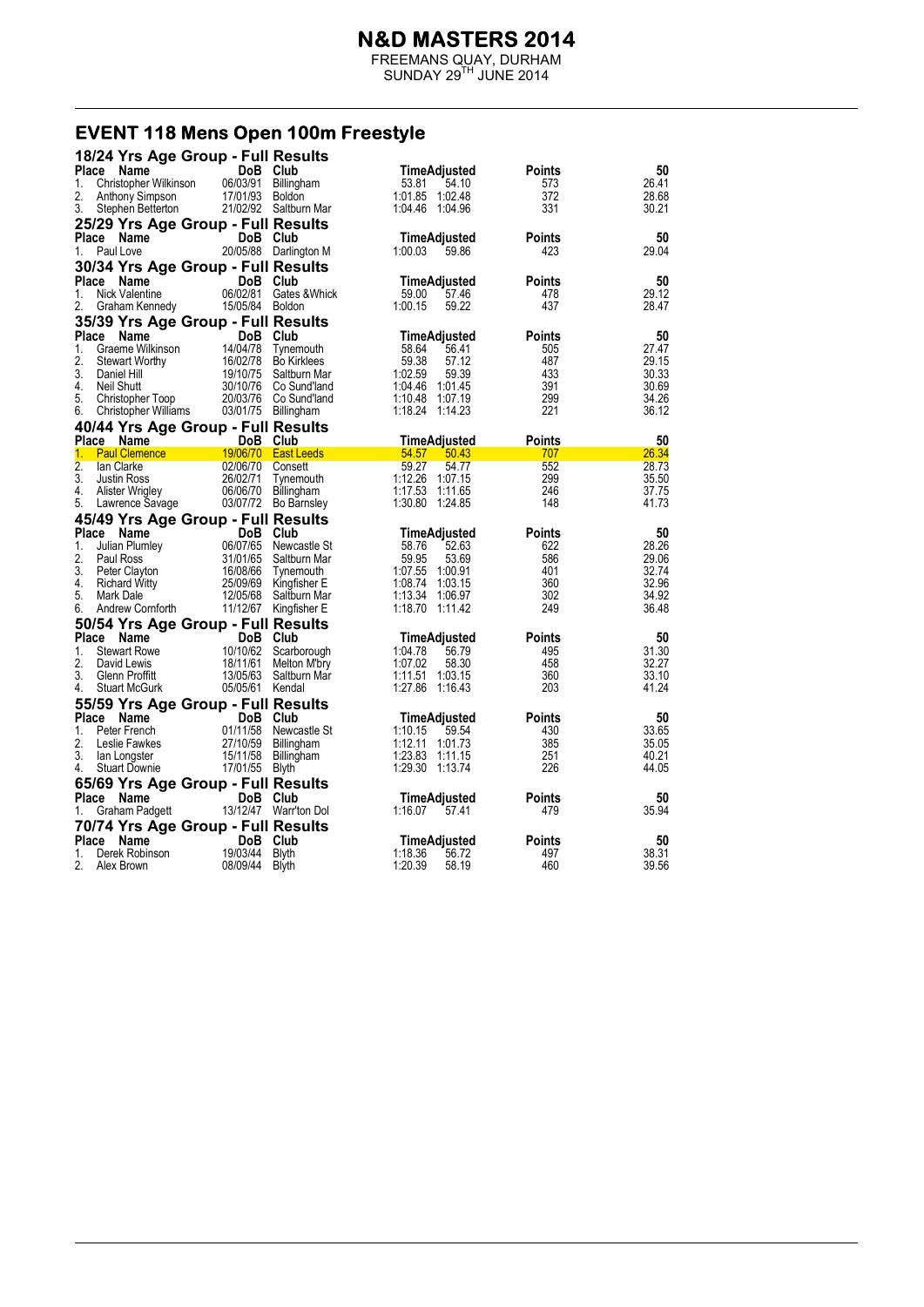FREEMANS QUAY, DURHAM  $SUNDAY 29<sup>TH</sup> JUNE 2014$ 

# EVENT 119 Womens Open 100m Freestyle

|                     | 18/24 Yrs Age Group - Full Results                  |            |                                              |                                  |                      |             |
|---------------------|-----------------------------------------------------|------------|----------------------------------------------|----------------------------------|----------------------|-------------|
| <b>Place</b>        | Name                                                |            | DoB Club                                     | TimeAdjusted                     | <b>Points</b>        | 50          |
| 1.                  | Hayley Bradley                                      | 14/03/95   | Sedgefield                                   | 1:03.94 1:04.87                  | 486                  | 30.62       |
| 2.                  | Kate Williams                                       | 25/01/94   | Billingham                                   | 1:04.21 1:05.01                  | 483                  | 30.80       |
| 3.                  | Hannah Robson                                       | 23/03/91   | Boldon                                       | 1:11.20 1:11.58                  | 361                  | 33.82       |
|                     | 25/29 Yrs Age Group - Full Results                  |            |                                              |                                  |                      |             |
| <b>Place</b>        | Name                                                | DoB        | Club                                         | <b>TimeAdjusted</b>              | <b>Points</b>        | 50          |
|                     | Emma Shepherd                                       | 10/08/88   | Billingham                                   | 1:16.17 1:15.95                  | 302                  | 36.65       |
|                     | 30/34 Yrs Age Group - Full Results                  |            |                                              |                                  |                      |             |
| Place               | Name                                                |            | DoB Club                                     | <b>TimeAdjusted</b>              | <b>Points</b>        | 50          |
|                     | Jennifer Dobson                                     | 10/08/83   | <b>Blyth</b>                                 | 1:10.90 1:09.56                  | 394                  | 32.00       |
| 2.                  | Lorraine Riddle                                     | 30/11/84   | Billingham                                   | 1:20.39 1:19.15                  | 267                  | 38.09       |
|                     | 35/39 Yrs Age Group - Full Results                  |            |                                              |                                  |                      |             |
|                     | Name<br>Place                                       |            | DoB Club                                     | TimeAdjusted                     | <b>Points</b>        | 50          |
| 1.                  | Elisabeth Yaneske                                   | 15/01/77   | Sedgefield                                   | 1:11.40 1:08.38                  | 415                  | 34.58       |
| 2.                  | Karen Watson                                        | 19/03/79   | <b>Blyth</b>                                 | 1:13.57 1:11.07                  | 369                  | 35.19       |
|                     | 40/44 Yrs Age Group - Full Results                  |            |                                              |                                  |                      |             |
|                     |                                                     |            |                                              |                                  |                      |             |
|                     |                                                     |            |                                              |                                  |                      |             |
|                     | Place Name                                          | 14/01/71   | DoB Club<br><b>East Leeds</b>                | TimeAdjusted<br>1:03.82<br>59.31 | <b>Points</b><br>636 | 50<br>30.59 |
| 2.                  | <b>Philippa Rickard</b><br>Gillian Van Der Merwe    | 03/03/72   | Tynemouth                                    | 1:12.33 1:07.59                  | 429                  | 35.16       |
| 3.                  | Sarah Forsyth                                       |            | 04/07/72 Kingfisher E                        | 1:56.64 1:48.99                  | 102                  |             |
|                     |                                                     |            |                                              |                                  |                      |             |
|                     | 50/54 Yrs Age Group - Full Results                  |            |                                              |                                  |                      |             |
|                     | Place Name                                          |            | DoB Club                                     | TimeAdjusted<br>1:19.76 1:10.95  | <b>Points</b><br>371 | 50<br>37.66 |
| 1.                  | Kath Minghella<br>Jayne Dresser                     |            | 22/09/64 Kingfisher E<br>18/04/63 East Leeds | 1:29.66 1:19.18                  | 267                  |             |
|                     | Jeanette Richards                                   | 15/09/61   | Kingfisher E                                 | 1:54.63 1:39.72                  | 133                  |             |
| $\frac{2}{3}$<br>4. | Heather Franklin                                    |            | 10/08/64 Kingfisher E                        | 2:13.67 1:58.90                  | 78                   |             |
|                     |                                                     |            |                                              |                                  |                      |             |
|                     | 55/59 Yrs Age Group - Full Results<br>Place<br>Name |            | DoB Club                                     | TimeAdjusted                     | <b>Points</b>        | 50          |
| 1.                  | Mary Purvis                                         | 10/10/55   | Alnwick Dol                                  | 1:17.28 1:03.82                  | 510                  | 37.39       |
| 2.                  | <b>Christine Muscroft</b>                           | 04/06/56   | Billingham                                   | 1:42.70 1:25.61                  | 211                  |             |
|                     |                                                     |            |                                              |                                  |                      |             |
| Place               | 80/84 Yrs Age Group - Full Results<br>Name          | <b>DoB</b> | Club                                         | TimeAdjusted                     | <b>Points</b>        | 50          |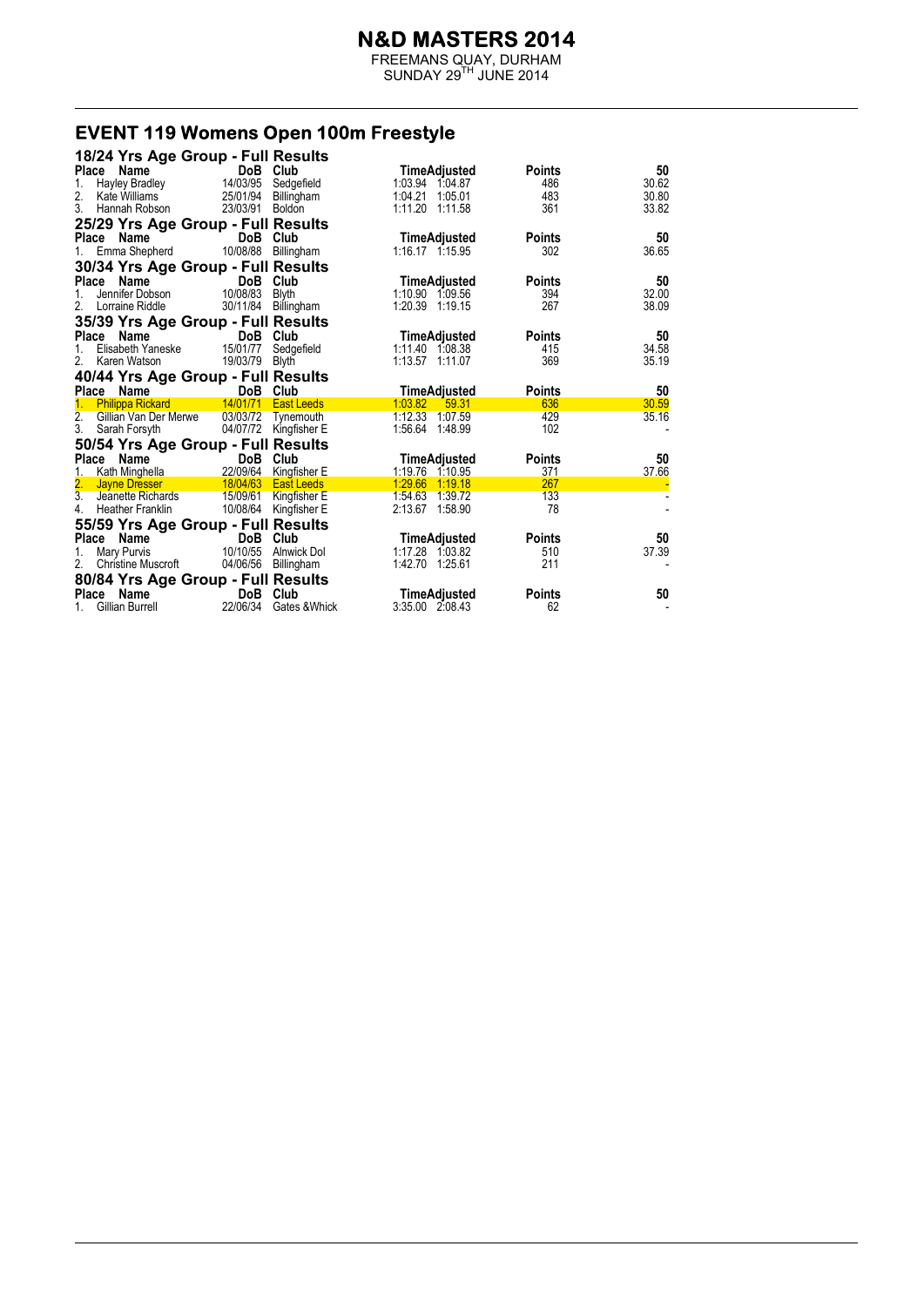FREEMANS QUAY, DURHAM  $SUNDAY 29<sup>TH</sup> JUNE 2014$ 

#### **EVENT 120 Mens/Womens Open 200m Medley Team** Full Results

|              | <b>FUIL RESULTS</b>   |     |              |         |               |         |         |         |
|--------------|-----------------------|-----|--------------|---------|---------------|---------|---------|---------|
| <b>Place</b> | Name                  | A.G | Club         | Time    | <b>Points</b> | 50      | 100     | 150     |
|              | Boldon C.A. Swim Club |     | Boldon       | 2:19.76 |               | 37.55   | 1:12.99 | 1:45.77 |
| 2.           | Tvnemouth A           |     | Tvnemouth    | 2:21.11 |               | 35.54   | 1:53.57 | 2:24.31 |
| 3.           | <b>Blyth</b>          |     | BÌyth        | 2:28.79 |               | 36.50   | 1:17.39 | 1:55.12 |
| 4.           | Kingfisher A          |     | Kinafisher E | 2:50.04 |               | 1:36.57 | 2:15.49 | 2:31.19 |
| 5.           | Kingfisher B          |     | Kingfisher E | 3:26.96 |               | 41.11   | 1:37.10 | 2:31.20 |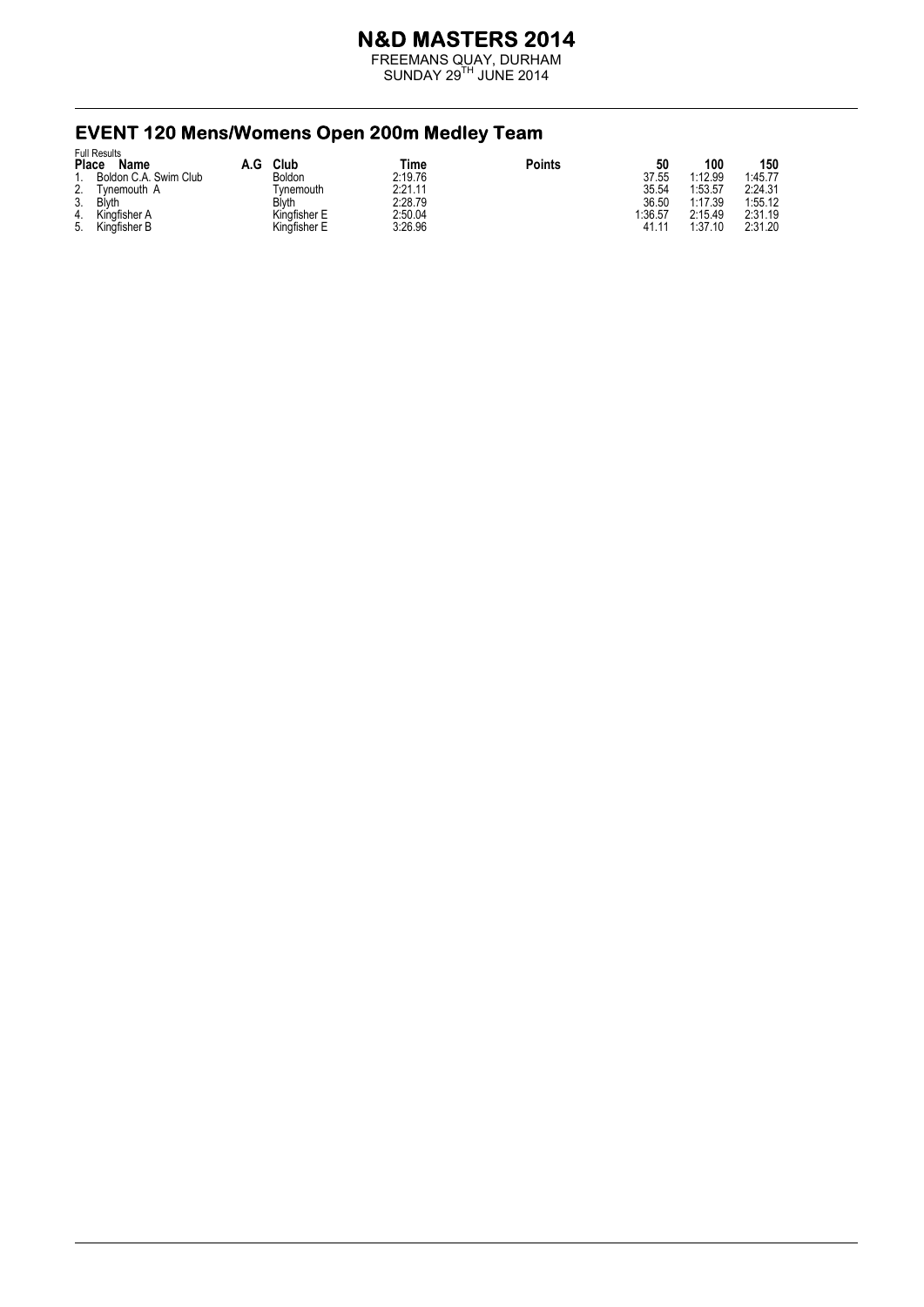FREEMANS QUAY, DURHAM  $SUNDAY 29<sup>TH</sup> JUNE 2014$ 

# **SESSION TWO**

#### EVENT 201 Mens/Womens Open 200m Freestyle

| <b>MENS 18/24 Yrs Age Group - Full Results</b>                             |                                 |                                                                                                                        |                                    |                      |                |                        |                    |
|----------------------------------------------------------------------------|---------------------------------|------------------------------------------------------------------------------------------------------------------------|------------------------------------|----------------------|----------------|------------------------|--------------------|
| Place Name                                                                 | DoB Club                        |                                                                                                                        | TimeAdjusted                       | <b>Points</b>        | 50             | 100                    | 150                |
| 1. Christopher Wilkinson<br><b>MENS 30/34 Yrs Age Group - Full Results</b> | 06/03/91 Billingham             |                                                                                                                        | 1:53.32 1:53.92                    | 663                  | 26.27          | 54.86                  | 1:24.25            |
| Place Name                                                                 | DoB Club                        |                                                                                                                        | TimeAdjusted                       | <b>Points</b>        | 50             | 100                    | 150                |
| 1. Nick Valentine                                                          |                                 | 06/02/81 Gates & Whick                                                                                                 | 2:17.13 2:13.54                    | 412                  | 30.55          | 1:04.77                | 1:40.25            |
| <b>MENS 35/39 Yrs Age Group - Full Results</b>                             |                                 |                                                                                                                        |                                    |                      |                |                        |                    |
| Place Name<br>1.<br>Daniel Hill                                            | DoB Club                        | 19/10/75 Saltburn Mar                                                                                                  | TimeAdjusted<br>2:17.63 2:10.58    | <b>Points</b><br>440 | 50<br>32.52    | 100<br>1:07.49         | 150<br>1:42.66     |
| Graeme Wilkinson<br>Christopher Toop<br>2.                                 |                                 | 14/04/78 Tynemouth                                                                                                     | 2:19.49 2:14.18                    | 406                  | 30.45          | 1:05.63                | 1:43.10            |
| 3. Christopher Toop                                                        |                                 | 20/03/76 Co Sund'land                                                                                                  | 2:35.39 2:28.13                    | 301                  | 35.42          | 1:13.98                | 1:54.38            |
| <b>MENS 40/44 Yrs Age Group - Full Results</b><br>Place Name               | DoB Club                        |                                                                                                                        | TimeAdjusted                       | <b>Points</b>        | 50             | 100                    | 150                |
| 1. Alister Wrigley                                                         | 06/06/70 Billingham             |                                                                                                                        | 2:50.37 2:37.44                    | 251                  | 40.58          | 1:24.86                | 2:09.00            |
| <b>MENS 45/49 Yrs Age Group - Full Results</b>                             |                                 |                                                                                                                        |                                    |                      |                |                        |                    |
| Place Name                                                                 | DoB Club                        |                                                                                                                        | TimeAdjusted                       | <b>Points</b>        | 50             | 100                    | 150                |
| 1.<br>2. Peter Clayton                                                     |                                 | 06/07/65 Newcastle St<br>16/08/66 Tynemouth                                                                            | 2:13.19 1.59.29<br>2:28.62 2:14.01 | 578<br>407           | 29.89<br>35.36 | 1:03.69<br>1:13.52     | 1:38.77<br>1:52.04 |
| <b>MENS 50/54 Yrs Age Group - Full Results</b>                             |                                 |                                                                                                                        |                                    |                      |                |                        |                    |
| Place Name                                                                 | DoB Club<br>10/10/62 Scarbo     |                                                                                                                        | TimeAdjusted                       | <b>Points</b>        | 50             | 100                    | 150                |
| 1.<br><b>Stewart Rowe</b><br>2.                                            |                                 |                                                                                                                        | 2:26.69 2:08.59<br>2:27.78 2:08.56 | 461<br>461           | 34.37<br>34.52 | 1:12.33<br>1:12.56     | 1:49.95<br>1:50.67 |
| David Lewis<br>3. Craig Heggie                                             |                                 |                                                                                                                        | 2:48.51 2:27.72                    | 304                  | 39.09          | 1:22.47                | 2:06.74            |
| 4. Arthur Aplin                                                            |                                 | 19/19/02 Scarborough<br>18/11/61 Melton M'bry<br>23/02/62 Copeland<br>28/05/63 Newcastle St<br><b>P. Groupe F. 111</b> | 2:49.62 2:29.80                    | 291                  | 39.24          | 1:22.70                | 2:07.38            |
| <b>MENS 55/59 Yrs Age Group - Full Results</b>                             |                                 |                                                                                                                        |                                    |                      |                |                        |                    |
| Place Name<br>1.<br>Leslie Fawkes                                          | DoB Club<br>27/10/59 Billingham |                                                                                                                        | TimeAdjusted<br>2:49.19 2:24.82    | <b>Points</b><br>323 | 50<br>38.04    | 100<br>1:19.69         | 150<br>2:03.67     |
| 2.<br>lan Longster                                                         | 15/11/58 Billingham             |                                                                                                                        | 3:06.41 2:38.21                    | 247                  | 43.24          | 1:32.01                | 2:19.79            |
| 3. Ian Muscroft                                                            | 06/08/58 Billingham             |                                                                                                                        | 3:16.70 2:46.95                    | 210                  | 45.00          | 1:33.97                | 2:26.12            |
| <b>MENS 65/69 Yrs Age Group - Full Results</b>                             |                                 |                                                                                                                        |                                    |                      |                |                        |                    |
| Place Name<br>1. Graham Padgett 13/12/47 Warr'ton Dol                      | DoB Club                        |                                                                                                                        | TimeAdjusted<br>2:39.82 2:00.63    | <b>Points</b><br>558 | 50<br>38.41    | 100<br>1:18.32         | 150<br>1:59.21     |
| <b>MENS 70/74 Yrs Age Group - Full Results</b>                             |                                 |                                                                                                                        |                                    |                      |                |                        |                    |
| Place Name<br>DoB Club                                                     |                                 |                                                                                                                        | TimeAdjusted                       | <b>Points</b>        | 50             | 100                    | 150                |
| 1. Alex Brown<br>2. Derek Robinson 19/03/44 Blyth                          | 08/09/44 Blyth                  |                                                                                                                        | 2:56.51 2:07.76<br>3:07.97 2:16.05 | 470<br>389           | 40.14<br>41.30 | 1:24.68<br>1:27.70     | 2:10.65<br>2:18.00 |
|                                                                            |                                 |                                                                                                                        |                                    |                      |                |                        |                    |
| <b>WOMENS 25/29 Yrs Age Group - Full Results</b><br>Place Name             |                                 |                                                                                                                        | TimeAdjusted                       | <b>Points</b>        | 50             | 100                    | 150                |
| 1. Emma Shepherd                                                           |                                 | $\frac{1000 \text{ CIUB}}{10/08/88}$ Billingham<br>4 Yre A $\sim$ 0                                                    | 2:46.45 2:45.98                    | 300                  | 38.41          | 1:21.01                | 2:04.77            |
| <b>WOMENS 30/34 Yrs Age Group - Full Results</b>                           |                                 |                                                                                                                        |                                    |                      |                |                        |                    |
| Place Name                                                                 | <b>Example 19 DoB</b> Club      | <b>1008 Club</b><br>26/01/80 Blyth 2:34.03 2:29.41<br>30/11/84 Billingham 2:51.54 2:49.00                              |                                    | <b>Points</b>        | 50             | 100                    | 150                |
| 1. Catherine Green<br>2. Lorraine Riddle                                   |                                 |                                                                                                                        |                                    | 411<br>285           | 36.16<br>39.59 | 1:15.17<br>1:23.04     | 1:54.76<br>2:07.60 |
| <b>WOMENS 35/39 Yrs Age Group - Full Results</b>                           |                                 |                                                                                                                        |                                    |                      |                |                        |                    |
| Place Name                                                                 | <b>Example 19 DoB</b> Club      |                                                                                                                        | TimeAdjusted                       | <b>Points</b>        | 50             | 100                    | 150                |
| 1. Elisabeth Yaneske                                                       |                                 | 15/01/77 Sedgefield                                                                                                    | 2:30.30 2:23.94                    | 460                  | 36.33          | 1:14.41                | 1:52.51            |
| <b>WOMENS 40/44 Yrs Age Group - Full Results</b>                           |                                 |                                                                                                                        |                                    |                      |                |                        |                    |
| Place Name<br>1. Philippa Rickard                                          |                                 | <b>Example 15 Transformation Club Club TimeAdjusted</b><br>14/01/71 East Leeds                                         | 2.17.27 2.07.57                    | <b>Points</b><br>661 | 50<br>31.34    | <u> 100</u><br>1:05.80 | 150<br>1.41.86     |
| 2.<br>Karen Cook                                                           | 26/06/70 Billingham             |                                                                                                                        | 3:19.81 3:04.65                    | 218                  | 45.33          | 1:35.86                | 2:29.40            |
| 3.<br>Sarah Forsyth                                                        |                                 | 04/07/72 Kingfisher E                                                                                                  | 4:16.65 3:59.82                    | 99                   | 57.65          | 2:06.38                | 3:15.33            |
| <b>WOMENS 50/54 Yrs Age Group - Full Results</b><br>Place Name             | DoB Club                        |                                                                                                                        | <b>TimeAdjusted</b>                | <b>Points</b>        | 50             | 100                    | 150                |
| Kath Minghella<br>1.                                                       |                                 | 22/09/64 Kingfisher E                                                                                                  | 2:58.98 2:39.20                    | 340                  | <u>41.23</u>   | 1:26.69                | 2:14.55            |
| 2.<br><b>Jayne Dresser</b>                                                 |                                 | 18/04/63 East Leeds                                                                                                    | 3:10.54 2:48.27<br>3:15.12 2:49.74 | 288                  | 1:49.68        |                        |                    |
| 3.<br>Jeanette Richards<br>4.<br><b>Heather Franklin</b>                   |                                 | 15/09/61 Kingfisher E<br>10/08/64 Kingfisher E                                                                         | 4:31.95 4:01.89                    | 280<br>97            | 1:02.53        | 2:17.02                | 3:23.25            |
| <b>WOMENS 55/59 Yrs Age Group - Full Results</b>                           |                                 |                                                                                                                        |                                    |                      |                |                        |                    |
| Place Name                                                                 | DoB Club                        |                                                                                                                        | TimeAdjusted                       | <b>Points</b>        | 50             | 100                    | 150                |
| Gillian Sheehan<br>1.<br>2.<br><b>Christine Muscroft</b>                   | 16/10/59 Billingham<br>04/06/56 | Billingham                                                                                                             | 3:31.78 3:01.28<br>3:34.71 2:58.99 | 230<br>239           | 48.82<br>51.62 | 1:43.21<br>1:46.68     | 2:38.29<br>2:42.63 |
| 3.<br>Lynn Shepherd                                                        | 22/06/59 Billingham             |                                                                                                                        | 3:54.09 3:20.38                    | 170                  | 52.82          | 1:52.55                | 2:54.66            |
| <b>WOMENS 60/64 Yrs Age Group - Full Results</b>                           |                                 |                                                                                                                        |                                    |                      |                |                        |                    |
| <u>Place Name</u>                                                          | DoB Club                        |                                                                                                                        | <b>TimeAdjusted</b>                | <b>Points</b>        | 50             | 100                    | <u> 150</u>        |
| <b>Gail Daffern</b><br>1.                                                  |                                 | 26/08/50 East Leeds                                                                                                    | $3.44.63$ $*$ 2.55.93              | 252                  | 51.05          | 1:49.03                | 2:48.40            |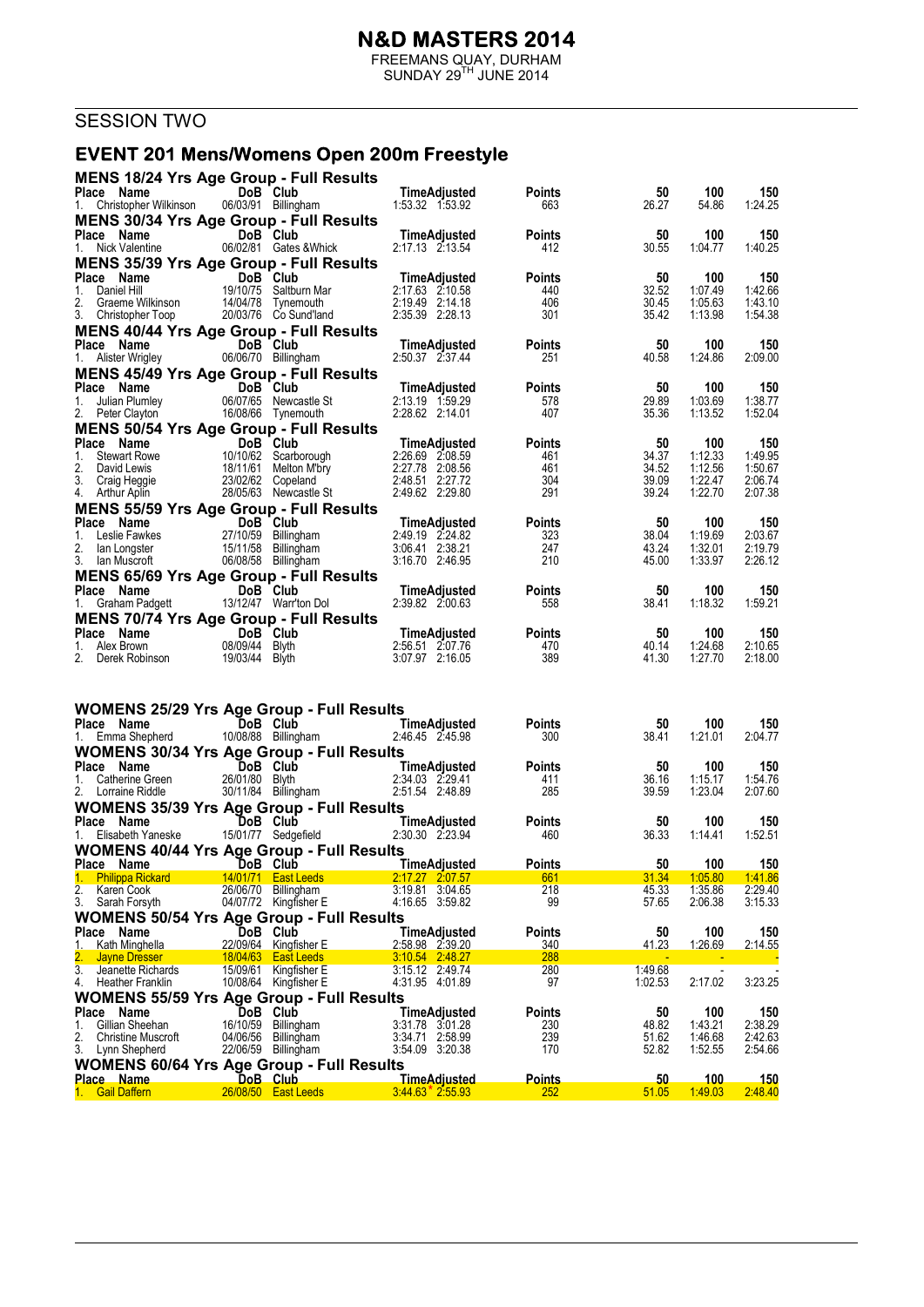FREEMANS QUAY, DURHAM  $SUNDAY 29<sup>TH</sup> JUNE 2014$ 

#### **EVENT 202 Mens Open 25m Breaststroke**

| 30/34 Yrs Age Group - Full Results          |                                   |                       |       |                |               |
|---------------------------------------------|-----------------------------------|-----------------------|-------|----------------|---------------|
| Place Name                                  | DoB Club                          |                       |       | TimeAdjusted   | Points        |
| 1. Graham Kennedy                           | 15/05/84 Boldon                   |                       |       | 16.53 16.27    |               |
| 35/39 Yrs Age Group - Full Results          |                                   |                       |       |                |               |
| Place Name                                  | DoB Club                          |                       |       | TimeAdjusted   | Points        |
| Marc Best<br>$1_{-}$                        | 18/05/78                          | Middlesboro           |       | 15.33<br>14.75 |               |
| 2.<br>Neil Shutt                            |                                   | 30/10/76 Co Sund'land |       | 17.19<br>16.39 |               |
| 3. Christopher Williams 03/01/75 Billingham |                                   |                       |       | 18.24<br>17.31 |               |
| 40/44 Yrs Age Group - Full Results          |                                   |                       |       |                |               |
| Place Name                                  | DoB<br>in a shi                   | Club                  |       | TimeAdjusted   | <b>Points</b> |
| Justin Ross<br>$1_{-}$                      | 26/02/71                          | Tynemouth             |       | 18.15<br>16.87 |               |
| 2. Lawrence Savage 03/07/72 Bo Barnsley     |                                   |                       |       | 18.36<br>19.65 |               |
| 45/49 Yrs Age Group - Full Results          |                                   |                       |       |                |               |
| Place Name                                  | DoB Club<br>09/09/66 Darlington M |                       |       | TimeAdjusted   | Points        |
| John Boyer<br>1.                            |                                   |                       |       | 17.97<br>16.20 |               |
| 2. Andrew Cornforth 11/12/67 Kingfisher E   |                                   |                       |       | 19.28<br>17.50 |               |
| 3.<br>Richard Witty 25/09/69 Kingfisher E   |                                   |                       |       | 19.72<br>18.12 |               |
| 50/54 Yrs Age Group - Full Results          |                                   |                       |       |                |               |
| Place Name                                  | DoB                               | Club                  |       | TimeAdjusted   | Points        |
| Stewart Rowe 10/10/62 Scarborough<br>1.     |                                   |                       |       | 19.23<br>16.86 |               |
| 65/69 Yrs Age Group - Full Results          |                                   |                       |       |                |               |
| Place Name                                  | DoB Club                          |                       |       | TimeAdjusted   | Points        |
| Graeme Shutt 27/01/49<br>1.                 |                                   | Co Sund'land          |       | 24.34<br>18.84 |               |
| 70/74 Yrs Age Group - Full Results          |                                   |                       |       |                |               |
| Name<br>Place                               | DoB Club                          |                       |       | TimeAdjusted   | <b>Points</b> |
| Norman Stephenson 10/07/44<br>1.            |                                   | Co Sund'land          |       | 20.75<br>15.02 |               |
| 27/01/49<br>Shutt                           | Co Sund'land                      |                       | 24.34 | 18.84          |               |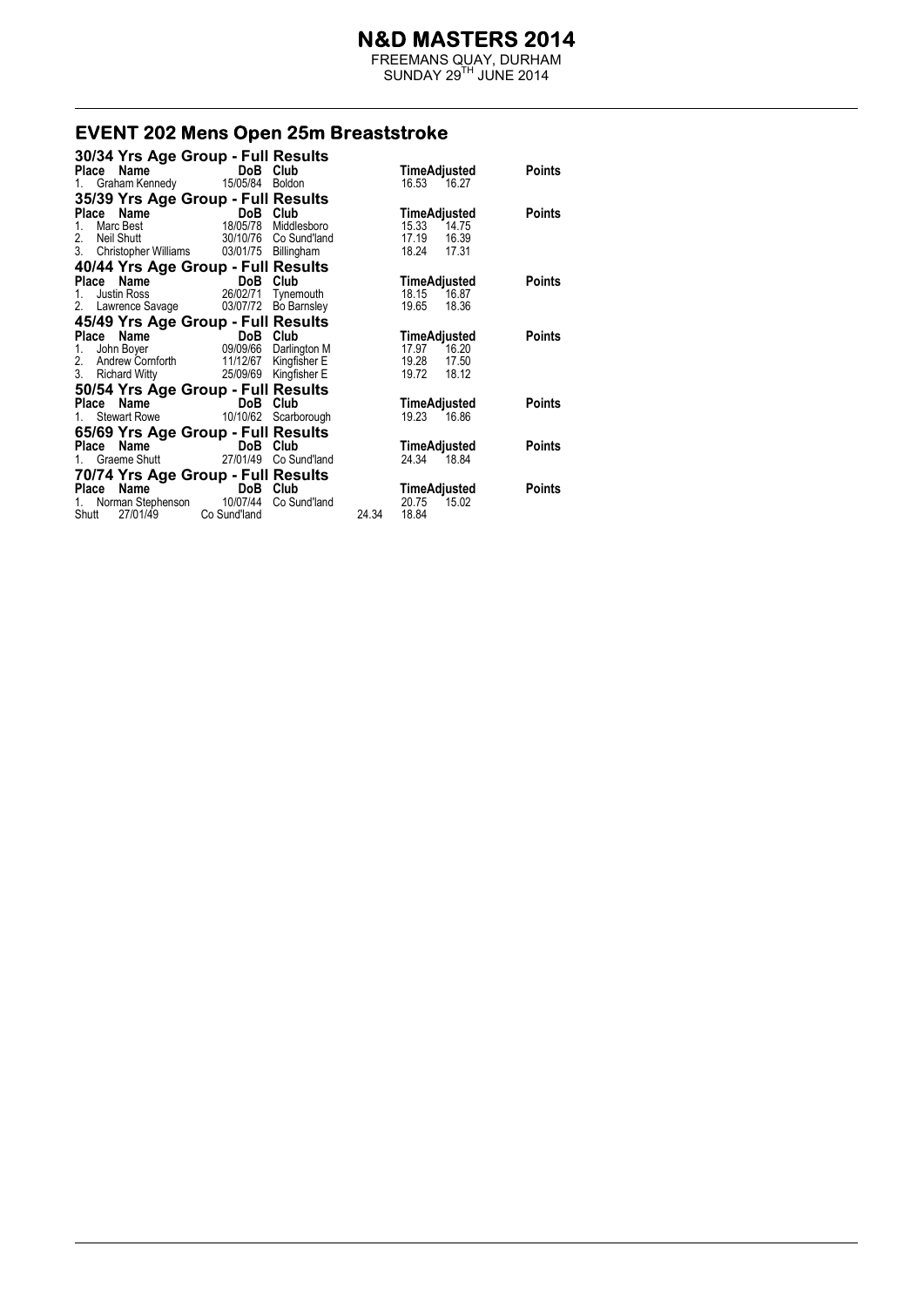FREEMANS QUAY, DURHAM  $SUNDAY 29<sup>TH</sup> JUNE 2014$ 

# **EVENT 203 Womens Open 25m Breaststroke**

| 18/24 Yrs Age Group - Full Results                                                                                          |            |                      |                       |               |
|-----------------------------------------------------------------------------------------------------------------------------|------------|----------------------|-----------------------|---------------|
| Place Name                                                                                                                  | <b>DoB</b> | Club                 | TimeAdjusted          | <b>Points</b> |
| <b>Hayley Bradley</b><br>1.                                                                                                 | 14/03/95   | Sedgefield           | 17.99<br>18.25        |               |
| 35/39 Yrs Age Group - Full Results                                                                                          |            |                      |                       |               |
| Name<br>Place                                                                                                               | DoB        | Club                 | TimeAdjusted          | <b>Points</b> |
| Gillian Hook<br>1.                                                                                                          | 13/03/75   | Sedgefield           | 19.35<br>18.36        |               |
| 2.<br>Emma Watson                                                                                                           | 21/06/76   | Blyth                | 19.41<br>18.50        |               |
| 3.<br>Elisabeth Yaneske                                                                                                     | 15/01/77   | Sedgefield           | 23.22<br>22.24        |               |
| 40/44 Yrs Age Group - Full Results                                                                                          |            |                      |                       |               |
| Place Name                                                                                                                  | DoB        | Club                 | TimeAdjusted          | <b>Points</b> |
| Karen Cook<br>1.                                                                                                            | 26/06/70   | Billingham           | 23.81<br>22.00        |               |
| 2.<br>Sarah Forsyth                                                                                                         | 04/07/72   | Kingfisher E         | 27.91<br>26.08        |               |
| 50/54 Yrs Age Group - Full Results                                                                                          |            |                      |                       |               |
| Place Name                                                                                                                  | DoB        | Club                 | TimeAdjusted          | <b>Points</b> |
| Kath Minghella<br>1.                                                                                                        | 22/09/64   | Kingfisher E         | 20.81<br>18.51        |               |
| Joanne Bullock<br>2.                                                                                                        | 09/10/62   | Tranent              | 18.65<br>21.28        |               |
| 3.<br><b>Heather Franklin</b>                                                                                               | 10/08/64   | Kingfisher E         | 24.88<br>22.13        |               |
| <b>Subset Service Service Service Service Service Service Service Service Service Service Service Service Service</b><br>4. |            | 18/04/63  East Leeds | 21.98<br><b>24.89</b> |               |
| 60/64 Yrs Age Group - Full Results                                                                                          |            |                      |                       |               |
| Place Name                                                                                                                  | DoB        | Club                 | TimeAdjusted          | <b>Points</b> |
| <b>Gail Daffern</b>                                                                                                         | 26/08/50   | <b>East Leeds</b>    | 23.93<br><b>18.74</b> |               |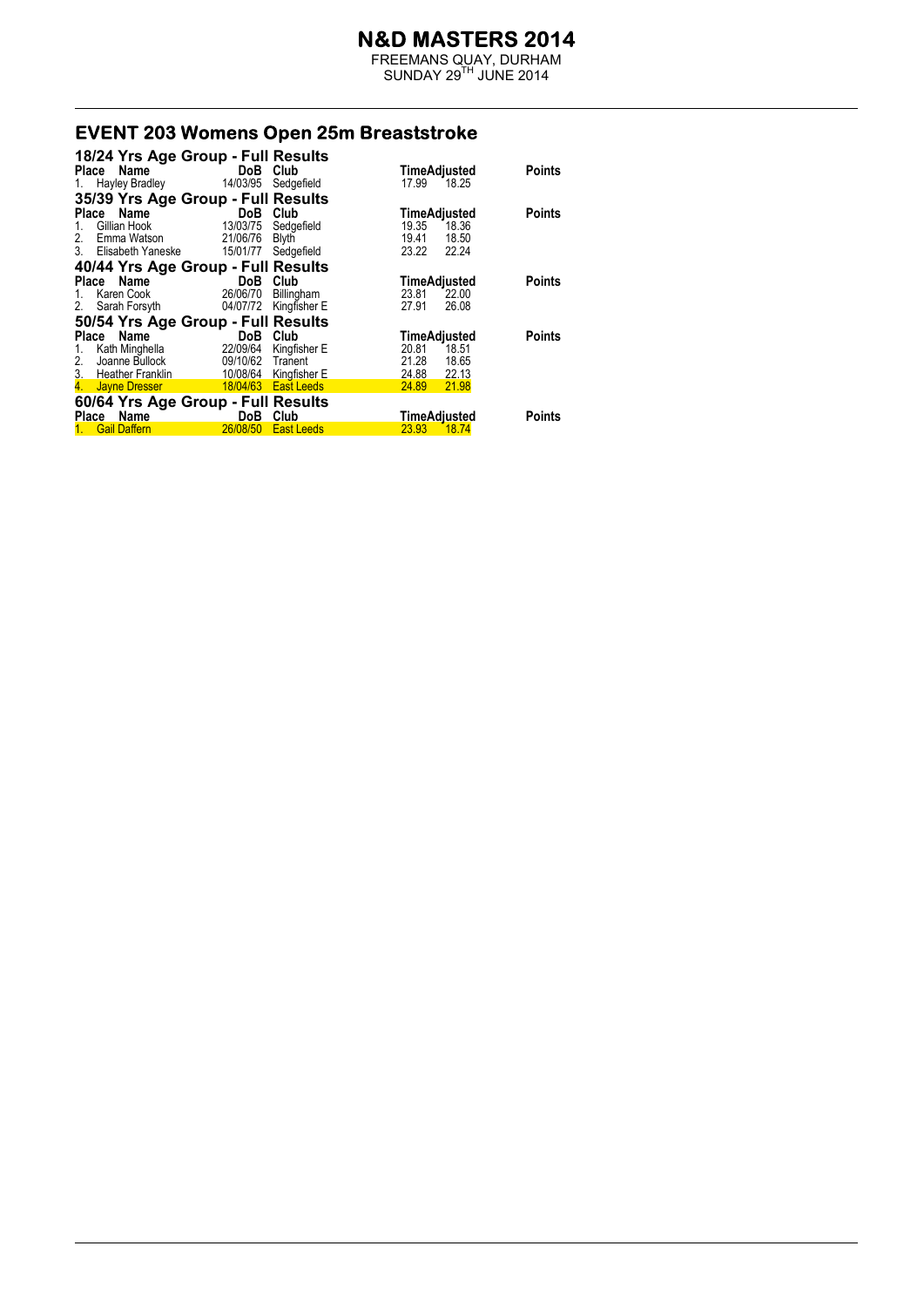FREEMANS QUAY, DURHAM  $SUNDAY 29<sup>TH</sup> JUNE 2014$ 

# **EVENT 204 Mens Open 50m Butterfly**<br>18/24 Yrs Age Group - Full Results

| 18/24 Yrs Age Group - Full Results<br>Place<br>Name<br>DoB Club<br>TimeAdjusted<br><b>DoB Club</b><br>15/06/92 Co Sund'land<br>Conor Crozier<br>28.50 28.72<br>1.<br>Anthony Simpson 17/01/93 Boldon<br>31.02<br>31.34<br>2. | <b>Points</b><br>437<br>336 |
|------------------------------------------------------------------------------------------------------------------------------------------------------------------------------------------------------------------------------|-----------------------------|
|                                                                                                                                                                                                                              |                             |
|                                                                                                                                                                                                                              |                             |
|                                                                                                                                                                                                                              |                             |
| 35/39 Yrs Age Group - Full Results                                                                                                                                                                                           |                             |
| Place<br>TimeAdjusted                                                                                                                                                                                                        | Points                      |
| <b>Name</b><br>C Best <b>DoB C Iub</b><br>18/05/78 Middlesboro<br>1.<br>Marc Best<br>30.48<br>29.32                                                                                                                          | 411                         |
| 2.<br>Graeme Wilkinson 14/04/78 Tynemouth<br>32.50<br>31.26                                                                                                                                                                  | 339                         |
| 3.<br>Christopher Toop 20/03/76 Co Sund'land<br>35.14<br>33.50                                                                                                                                                               | 275                         |
| 40/44 Yrs Age Group - Full Results                                                                                                                                                                                           |                             |
| Place<br>TimeAdjusted                                                                                                                                                                                                        | <b>Points</b>               |
| <b>Ce Name</b><br>Alan Weddell 16/03/72 Tynen<br>35.41<br>1.<br>Tynemouth<br>33.09                                                                                                                                           | 285                         |
| 39.65<br>2.<br>Justin Ross 26/02/71<br>Tynemouth<br>36.85                                                                                                                                                                    | 207                         |
| 45/49 Yrs Age Group - Full Results                                                                                                                                                                                           |                             |
| Place Name<br>TimeAdjusted                                                                                                                                                                                                   | Points                      |
| DoB Club<br>09/09/66 Darlington M<br>32.29<br>29.11<br>1.<br>John Boyer                                                                                                                                                      | 419                         |
| 2. Andrew Cornforth 11/12/67 Kingfisher E<br>35.30<br>32.04                                                                                                                                                                  | 314                         |
| 50/54 Yrs Age Group - Full Results                                                                                                                                                                                           |                             |
| DoB Club<br>Place<br>Name<br>TimeAdjusted                                                                                                                                                                                    | Points                      |
| 30.66<br>1.<br>34.97                                                                                                                                                                                                         | 359                         |
| 38.26<br>2.<br>18/11/61 Melton M'bry<br>33.28<br>David Lewis                                                                                                                                                                 | 281                         |
| 55/59 Yrs Age Group - Full Results                                                                                                                                                                                           |                             |
| Place<br>DoB Club<br>Name<br>an an California<br>TimeAdjusted                                                                                                                                                                | <b>Points</b>               |
| Leslie Fawkes 27/10/59 Billingham<br>34.14<br>$1_{-}$<br>29.22                                                                                                                                                               | 415                         |
| 2. Stuart Downie 17/01/55<br>44.11<br>36.43<br><b>Blyth</b>                                                                                                                                                                  | 214                         |
| 3. Ian Longster 15/11/58<br>48.24<br>Billingham<br>40.94                                                                                                                                                                     | 150                         |
| 65/69 Yrs Age Group - Full Results                                                                                                                                                                                           |                             |
| Place<br>Name<br>DoB Club<br>TimeAdjusted                                                                                                                                                                                    | <b>Points</b>               |
| DoB Club<br>13/12/47 Warr'ton Dol<br>1.<br>39.48<br>29.80                                                                                                                                                                    | 391                         |
| Graham Padgett 13/12/47 Warr'ton Dol<br>Graeme Shutt 27/01/49 Co Sund'land<br>2.<br>45.45<br>35.18                                                                                                                           | 237                         |
| 70/74 Yrs Age Group - Full Results                                                                                                                                                                                           |                             |
| Place Name<br>DoB Club                                                                                                                                                                                                       | <b>Points</b>               |
| DoB Club<br>08/09/44 Blyth<br>TimeAdjusted<br>40.34<br>29.20<br>1. Alex Brown                                                                                                                                                | 416                         |
| 2. Norman Stephenson 10/07/44 Co Sund'land<br>42.85<br>31.01                                                                                                                                                                 | 347                         |
| 3.<br>19/03/44<br>45.59<br>33.00<br>Derek Robinson<br>Blyth                                                                                                                                                                  | 288                         |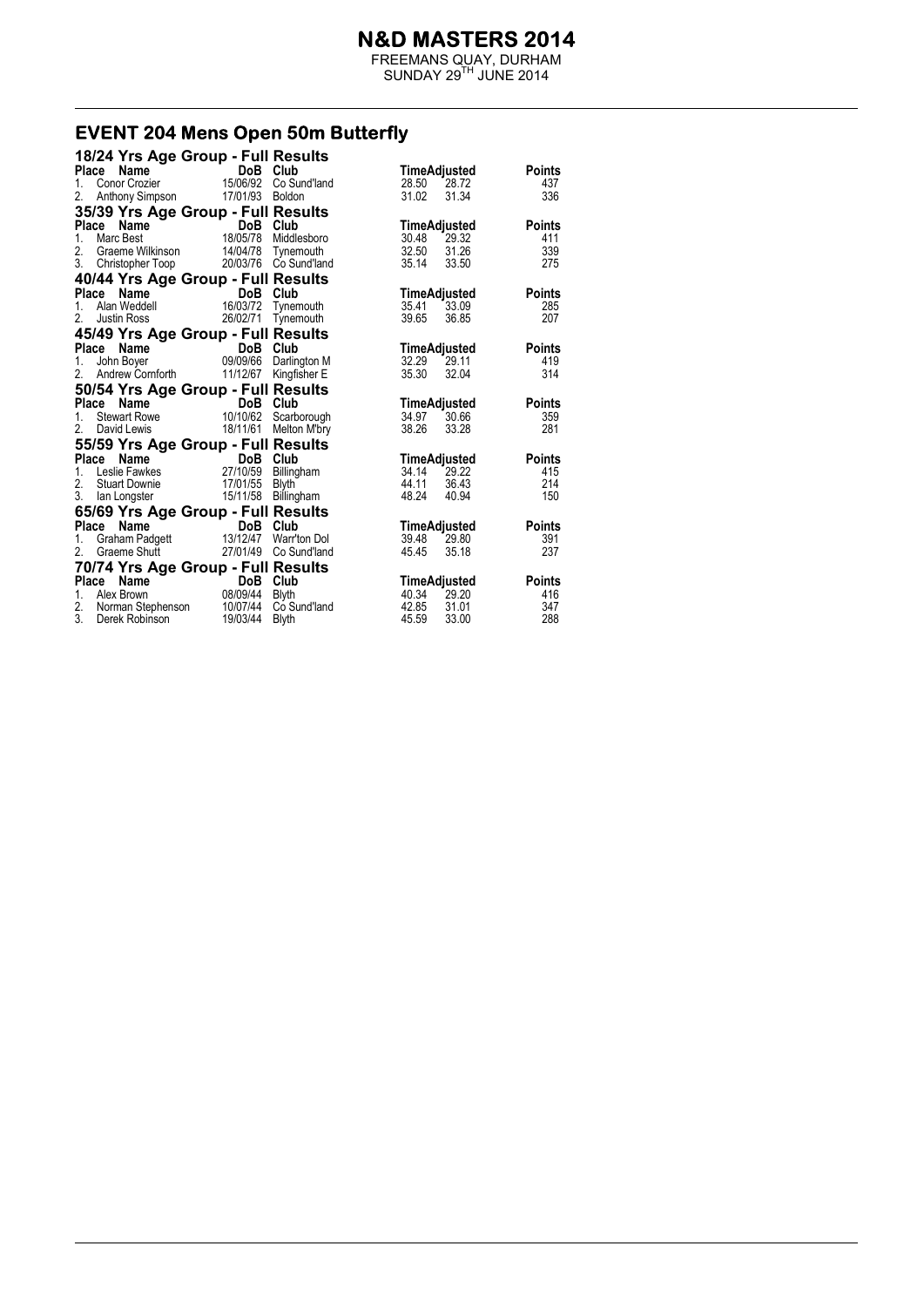FREEMANS QUAY, DURHAM  $SUNDAY 29<sup>TH</sup> JUNE 2014$ 

# **EVENT 205 Womens Open 50m Butterfly**

| 18/24 Yrs Age Group - Full Results         |                            |            |                  |               |
|--------------------------------------------|----------------------------|------------|------------------|---------------|
| Place Name                                 | DoB Club                   |            | TimeAdjusted     | <b>Points</b> |
| Kate Williams<br>1.                        | 25/01/94                   | Billingham | 31.50<br>31.89   | 446           |
| 2. Hayley Bradley 14/03/95 Sedgefield      |                            |            | 33.02 33.50      | 385           |
| 3. Amy Roberts 13/05/92 Saltburn Mar       |                            |            | 34.93 35.20      | 332           |
| 30/34 Yrs Age Group - Full Results         |                            |            |                  |               |
| Place Name DoB Club                        |                            |            | TimeAdjusted     | <b>Points</b> |
| 1. Jennifer Dobson 10/08/83 Blyth          |                            |            | 36.08 35.40      | 326           |
| 35/39 Yrs Age Group - Full Results         |                            |            |                  |               |
| Place Name DoB Club                        |                            |            | TimeAdjusted     | <b>Points</b> |
| Gillian Hook 13/03/75 Sedgefield           |                            |            | 36.56 34.69      | 347           |
| 2. Karen Watson 19/03/79 Blyth             |                            |            | 36.00<br>37.27   | 310           |
| 50/54 Yrs Age Group - Full Results         |                            |            |                  |               |
| Place Name DoB Club                        |                            |            | TimeAdjusted     | <b>Points</b> |
| 1. Jeanette Richards 15/09/61 Kingfisher E |                            |            | 57.83 50.31      | 113           |
| 55/59 Yrs Age Group - Full Results         |                            |            |                  |               |
| Place Name                                 | <b>Example 19 DoB</b> Club |            | TimeAdjusted     | <b>Points</b> |
| 1. Lynn Shepherd 22/06/59 Billingham       |                            |            | 1:06.98<br>57.33 | 76            |
| 80/84 Yrs Age Group - Full Results         |                            |            |                  |               |
| Place Name DoB Club                        |                            |            | TimeAdjusted     | <b>Points</b> |
| 1. Gillian Burrell 22/06/34 Gates & Whick  |                            |            | 1:40.24 59.88    | 67            |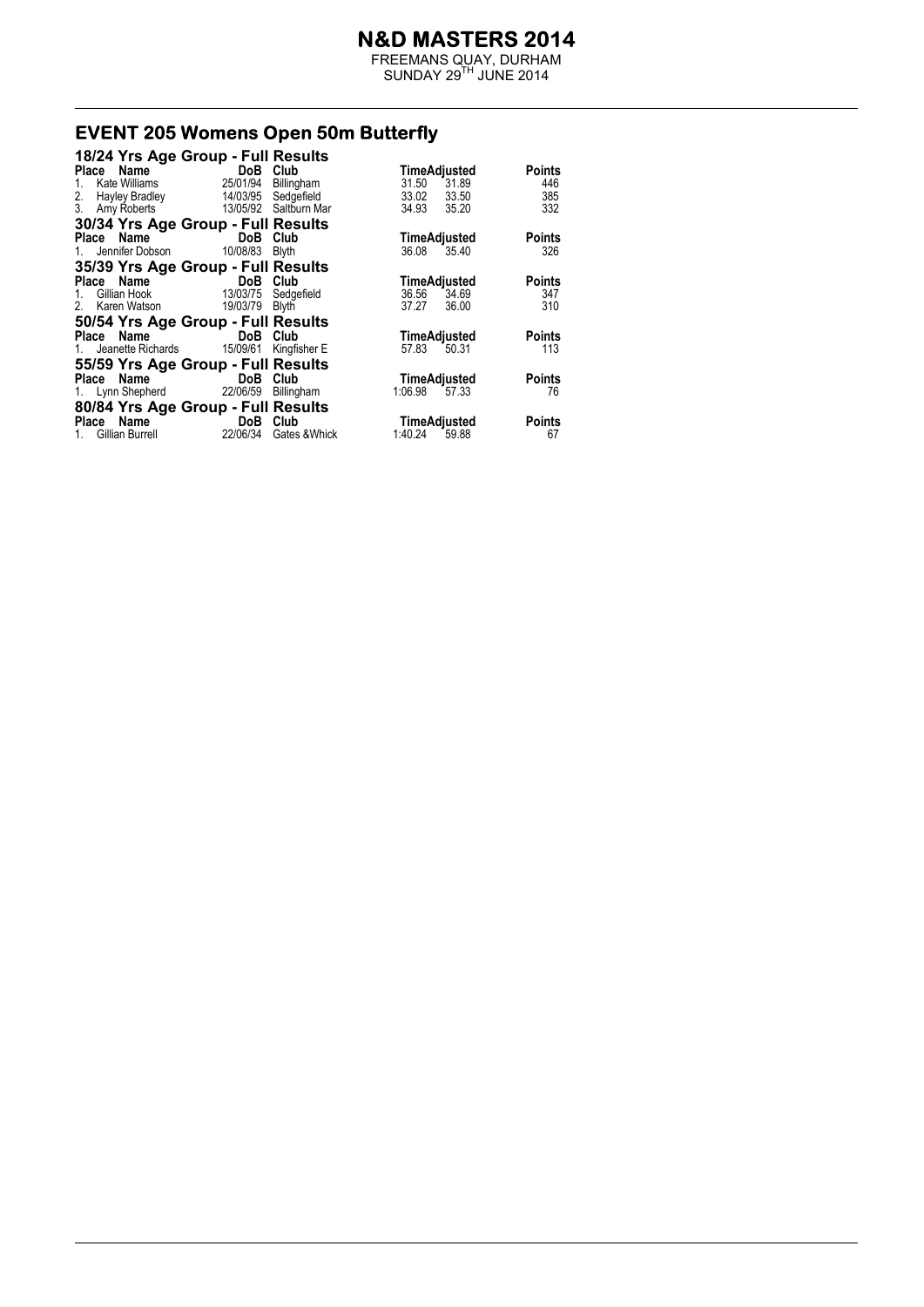FREEMANS QUAY, DURHAM  $SUNDAY 29<sup>TH</sup> JUNE 2014$ 

#### **EVENT 206 Mens Open 100m Backstroke**

| 18/24 Yrs Age Group - Full Results |                                           |                        |                  |               |         |
|------------------------------------|-------------------------------------------|------------------------|------------------|---------------|---------|
| Place Name                         | DoB Club                                  |                        | TimeAdjusted     | Points        | 50      |
| 1.                                 | Christopher Wilkinson 06/03/91 Billingham |                        | 1:02.10 1:02.43  | 481           | 30.64   |
| 2.<br>Conor Crozier                |                                           | 15/06/92 Co Sund'land  | 1:09.32 1:09.86  | 343           | 32.34   |
| 3. Stephen Betterton               |                                           | 21/02/92 Saltburn Mar  | 1:12.91 1:13.48  | 295           | 34.55   |
| 25/29 Yrs Age Group - Full Results |                                           |                        |                  |               |         |
| Place Name                         | DoB Club                                  |                        | TimeAdjusted     | <b>Points</b> | 50      |
| 1. Paul Love <b>Formula</b>        |                                           | 20/05/88 Darlington M  | 1:11.40 1:11.20  | 324           | 34.21   |
| 30/34 Yrs Age Group - Full Results |                                           |                        |                  |               |         |
| Place Name                         | DoB Club                                  |                        | TimeAdjusted     | <b>Points</b> | 50      |
| 1. Nick Valentine                  |                                           | 06/02/81 Gates & Whick | 1:08.58 1:06.78  | 393           | 34.10   |
| 35/39 Yrs Age Group - Full Results |                                           |                        |                  |               |         |
| Place Name                         | DoB Club                                  |                        | TimeAdjusted     | <b>Points</b> | 50      |
| Ben Harkin<br>1.                   |                                           | 05/12/78 Chesterfield  | 1:00.76<br>58.45 | 587           | 30.30   |
| 40/44 Yrs Age Group - Full Results |                                           |                        |                  |               |         |
| Place Name                         | DoB Club                                  |                        | TimeAdjusted     | <b>Points</b> | 50      |
| 1. Alister Wrigley                 | 06/06/70 Billingham                       |                        | 1:29.29 1:22.51  | 208           | 43.70   |
| 45/49 Yrs Age Group - Full Results |                                           |                        |                  |               |         |
| Place Name                         | <b>DoB</b> Club                           |                        | TimeAdjusted     | <b>Points</b> | 50      |
| 1. Paul Ross                       |                                           | 31/01/65 Saltburn Mar  | 1:09.91 1:02.62  | 477           | 34.17   |
| 2. Richard Witty                   |                                           | 25/09/69 Kingfisher E  | 1:31.78 1:24.32  | 195           | 1:31.78 |
| 50/54 Yrs Age Group - Full Results |                                           |                        |                  |               |         |
| Place Name                         | <b>Example 19 DoB</b> Club                |                        | TimeAdjusted     | <b>Points</b> | 50      |
| Stewart Rowe<br>1.                 | 10/10/62                                  | Scarborough            | 1:29.98 1:18.88  | 238           | 45.24   |
| 2. Arthur Aplin                    |                                           | 28/05/63 Newcastle St  | 1:30.68 1:20.08  | 228           | 44.29   |
| 65/69 Yrs Age Group - Full Results |                                           |                        |                  |               |         |
| Place Name                         | DoB Club                                  |                        | TimeAdjusted     | <b>Points</b> | 50      |
| 1. Graham Padgett                  |                                           | 13/12/47 Warr'ton Dol  | 1:34.03 1:10.97  | 327           | 46.34   |
| 80/84 Yrs Age Group - Full Results |                                           |                        |                  |               |         |
| Place Name                         | DoB Club                                  |                        | TimeAdjusted     | <b>Points</b> | 50      |
| 1. Roger Burrell                   | 19/12/31                                  | Gates & Whick          | 1:52.63 1:01.93  | 493           | 54.37   |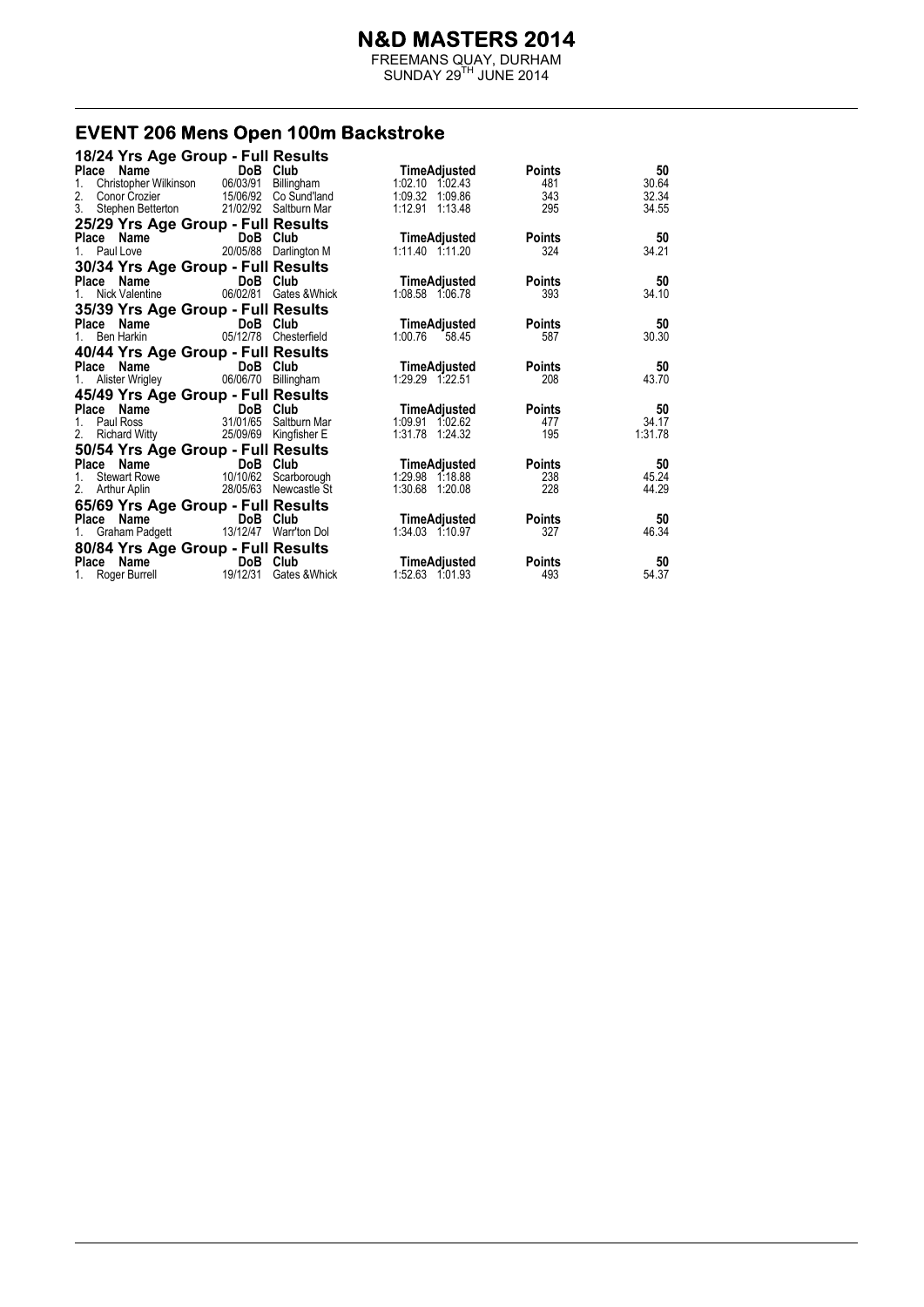FREEMANS QUAY, DURHAM  $SUNDAY 29<sup>TH</sup> JUNE 2014$ 

# **EVENT 207 Womens Open 100m Backstroke**

| 18/24 Yrs Age Group - Full Results |                     |              |                     |               |         |
|------------------------------------|---------------------|--------------|---------------------|---------------|---------|
| Place Name                         | DoB Club            |              | TimeAdjusted        | <b>Points</b> | 50      |
| 1. Hannah Robson                   | 23/03/91            | Boldon       | 1:23.02 1:23.46     | 289           | 40.62   |
| 25/29 Yrs Age Group - Full Results |                     |              |                     |               |         |
| Place Name                         | DoB Club            |              | TimeAdjusted        | <b>Points</b> | 50      |
| 1. Emma Shepherd                   | 10/08/88            | Billingham   | 1:30.87 1:30.61     | 226           | 43.69   |
| 30/34 Yrs Age Group - Full Results |                     |              |                     |               |         |
| Place Name                         | DoB Club            |              | <b>TimeAdjusted</b> | <b>Points</b> | 50      |
| Catherine Green<br>$1_{\ldots}$    | 26/01/80            | <b>Blyth</b> | 1:23.76 1:21.25     | 314           | 41.10   |
| 2. Lorraine Riddle                 | 30/11/84 Billingham |              | 1:32.81 1:31.38     | 220           | 44.93   |
| 45/49 Yrs Age Group - Full Results |                     |              |                     |               |         |
| Place Name                         | DoB Club            |              | TimeAdjusted        | <b>Points</b> | 50      |
| 1. Jayne Simpson                   | 21/07/67            | Boldon       | 1:21.96 1:14.38     | 409           | 38.64   |
| 55/59 Yrs Age Group - Full Results |                     |              |                     |               |         |
| Place Name                         | <b>DoB</b>          | Club         | TimeAdjusted        | <b>Points</b> | 50      |
| 1. Gillian Sheehan                 | 16/10/59            | Billingham   | 2:11.35 1.52.43     | 118           | 1:03.55 |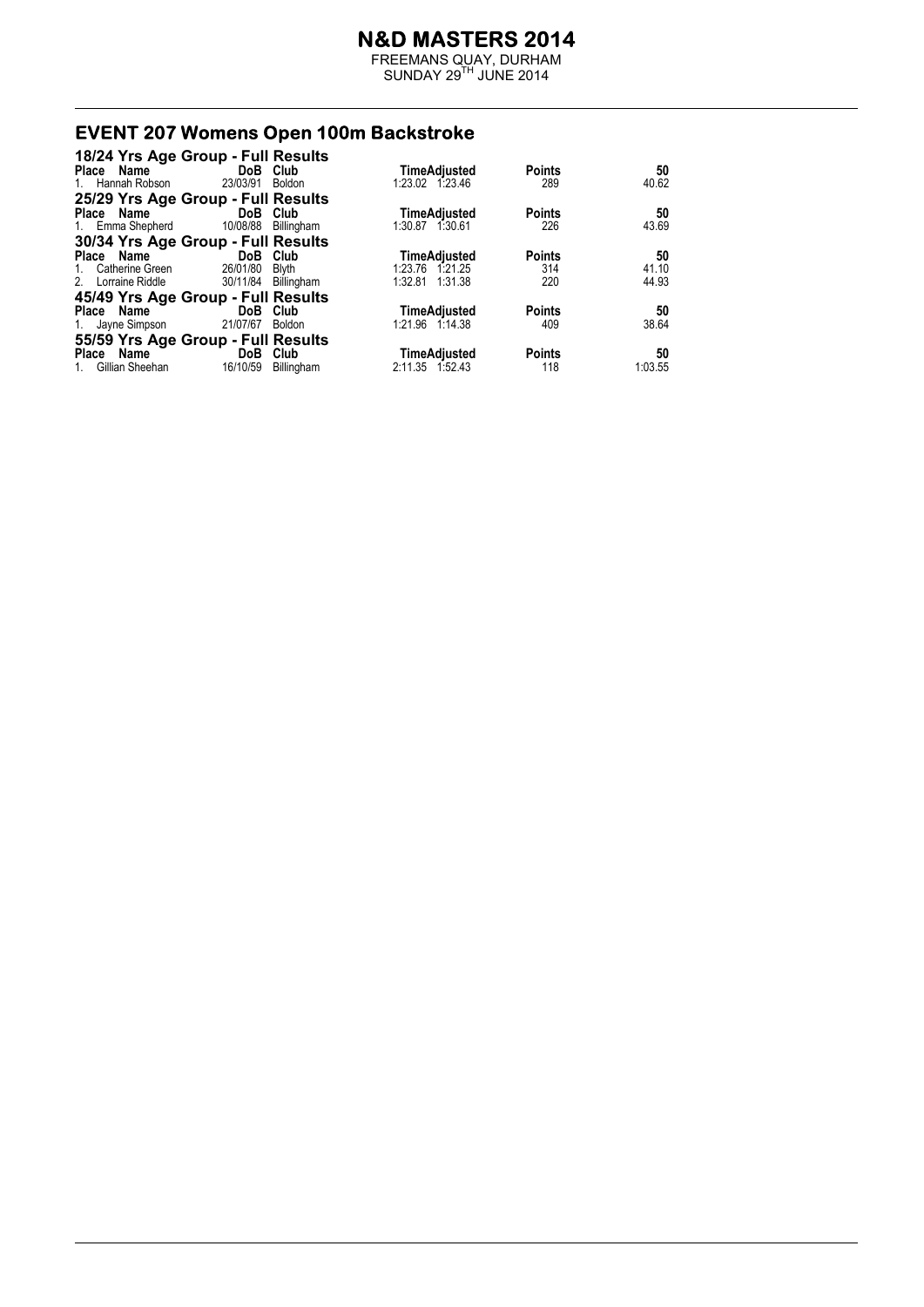FREEMANS QUAY, DURHAM  $SUNDAY 29<sup>TH</sup> JUNE 2014$ 

#### EVENT 208 Mens Open 25m Freestyle

| 18/24 Yrs Age Group - Full Results                    |                      |                                                |                                       |               |
|-------------------------------------------------------|----------------------|------------------------------------------------|---------------------------------------|---------------|
| Place<br>Name                                         | DoB Club             |                                                | <b>TimeAdjusted</b>                   | <b>Points</b> |
| Christopher Wilkinson 06/03/91<br>1.                  |                      | Billingham                                     | 12.01<br>12.07                        |               |
| 2.<br>Conor Crozier<br>3.                             |                      | 15/06/92 Co Sund'land                          | 12.96<br>13.06                        |               |
| Stephen Betterton                                     |                      | 21/02/92 Saltburn Mar                          | 13.93<br>14.04                        |               |
| 30/34 Yrs Age Group - Full Results                    |                      |                                                |                                       |               |
| Place Name                                            | DoB Club             |                                                | <b>TimeAdjusted</b><br>13.50 13.29    | <b>Points</b> |
| Graham Kennedy 15/05/84 Boldon<br>1.                  |                      |                                                |                                       |               |
| 35/39 Yrs Age Group - Full Results                    |                      |                                                |                                       |               |
| Place Name                                            | DoB Club<br>18/05/78 |                                                | <b>TimeAdjusted</b>                   | <b>Points</b> |
| 1.<br>Marc Best<br>2.                                 |                      | Middlesboro                                    | 12.92<br>12.43<br>13.68<br>12.98      |               |
| Daniel Hill<br>3.<br>Neil Shutt                       |                      | 19/10/75 Saltburn Mar<br>30/10/76 Co Sund'land | 13.82<br>13.17                        |               |
| 4. Christopher Toop 20/03/76 Co Sund'land             |                      |                                                | 14.86 14.17                           |               |
| Christopher Williams  03/01/75  Billingham<br>5.      |                      |                                                | 15.59<br>14.79                        |               |
| 40/44 Yrs Age Group - Full Results                    |                      |                                                |                                       |               |
| Place<br>Name                                         | DoB Club             |                                                | TimeAdjusted                          | <b>Points</b> |
| 1.<br><b>Justin Ross</b>                              |                      | DoB Club<br>26/02/71 Tynemouth                 | 15.18<br>14.11                        |               |
| 2.<br>Alister Wrigley                                 | 06/06/70             | Billingham                                     | 15.89<br>14.68                        |               |
| 3.<br>Lawrence Savage                                 | 03/07/72             | Bo Barnsley                                    | 15.95<br>14.90                        |               |
| 45/49 Yrs Age Group - Full Results                    |                      |                                                |                                       |               |
| Place<br>Name                                         | DoB Club             |                                                | TimeAdjusted                          | <b>Points</b> |
| 1.<br>Julian Plumley                                  | 06/07/65             | Newcastle St                                   | 11.98<br>13.38                        |               |
| 2.                                                    | 11/12/67             | Kingfisher E                                   | 14.77<br>13.40                        |               |
| Andrew Cornforth<br>Peter Clayton<br>3. Peter Clayton | 16/08/66             | Tynemouth                                      | 15.05<br>13.57                        |               |
| 4.<br>Mark Dale                                       | 12/05/68             | Saltburn Mar                                   | 15.29<br>13.96                        |               |
| <b>Richard Witty</b>                                  |                      | 25/09/69 Kingfisher E                          | DQ 27                                 |               |
| 50/54 Yrs Age Group - Full Results                    |                      |                                                |                                       |               |
| Place Name                                            | DoB Club             |                                                | TimeAdjusted                          | <b>Points</b> |
| 1.<br><b>Stewart Rowe</b>                             | 10/10/62             | Scarborough                                    | 13.87 12.16                           |               |
| 2.<br>Glenn Proffitt<br>3.<br>David Lewis             | 13/05/63             | Saltburn Mar<br>18/11/61 Melton M'bry          | 14.67<br>12.96<br>14.90<br>12.96      |               |
|                                                       |                      |                                                |                                       |               |
| 55/59 Yrs Age Group - Full Results<br>Place Name      | DoB Club             |                                                |                                       | <b>Points</b> |
| <b>Stuart Downie</b><br>1.                            | 17/01/55             | Blyth                                          | TimeAdjusted<br>17.26<br>14.25        |               |
| 2.<br>lan Longster                                    | 15/11/58             | Billingham                                     | 17.66<br>14.99                        |               |
|                                                       |                      |                                                |                                       |               |
| 70/74 Yrs Age Group - Full Results<br>Place<br>Name   | DoB Club             |                                                |                                       | <b>Points</b> |
| Derek Robinson<br>1.                                  | 19/03/44             | <b>Blyth</b>                                   | <b>TimeAdjusted</b><br>16.64<br>12.04 |               |
| Combined Result - Full Results                        |                      |                                                |                                       |               |
| Place<br>Name                                         | <b>DoB</b>           | Club                                           | TimeAdjusted                          | Points        |
|                                                       |                      |                                                |                                       |               |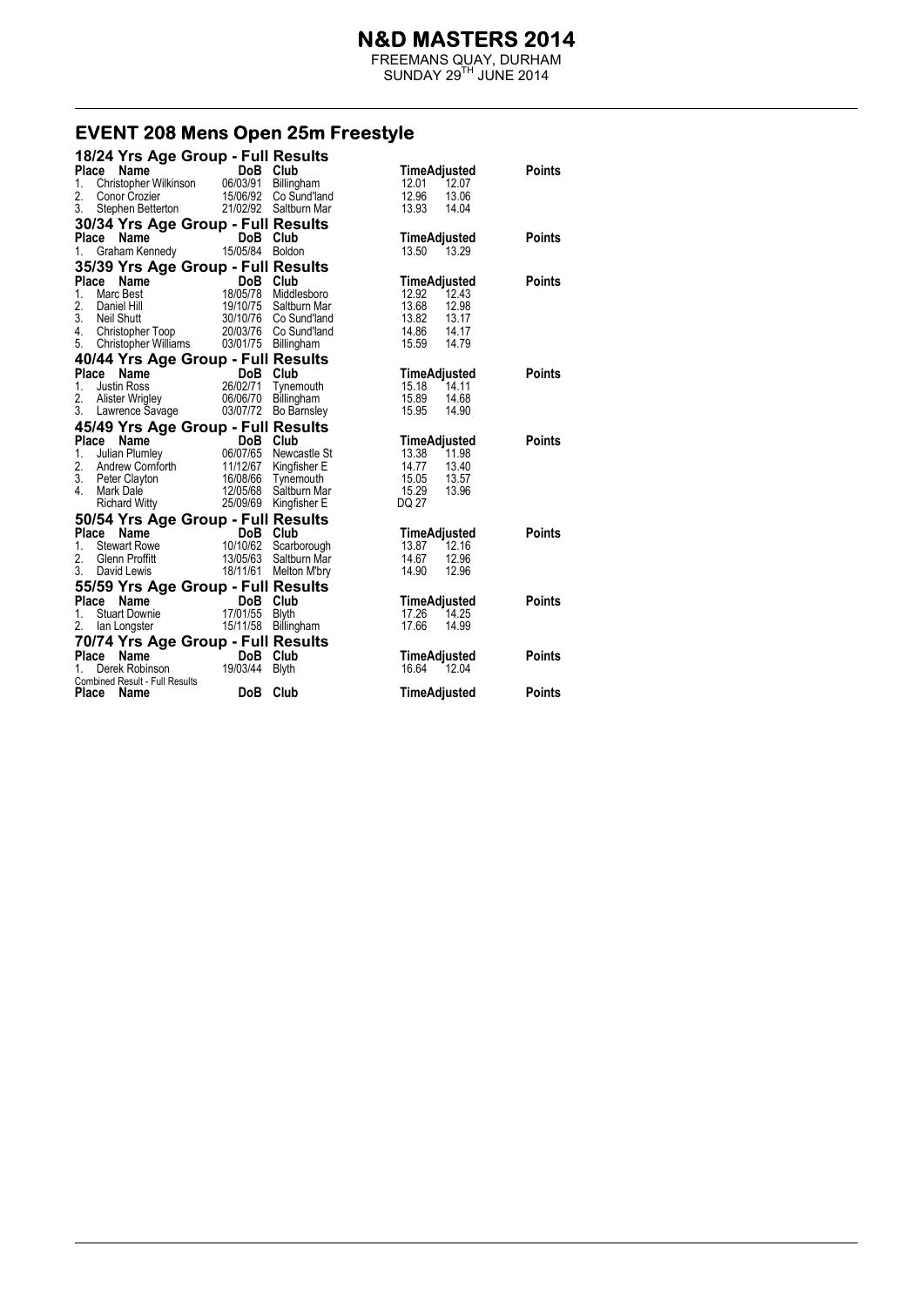FREEMANS QUAY, DURHAM  $SUNDAY 29<sup>TH</sup> JUNE 2014$ 

# **EVENT 209 Womens Open 25m Freestyle**

|         | 18/24 Yrs Age Group - Full Results                                                                                                     |                       |                           |                                |               |
|---------|----------------------------------------------------------------------------------------------------------------------------------------|-----------------------|---------------------------|--------------------------------|---------------|
|         | Place Name                                                                                                                             | DoB Club              |                           | TimeAdjusted                   | <b>Points</b> |
|         | 1. Hayley Bradley                                                                                                                      |                       | 14/03/95 Sedgefield       | 14.43 14.64                    |               |
|         | 35/39 Yrs Age Group - Full Results                                                                                                     |                       |                           |                                |               |
| Place   | Name                                                                                                                                   | DoB Club              |                           | <b>TimeAdjusted</b>            | <b>Points</b> |
| 1.      | Gillian Hook                                                                                                                           | 13/03/75              | Sedgefield                | 15.06<br>14.29                 |               |
|         | 2. Elisabeth Yaneske                                                                                                                   |                       | 15/01/77 Sedgefield       | 16.83<br>16.12                 |               |
|         | 3. Carly Atkinson 17/09/79 Kingfisher E                                                                                                |                       |                           | 17.16<br>16.58                 |               |
|         | 40/44 Yrs Age Group - Full Results                                                                                                     |                       |                           |                                |               |
|         | Place Name                                                                                                                             | DoB                   | Club                      | TimeAdjusted                   | Points        |
| $1_{-}$ | Karen Cook                                                                                                                             | 26/06/70              | Billingham                | 19.48<br>18.00                 |               |
|         | 2. Sarah Forsyth                                                                                                                       | 04/07/72              | Kingfisher E              | 22.77<br>21.28                 |               |
|         | 50/54 Yrs Age Group - Full Results                                                                                                     |                       |                           |                                |               |
|         | Place Name                                                                                                                             | DoB                   | Club                      |                                | <b>Points</b> |
|         | Joanne Bullock                                                                                                                         | 09/10/62              |                           | TimeAdjusted<br>15.35<br>13.46 |               |
| 1.      |                                                                                                                                        | 22/09/64 Kingfisher E | Tranent                   | 16.84<br>14.98                 |               |
|         | 2. Kath Minghella a 22/09/64 Kingfisher E<br><b>3. Jayne Dresser 18/04/63 East Leeds</b><br>4. Jeanette Richards 15/09/61 Kingfisher E |                       |                           | 18.88<br>16.67                 |               |
|         |                                                                                                                                        |                       |                           |                                |               |
|         |                                                                                                                                        |                       |                           |                                |               |
|         |                                                                                                                                        |                       |                           | 22.17<br>19.29                 |               |
| 5.      | Heather Franklin                                                                                                                       |                       | 10/08/64 Kingfisher E     | 25.70<br>22.86                 |               |
|         | 55/59 Yrs Age Group - Full Results                                                                                                     |                       |                           |                                |               |
|         | Place Name                                                                                                                             | DoB                   | Club                      | TimeAdjusted                   | <b>Points</b> |
|         | 1. Ursula Betterton 27/04/57                                                                                                           |                       | Saltburn Mar              | 19.69<br>16.56                 |               |
|         | 60/64 Yrs Age Group - Full Results                                                                                                     |                       |                           |                                |               |
|         | Place Name<br><b>Gail Daffern</b>                                                                                                      | DoB<br>26/08/50       | Club<br><b>East Leeds</b> | TimeAdjusted<br>20.13<br>15.77 | <b>Points</b> |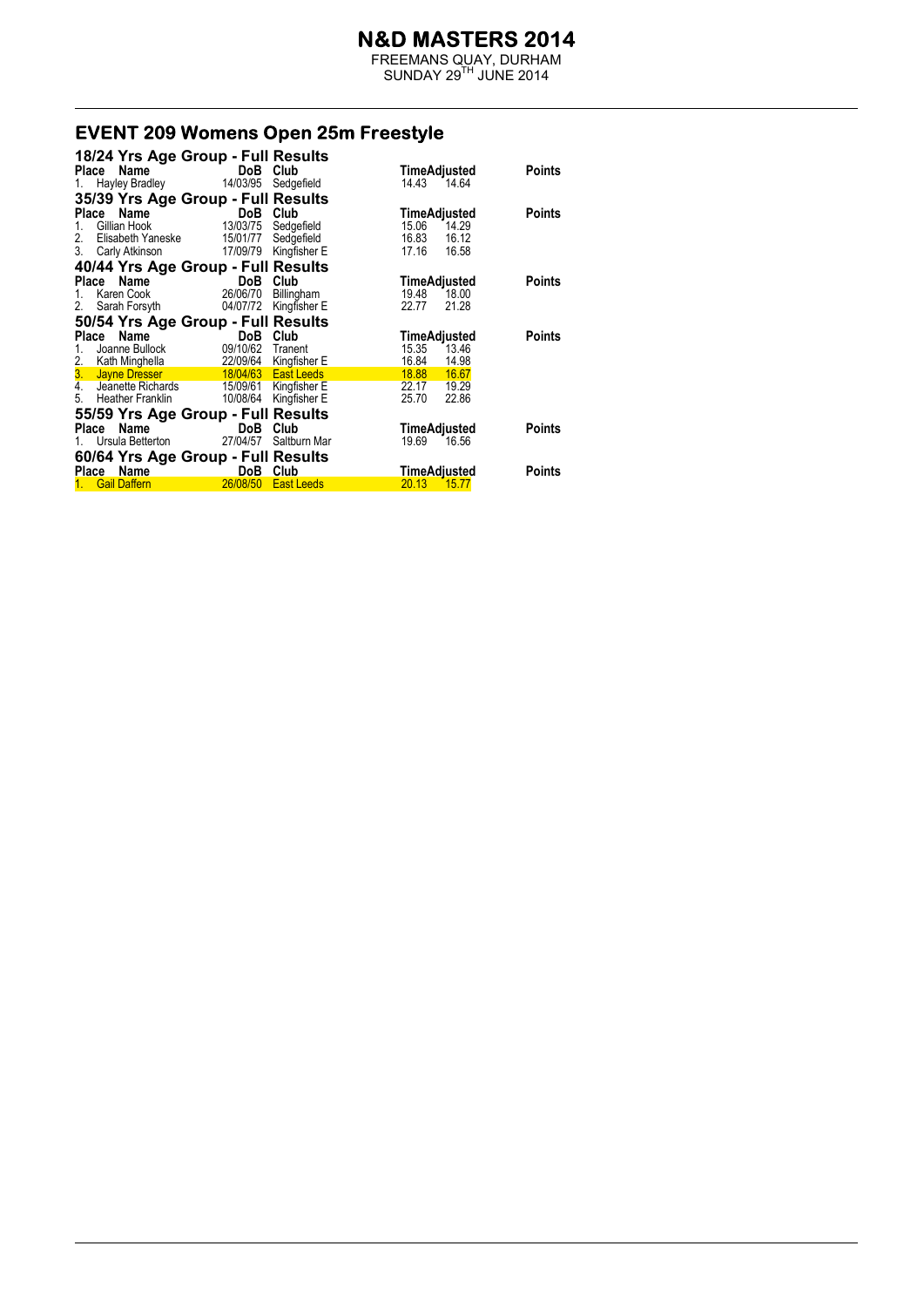FREEMANS QUAY, DURHAM  $SUNDAY 29<sup>TH</sup> JUNE 2014$ 

#### EVENT 210 Mens Open 100m IM

| 18/24 Yrs Age Group - Full Results                                                                                                                                              |                               |                                                                                  |                                    |               |
|---------------------------------------------------------------------------------------------------------------------------------------------------------------------------------|-------------------------------|----------------------------------------------------------------------------------|------------------------------------|---------------|
| Place<br>Name                                                                                                                                                                   | DoB Club                      |                                                                                  | TimeAdjusted                       | Points        |
| Christopher Wilkinson<br>1.                                                                                                                                                     | 06/03/91                      | Billingham                                                                       |                                    | 564           |
| 25/29 Yrs Age Group - Full Results                                                                                                                                              |                               |                                                                                  |                                    |               |
| Place Name                                                                                                                                                                      | DoB Club                      |                                                                                  | TimeAdjusted                       | <b>Points</b> |
| Paul Love<br>1.                                                                                                                                                                 |                               | 20/05/88 Darlington M                                                            | 1:10.87 1:10.67                    | 369           |
| 35/39 Yrs Age Group - Full Results                                                                                                                                              |                               |                                                                                  |                                    |               |
| Place<br>Name                                                                                                                                                                   | DoB                           | Club                                                                             | TimeAdjusted                       | <b>Points</b> |
| ce Name DoB Club<br>Ben Harkin 05/12/78 Chesterfield<br>Stewart Worthy 16/02/78 Bo Kirklees<br>Neil Shutt 30/10/76 Co Sund'land<br>Christopher Toop 20/03/76 Co Sund'land<br>1. |                               |                                                                                  | 1:00.55<br>58.24                   | 660           |
| 2.                                                                                                                                                                              |                               |                                                                                  | 1:08.04<br>1:05.45                 | 465           |
| 3.                                                                                                                                                                              |                               |                                                                                  | 1:19.74 1:16.02                    | 296           |
| 4.                                                                                                                                                                              |                               |                                                                                  | 1:21.71 1:17.89                    | 275           |
| 5.<br>Christopher Williams 03/01/75 Billingham                                                                                                                                  |                               |                                                                                  | 1:32.63 1:27.89                    | 192           |
| 40/44 Yrs Age Group - Full Results                                                                                                                                              |                               |                                                                                  |                                    |               |
| Place<br>Name                                                                                                                                                                   | DoB Club                      |                                                                                  | TimeAdjusted                       | <b>Points</b> |
| Alan Weddell<br>1.                                                                                                                                                              | 16/03/72                      | Tynemouth                                                                        | 1:20.65 1:15.36                    | 304           |
| 45/49 Yrs Age Group - Full Results                                                                                                                                              |                               |                                                                                  |                                    |               |
| Place<br>Name                                                                                                                                                                   |                               | DoB Club<br>16/08/66 Tynemouth<br>12/05/68 Saltburn Mar<br>25/09/69 Kingfisher E | <b>TimeAdjusted</b>                | <b>Points</b> |
| 1.<br>Peter Clayton                                                                                                                                                             |                               |                                                                                  | 1:20.52 1:12.60                    | 340           |
| 2.<br>Mark Dale                                                                                                                                                                 |                               |                                                                                  | 1:24.16 1:16.86                    | 287           |
| 3.<br><b>Richard Witty</b>                                                                                                                                                      |                               |                                                                                  | 1:26.07 1:19.08                    | 263           |
| 4.<br>Andrew Cornforth                                                                                                                                                          | 11/12/67                      | Kingfisher E                                                                     | 1:31.76 1:23.27                    | 225           |
| 50/54 Yrs Age Group - Full Results                                                                                                                                              |                               |                                                                                  |                                    |               |
| Place<br>Name                                                                                                                                                                   | DoB Club<br>23/02/62 Copeland |                                                                                  | <b>TimeAdjusted</b>                | Points        |
| 1.<br>Craig Heggie                                                                                                                                                              |                               |                                                                                  | 1:12.72 1:03.75                    | 503           |
| 2.<br><b>Stewart Rowe</b><br>3.                                                                                                                                                 | 10/10/62                      | Scarborough                                                                      | 1:21.99 1:11.87                    | 351<br>310    |
| David Lewis                                                                                                                                                                     |                               | 18/11/61 Melton M'bry                                                            | 1:26.11 1:14.91                    |               |
| 55/59 Yrs Age Group - Full Results                                                                                                                                              |                               |                                                                                  |                                    |               |
| Place<br>Name                                                                                                                                                                   | DoB Club                      |                                                                                  | TimeAdjusted                       | Points        |
| 1.<br>Leslie Fawkes<br>2.<br><b>Stuart Downie</b>                                                                                                                               | 27/10/59<br>17/01/55 Blyth    | Billingham                                                                       | 1:21.48 1.09.75<br>1:42.99 1:25.05 | 384<br>211    |
| 3.<br>lan Longster                                                                                                                                                              | 15/11/58                      | Billingham                                                                       | 1:43.68 1:28.00                    | 191           |
| 4.<br>lan Muscroft                                                                                                                                                              | 06/08/58 Billingham           |                                                                                  | 1:45.91<br>1:29.89                 | 179           |
| 65/69 Yrs Age Group - Full Results                                                                                                                                              |                               |                                                                                  |                                    |               |
| Place Name                                                                                                                                                                      | DoB Club                      |                                                                                  | TimeAdjusted                       | <b>Points</b> |
| Graham Padgett<br>1.                                                                                                                                                            | 13/12/47                      | Warr'ton Dol                                                                     | 1:25.49 1:04.52                    | 485           |
| 2.<br>Graeme Shutt                                                                                                                                                              |                               | 27/01/49 Co Sund'land                                                            | 1:46.28 1:22.26                    | 234           |
| 70/74 Yrs Age Group - Full Results                                                                                                                                              |                               |                                                                                  |                                    |               |
| Place<br>Name                                                                                                                                                                   | DoB Club                      |                                                                                  |                                    | <b>Points</b> |
| Norman Stephenson 10/07/44<br>1.                                                                                                                                                |                               | Co Sund'land                                                                     | TimeAdjusted<br>1:33.41 1:07.61    | 421           |
| 2.<br>Alex Brown                                                                                                                                                                | 08/09/44 Blyth                |                                                                                  | 1:35.07 1:08.81                    | 400           |
| 80/84 Yrs Age Group - Full Results                                                                                                                                              |                               |                                                                                  |                                    |               |
| Place<br>Name                                                                                                                                                                   | DoB Club                      |                                                                                  | TimeAdjusted                       | <b>Points</b> |
| Roger Burrell<br>1.                                                                                                                                                             | 19/12/31                      | Gates & Whick                                                                    | 1:58.82 1:05.34                    | 467           |
|                                                                                                                                                                                 |                               |                                                                                  |                                    |               |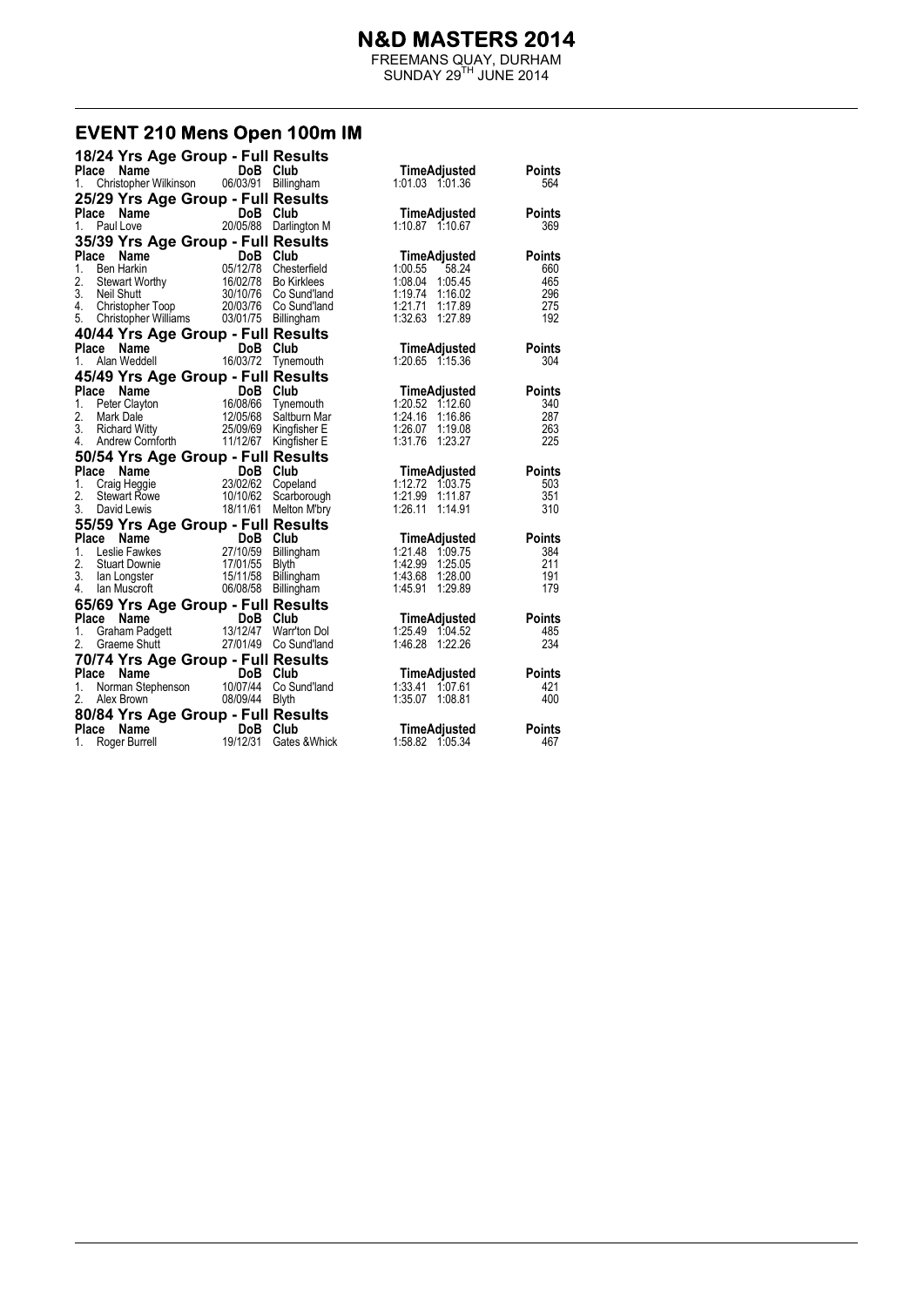FREEMANS QUAY, DURHAM  $SUNDAY 29<sup>TH</sup> JUNE 2014$ 

# **EVENT 211 Womens Open 100m IM**

| 18/24 Yrs Age Group - Full Results                                                                                                                                                             |                                                                                                                                                                                                                                      |               |                                    |               |
|------------------------------------------------------------------------------------------------------------------------------------------------------------------------------------------------|--------------------------------------------------------------------------------------------------------------------------------------------------------------------------------------------------------------------------------------|---------------|------------------------------------|---------------|
| Place<br>1.                                                                                                                                                                                    | <b>Ce Name Comment DoB Club</b><br>Kate Williams 25/01/94 Billingham<br>Hayley Bradley 14/03/95 Sedgefield                                                                                                                           |               | TimeAdjusted<br>1:11.30 1:12.19    | Points<br>511 |
| 2.                                                                                                                                                                                             |                                                                                                                                                                                                                                      |               | 1:15.38 1:16.48                    | 430           |
| 25/29 Yrs Age Group - Full Results                                                                                                                                                             |                                                                                                                                                                                                                                      |               |                                    |               |
| Place<br>1.                                                                                                                                                                                    | <b>Ce Name</b><br>Emma Shepherd 10/08/88 Billingham                                                                                                                                                                                  |               | TimeAdjusted<br>1:28.83 1:28.58    | Points<br>276 |
| 30/34 Yrs Age Group - Full Results                                                                                                                                                             |                                                                                                                                                                                                                                      |               |                                    |               |
| Place                                                                                                                                                                                          |                                                                                                                                                                                                                                      |               | TimeAdjusted                       | <b>Points</b> |
| 1 <sup>1</sup>                                                                                                                                                                                 | <b>Commentary Communism Communism Communism Communism Communism Communism Communism Communism Communism Communism Communism Communism Communism Communism Communism Communism Communism Communism Communism Communism Communism </b> |               | 1:22.65 1:21.09                    | 361           |
| 35/39 Yrs Age Group - Full Results                                                                                                                                                             |                                                                                                                                                                                                                                      |               |                                    |               |
| Place                                                                                                                                                                                          | DoB Club                                                                                                                                                                                                                             |               | TimeAdjusted                       | <b>Points</b> |
|                                                                                                                                                                                                |                                                                                                                                                                                                                                      |               | 1:26.88 1:22.82                    | 338           |
| 2. Carly Atkinson 17/09/79 Kingfisher E                                                                                                                                                        |                                                                                                                                                                                                                                      |               |                                    | 222           |
| 40/44 Yrs Age Group - Full Results                                                                                                                                                             |                                                                                                                                                                                                                                      |               |                                    |               |
|                                                                                                                                                                                                |                                                                                                                                                                                                                                      |               | <b>TimeAdjusted</b>                | <b>Points</b> |
|                                                                                                                                                                                                |                                                                                                                                                                                                                                      |               | 1:14.59 1.09.32                    | 577           |
| Place Name<br>1. Philippa Rickard<br>1. Philippa Rickard<br>2. Karen Cook<br>2. Sarah Forsyth<br>3. Sarah Forsyth<br>1. Philippa Rickard<br>2. Sarah Forsyth<br>2. Marginson Carl 2. Marginson |                                                                                                                                                                                                                                      |               | 1:46.70 1:38.60<br>2:08.66 2:00.22 | 200<br>110    |
|                                                                                                                                                                                                |                                                                                                                                                                                                                                      |               |                                    |               |
| 45/49 Yrs Age Group - Full Results<br>Place                                                                                                                                                    |                                                                                                                                                                                                                                      |               | TimeAdjusted                       | <b>Points</b> |
| 1.                                                                                                                                                                                             | <b>Ce Name</b><br>Jayne Simpson <b>Carry 21/07/67</b> Boldon                                                                                                                                                                         |               | 1:23.32 1:15.61                    | 445           |
| 50/54 Yrs Age Group - Full Results                                                                                                                                                             |                                                                                                                                                                                                                                      |               |                                    |               |
|                                                                                                                                                                                                |                                                                                                                                                                                                                                      |               | TimeAdjusted                       | <b>Points</b> |
| Place Name DoB Club<br>1. Heather Franklin 10/08/64 Kingfisher E<br>1. Kath Minghella 22/09/64 Kingfisher E                                                                                    |                                                                                                                                                                                                                                      |               | 2:16.25 2:01.19                    | 108           |
|                                                                                                                                                                                                |                                                                                                                                                                                                                                      |               | DQ S 2L                            |               |
| 55/59 Yrs Age Group - Full Results                                                                                                                                                             |                                                                                                                                                                                                                                      |               |                                    |               |
| Place<br>Name                                                                                                                                                                                  | <b>DoB</b> Club                                                                                                                                                                                                                      |               | TimeAdjusted                       | Points        |
| 1. Lynn Shepherd 22/06/59                                                                                                                                                                      |                                                                                                                                                                                                                                      | Billingham    | 2:17.21 1:57.45                    | 118           |
| 65/69 Yrs Age Group - Full Results                                                                                                                                                             |                                                                                                                                                                                                                                      |               |                                    |               |
| Place Name                                                                                                                                                                                     | DoB Club                                                                                                                                                                                                                             |               | TimeAdjusted                       | Points        |
|                                                                                                                                                                                                | Patricia Jackson 04/03/47 East Anglian                                                                                                                                                                                               |               | <b>DNC</b>                         |               |
| 80/84 Yrs Age Group - Full Results                                                                                                                                                             |                                                                                                                                                                                                                                      |               |                                    |               |
| Place                                                                                                                                                                                          | <b>Name</b><br>an Burrell <b>DoB</b><br>22/06/34                                                                                                                                                                                     | Club          | <b>TimeAdjusted</b>                | Points        |
| Gillian Burrell                                                                                                                                                                                |                                                                                                                                                                                                                                      | Gates & Whick | <b>DNF</b>                         |               |